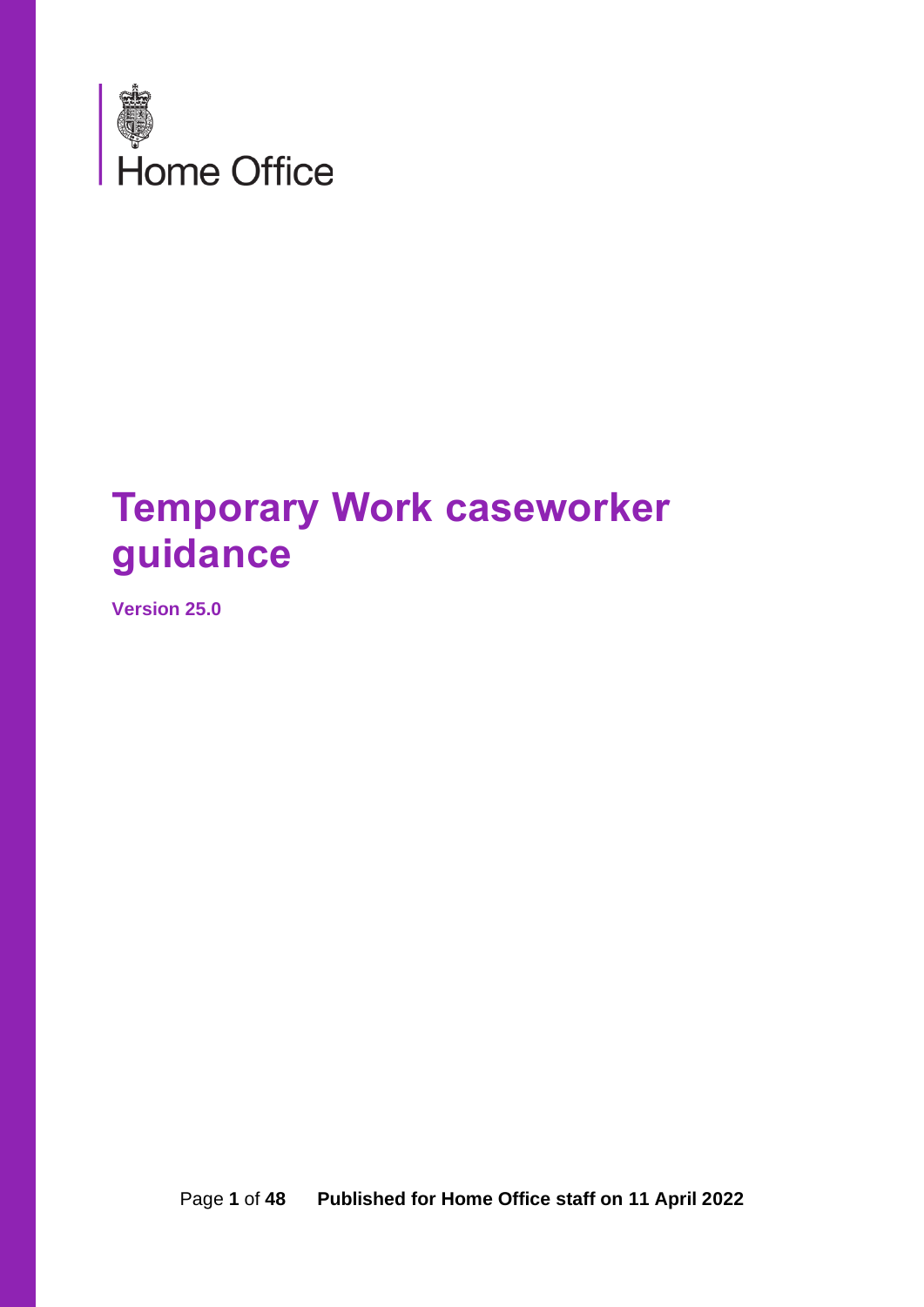# <span id="page-1-0"></span>**Contents**

| Taking a fair and proportionate approach to assessment of evidence  8         |  |
|-------------------------------------------------------------------------------|--|
|                                                                               |  |
|                                                                               |  |
|                                                                               |  |
|                                                                               |  |
|                                                                               |  |
| Validity for entry clearance and permission to stay applications  11          |  |
|                                                                               |  |
|                                                                               |  |
|                                                                               |  |
|                                                                               |  |
|                                                                               |  |
| Government or international scholarship agency awards - Government Authorised |  |
|                                                                               |  |
| Suitability for entry clearance and permission to stay applications  15       |  |
|                                                                               |  |
|                                                                               |  |
| Eligibility for entry clearance and permission to stay applications 16        |  |
|                                                                               |  |
|                                                                               |  |
|                                                                               |  |
|                                                                               |  |
|                                                                               |  |
|                                                                               |  |
| Published for Home Office staff on 11 April 2022<br>Page 2 of 48              |  |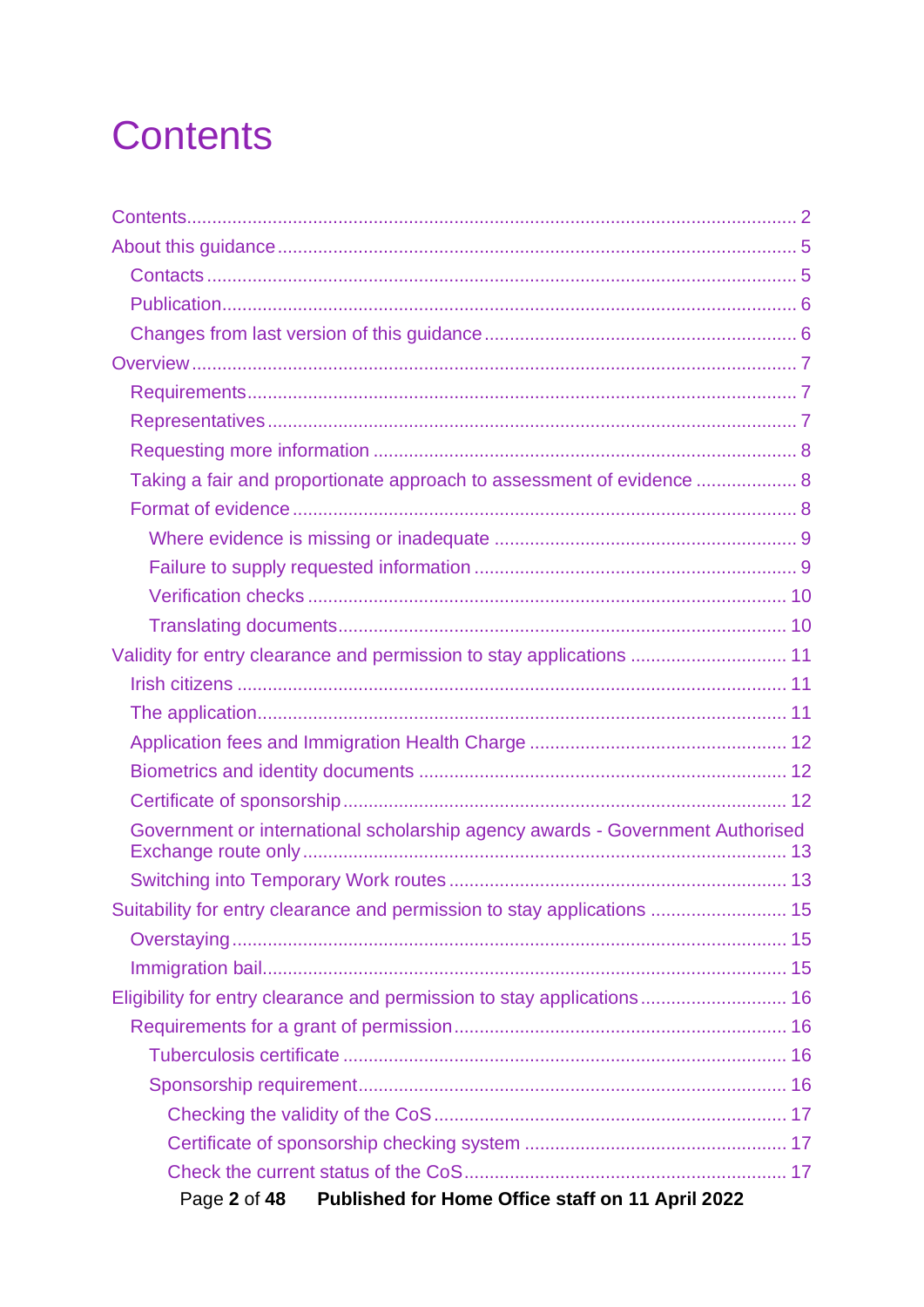| Temporary Work: searching the certificate of sponsorship checking system 18 |  |
|-----------------------------------------------------------------------------|--|
|                                                                             |  |
|                                                                             |  |
|                                                                             |  |
|                                                                             |  |
|                                                                             |  |
|                                                                             |  |
|                                                                             |  |
|                                                                             |  |
|                                                                             |  |
| Multiple engagements or performances: certificates of sponsorship 23        |  |
|                                                                             |  |
|                                                                             |  |
|                                                                             |  |
|                                                                             |  |
|                                                                             |  |
|                                                                             |  |
|                                                                             |  |
|                                                                             |  |
| Employees of overseas governments and international organisations 28        |  |
|                                                                             |  |
| Compliance with UK employment laws: National minimum wage ("NMW") 29        |  |
|                                                                             |  |
|                                                                             |  |
|                                                                             |  |
|                                                                             |  |
|                                                                             |  |
|                                                                             |  |
|                                                                             |  |
|                                                                             |  |
|                                                                             |  |
|                                                                             |  |
|                                                                             |  |
|                                                                             |  |
| Rights of appeal and administrative review: entry clearance applications 37 |  |
|                                                                             |  |
| Page 3 of 48 Published for Home Office staff on 11 April 2022               |  |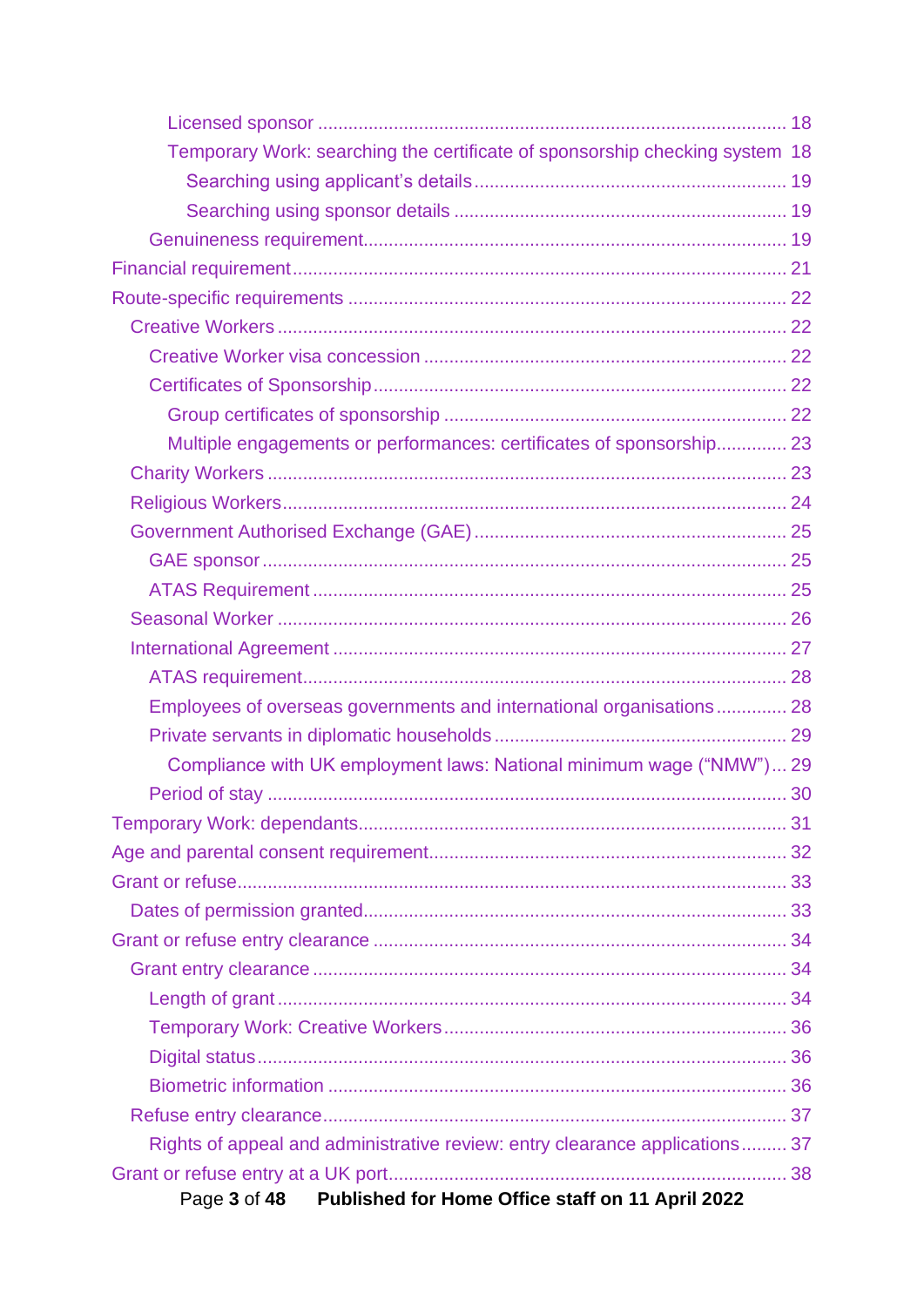| Rights of appeal and administrative review: in country applications for leave to |  |
|----------------------------------------------------------------------------------|--|
| Rights of appeal and administrative review: in country applications for leave to |  |
|                                                                                  |  |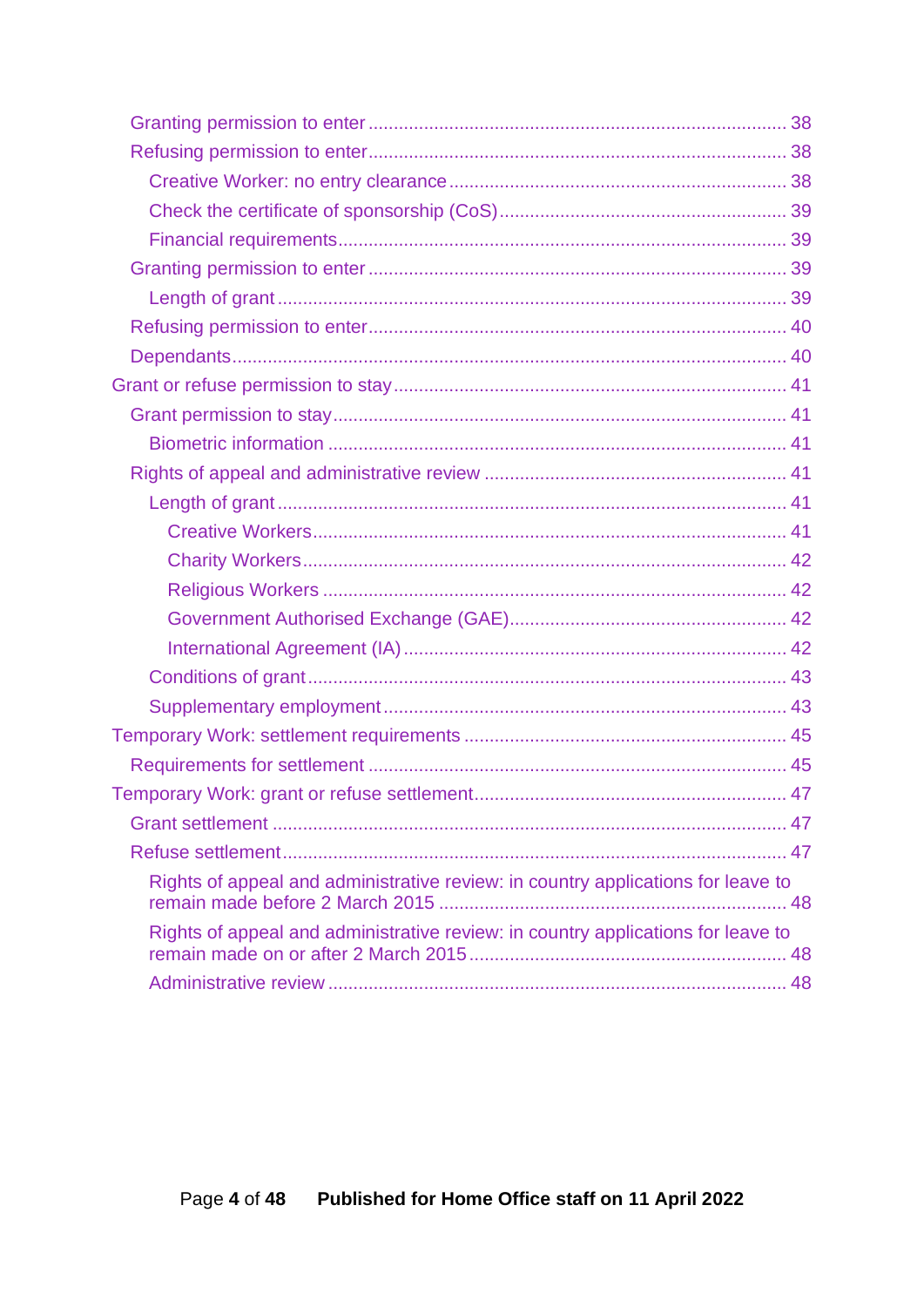# <span id="page-4-0"></span>About this guidance

This guidance tells caseworkers how to consider applications to enter or remain in the UK on the Temporary Work routes of the Immigration Rules, previously called T5 (Temporary Worker). It also tells caseworkers how to consider applications for settlement from those on the Temporary Work - International Agreement route who work as private servants in diplomatic households and who were last granted entry clearance before 6 April 2012. This is the only category of Temporary Work migrants are eligible for settlement.

"You" in this guidance means a caseworker.

The Temporary Work routes to which this guidance relates are:

- Creative Worker
- Charity Worker
- Religious Worker
- Government Authorised Exchange
- International Agreement
- Seasonal Worker

Separate guidance is available in relation to the Youth Mobility Scheme.

This guidance is designed to be used alongside the specific Temporary Work Appendices of the Immigration Rules. The rules explain the requirements an applicant must meet, and this guidance provides additional information on how to consider their application.

You may also need to refer to the following sections of the rules, where relevant:

- [Part 9: Grounds for Refusal](https://www.gov.uk/guidance/immigration-rules/immigration-rules-part-9-grounds-for-refusal)
- Part 10: [Police Registration](https://www.gov.uk/guidance/immigration-rules/immigration-rules-part-10-registering-with-the-police)
- [Appendix ATAS](https://www.gov.uk/guidance/immigration-rules/appendix-atas-academic-technology-approval-scheme-atas)
- [Appendix English Language](https://www.gov.uk/guidance/immigration-rules/immigration-rules-appendix-english-language)
- [Appendix KOL UK](https://www.gov.uk/guidance/immigration-rules/immigration-rules-appendix-kol-uk)
- [Appendix Finance](https://www.gov.uk/guidance/immigration-rules/immigration-rules-appendix-finance)

Paragraph references in this guidance refer to paragraphs in the Immigration Rules unless otherwise stated.

# <span id="page-4-1"></span>**Contacts**

If you have any questions about the guidance and your line manager or senior caseworker cannot help you or you think that the guidance has factual errors then email the Migration Policy Unit.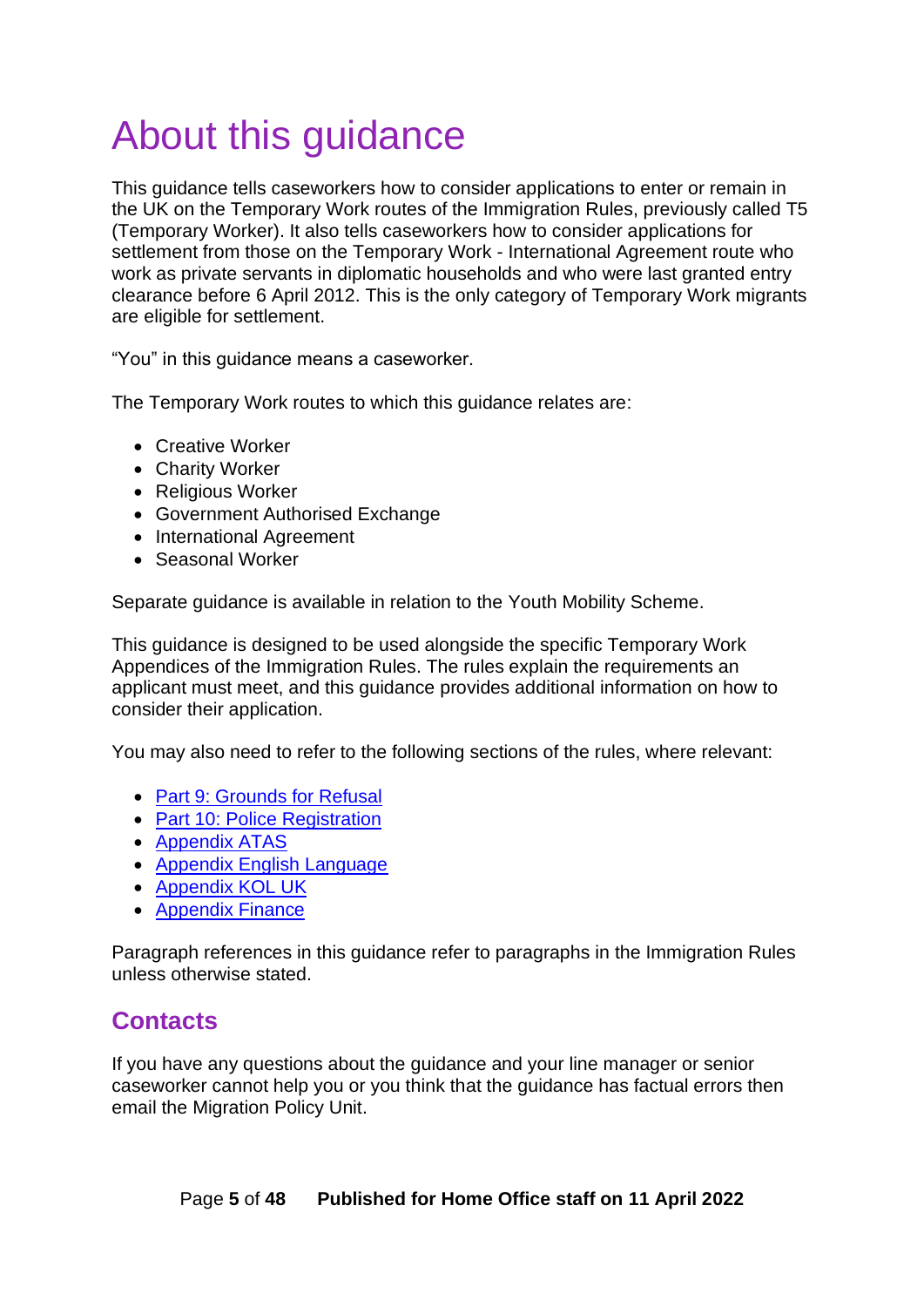If you notice any formatting errors in this guidance (broken links, spelling mistakes and so on) or have any comments about the layout or navigability of the guidance then you can email the Guidance Rules and Forms team.

# <span id="page-5-0"></span>**Publication**

Below is information on when this version of the guidance was published:

- version **25.0**
- published for Home Office staff on **11 April 2022**

# <span id="page-5-1"></span>**Changes from last version of this guidance**

This guidance has been updated to reflect that provisions for Contractual Service Suppliers and Independent Professionals are no longer contained within the Temporary Work – International Agreement route. As of 9:00am on 11 April 2022, applicants wanting to provide services as a Contractual Service Supplier or Independent Professional are required to apply under the Global Business Mobility Service Supplier route.

The Seasonal Worker section has been updated to reflect the inclusion of ornamental horticulture in the route and the new minimum hourly pay requirement for workers to earn £10.10 for each they work.

Any other amendments are minor.

#### **Related content**

**[Contents](#page-1-0)**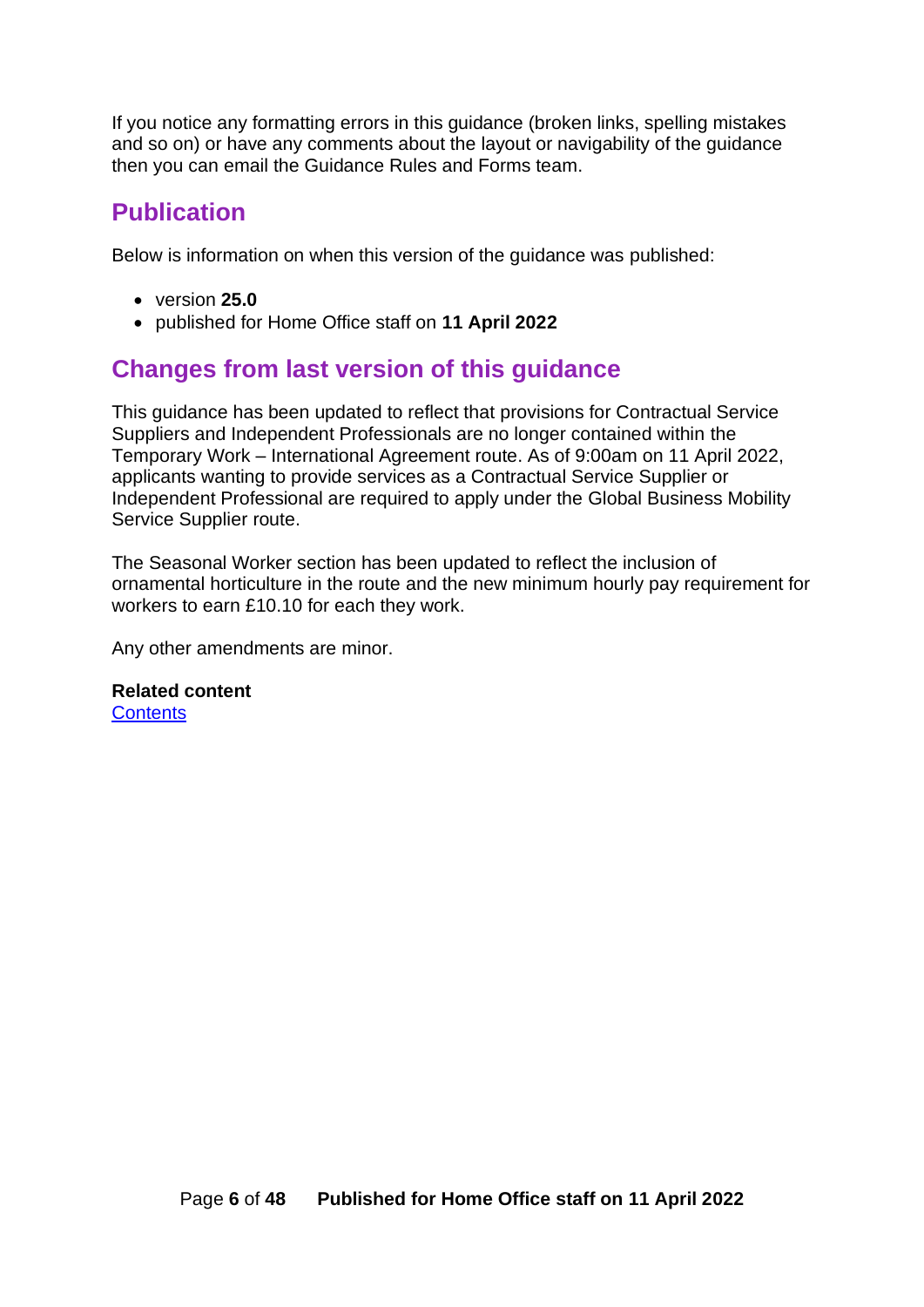# <span id="page-6-0"></span>**Overview**

This page provides an introduction to the Temporary Work routes.

The Temporary Work routes are:

- Creative Worker
- Charity Worker
- Religious Worker
- Government Authorised Exchange
- International Agreement
- Seasonal Worker

# <span id="page-6-1"></span>**Requirements**

The requirements applicants must meet are split into 3 parts:

- **validity requirements -** these outline the minimum criteria that must be met for the application to be fully considered - they ensure, for example, the correct form has been used and the applicant has supplied their identity documents applications which do not meet these requirements are invalid and may be rejected
- **suitability requirements –** these check the suitability of the applicant to be granted any form of permission, not specifically whether they qualify in the job role - applicants must not fall for refusal on general grounds or be in breach of immigration laws - applications which do not meet these requirements should be refused
- **eligibility requirements -** these are the main criteria specific to the route they are applying under - applications which do not meet these requirements should be refused

# <span id="page-6-2"></span>**Representatives**

If an applicant has a UK based representative, you must check that the representative is approved to provide immigration advice with either:

- [the Office of the Immigration Services Commissioner](https://www.gov.uk/government/organisations/office-of-the-immigration-services-commissioner) (OISC)
- one of the following designated authorities:
	- o the [Law Society](https://www.lawsociety.org.uk/)
	- o the [Law Society of Scotland](https://www.lawscot.org.uk/)
	- o the [Law Society of Northern Ireland](https://www.lawsoc-ni.org/)
	- o the [General Council of the Bar](https://www.barcouncil.org.uk/)
	- o the [Chartered Institute of Legal Executives](https://www.cilex.org.uk/)
	- o the [Faculty of Advocates](http://www.advocates.org.uk/)
	- o the [General Council of the Bar of Northern Ireland](https://www.barofni.com/page/governing-bodies)

If the representative does not have the necessary permission to provide immigration advice, you must direct all communications to the applicant instead.

Page **7** of **48 Published for Home Office staff on 11 April 2022**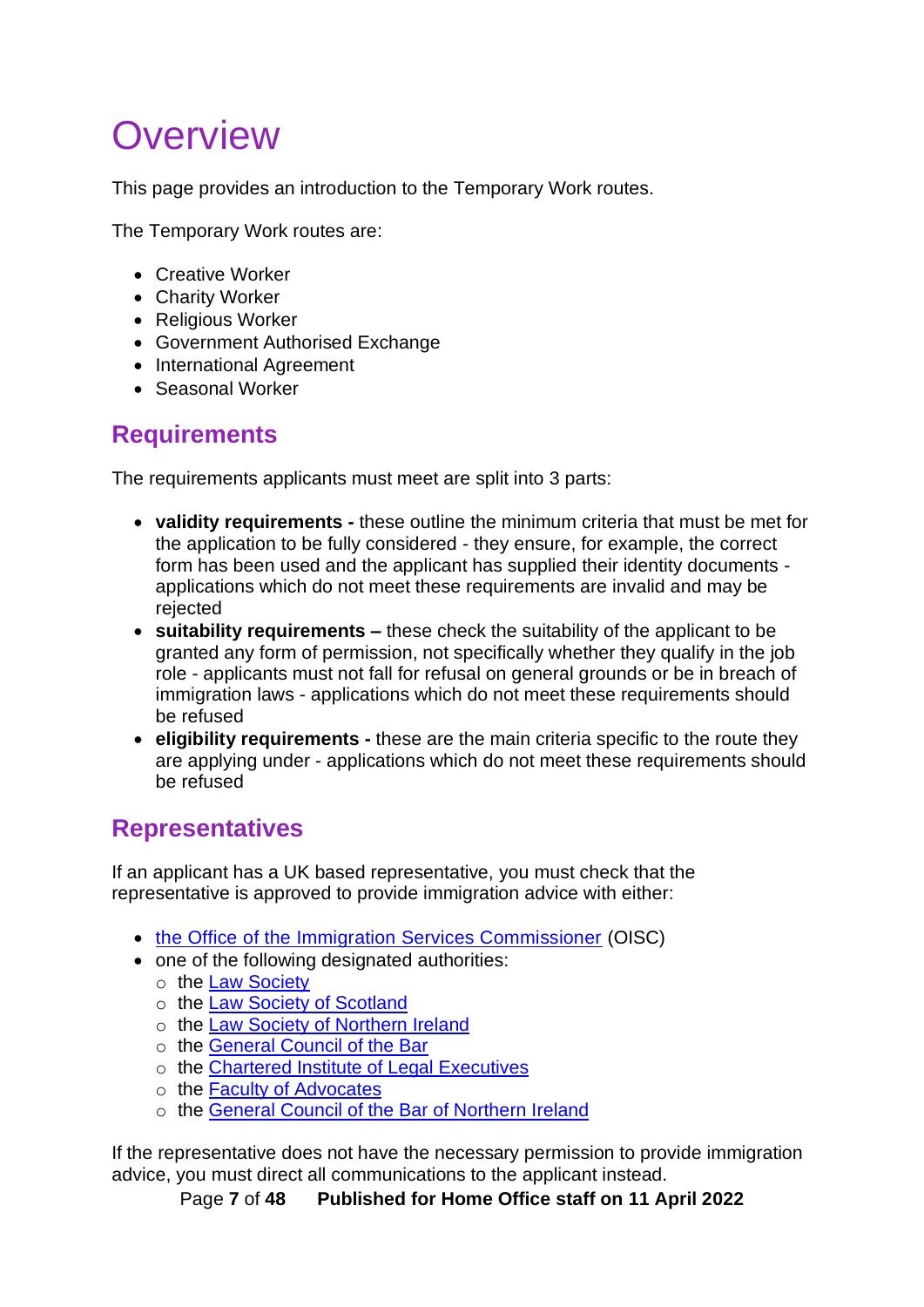# <span id="page-7-0"></span>**Requesting more information**

Applicants and their sponsors should provide all the necessary evidence and information with the application and certificate of sponsorship. If, however, there is a clear error or omission with the supporting evidence provided, it may be appropriate for you to discuss the application with a manager to consider contacting the applicant to invite them to provide additional evidence or information. Where possible, you should try to identify all areas where further information is required, so it can be requested at the same time.

### <span id="page-7-1"></span>**Taking a fair and proportionate approach to assessment of evidence**

You must review the information on the application form and other available evidence before deciding whether you are satisfied on the balance of probabilities (it is more likely than not) a requirement is met.

If the evidence with the application is meant to show the requirement is met and you are not satisfied the evidence is genuine, you should consider the guidance on false representations.

#### **Official – sensitive: start of section**

The information in this section has been removed as it is restricted for internal Home Office use.

The information in this section has been removed as it is restricted for internal Home Office use.

#### **Official – sensitive: end of section**

#### <span id="page-7-2"></span>**Format of evidence**

The Immigration Rules no longer set out specific format requirements for most documents. This doesn't mean format is irrelevant – it will help you assess if a piece of evidence is genuine and if it provides the information needed for you to be satisfied a requirement is met. You must not refuse an application because the evidence is not in a particular format but may request alternative or additional evidence if you are not satisfied what the applicant (or their sponsor) has provided shows the requirements of the rules are met.

If evidence, such as a bank letter, does not include the information you would normally expect, you should consider whether to take further action to verify it.

Page **8** of **48 Published for Home Office staff on 11 April 2022**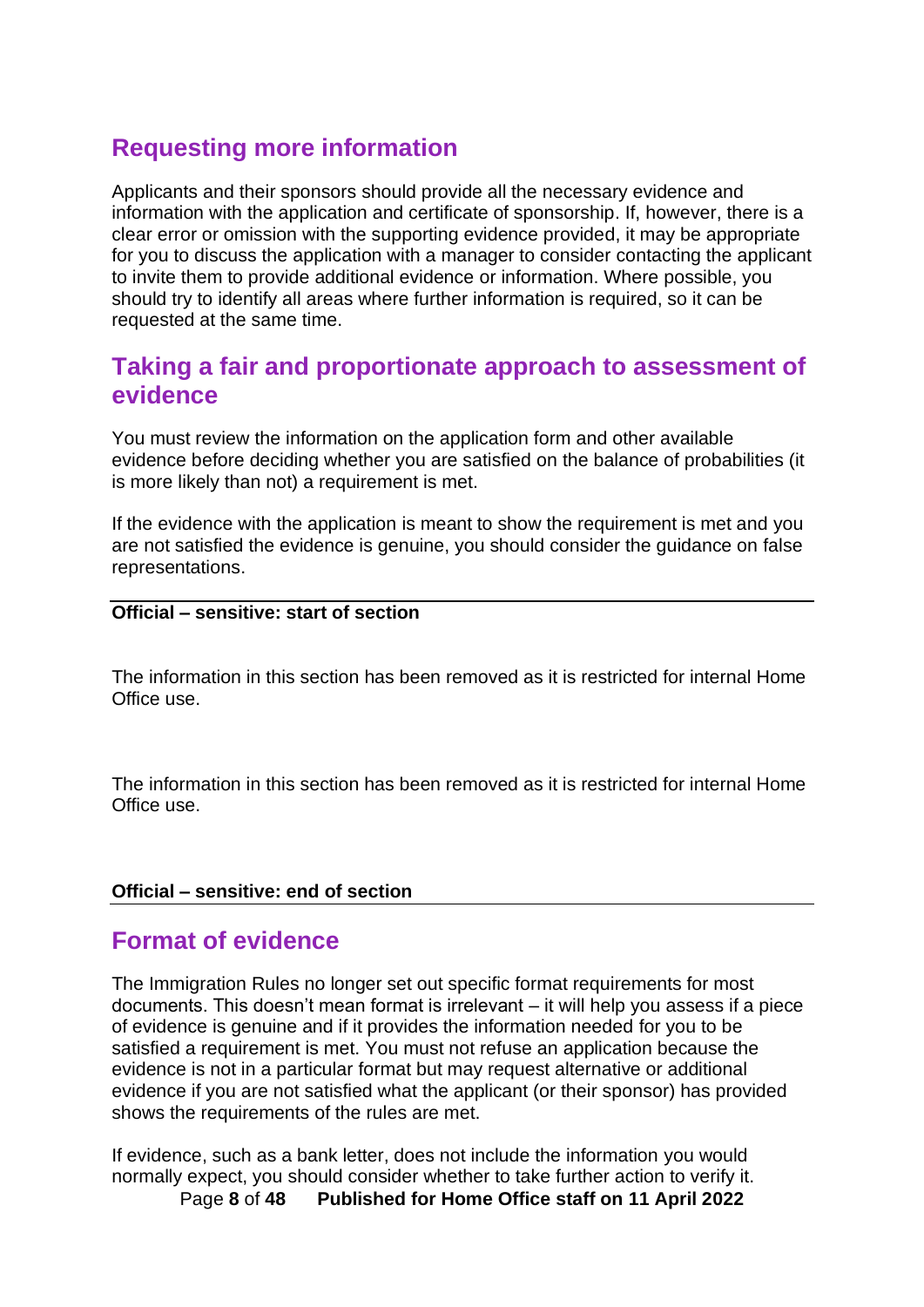# <span id="page-8-0"></span>Where evidence is missing or inadequate

The applicant will be told what evidence to provide as part of the application process. However, sometimes evidence is missing or inadequate to enable you to assess whether the requirement is met.

You should consider seeking further information or making verification checks when, for example:

- evidence is missing (for example a missing page from a series) you believe the applicant has, or could obtain
- evidence is inadequate but could be clarified, for example, if a letter from an official financial sponsor does not include all the information you would expect

You should check any discrepancies about information on the certificate of sponsorship with the sponsor.

You may decide to ask for further information from the applicant, sponsor, or issuing institution (for example, the bank which issued the applicant's financial documents) or make verification checks in other cases if you think it would help assess whether the requirements are met. If you are not sure whether this would help, you should discuss this with your manager.

When contacting the applicant or sponsor, they should be given 10 UK working days in which to provide a response.

You do not need to contact the applicant or sponsor if evidence is missing or inadequate, but:

- you do not need the information because you can find it elsewhere, for example, from the certificate of sponsorship
- receiving it would make no difference to the decision (for example because you would still refuse the application for other reasons)

If the evidence supplied is inadequate, you do not have to offer the applicant an opportunity to provide different evidence. For example, if the applicant provides bank statements and they do not show the required level of funds or the evidence is not sufficient, you do not need to check whether the applicant has another bank account which might meet the requirement.

# <span id="page-8-1"></span>Failure to supply requested information

If you request additional information from the applicant or their sponsor, you should ask them to provide it, or an explanation why they are unable to, within 10 working days of the date you send the request letter.

If you do not receive the requested information in this timeframe, you must assess whether any excuse provided is reasonable and if so, you should give the applicant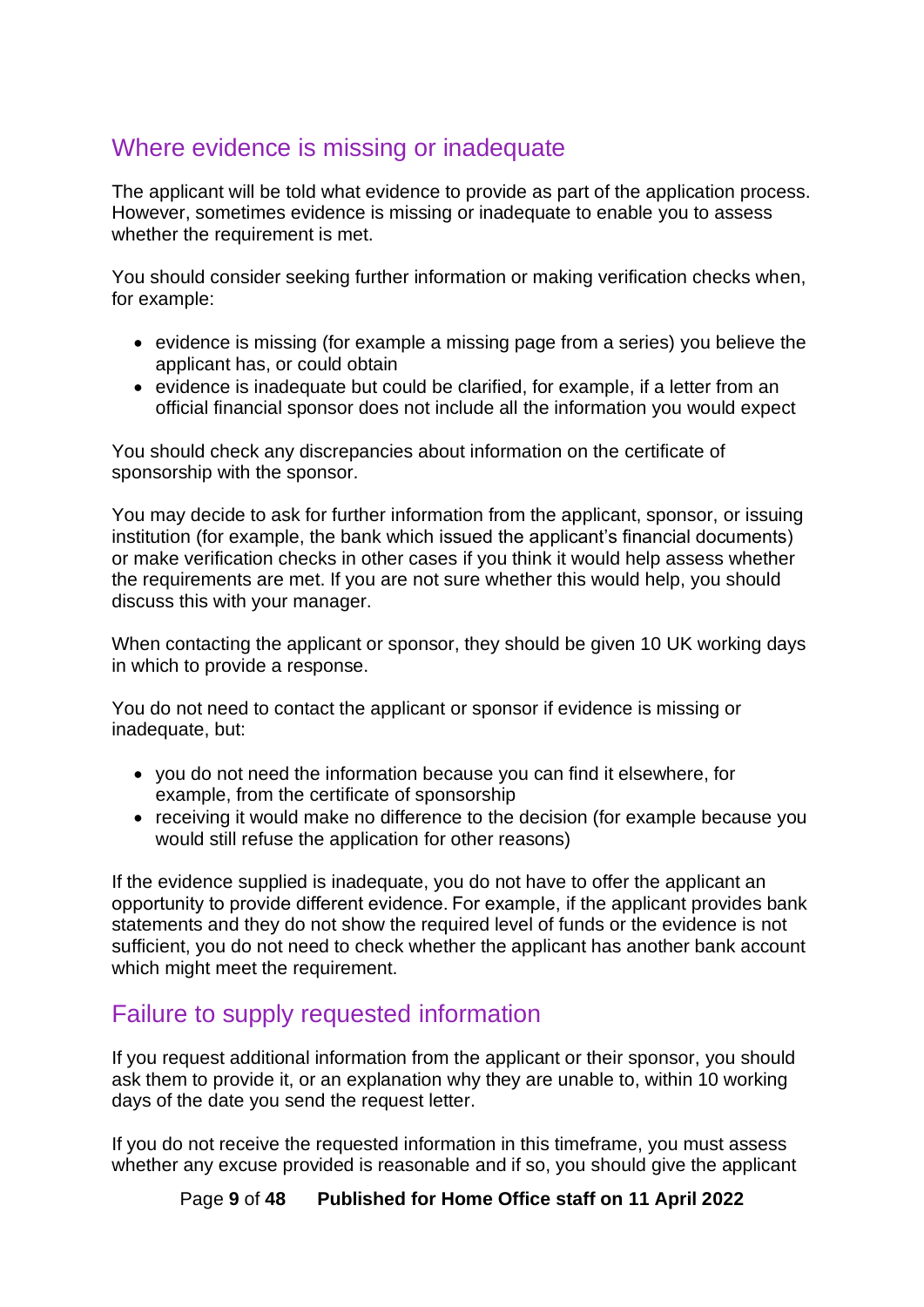more time to respond. If the applicant does not provide a reason or the reasons given are not satisfactory you may refuse the application.

#### <span id="page-9-0"></span>Verification checks

You must conduct verification checks if they have any doubts about whether the supporting documents an applicant has submitted are genuine. If the application falls for refusal on other grounds, you do need to carry out verification checks, but you must explain in your decision that you reserve the right to carry out checks in any reconsideration.

### <span id="page-9-1"></span>Translating documents

If the documents provided are not in English or Welsh, the applicant must provide a certified translation.

**Related content [Contents](#page-1-0)**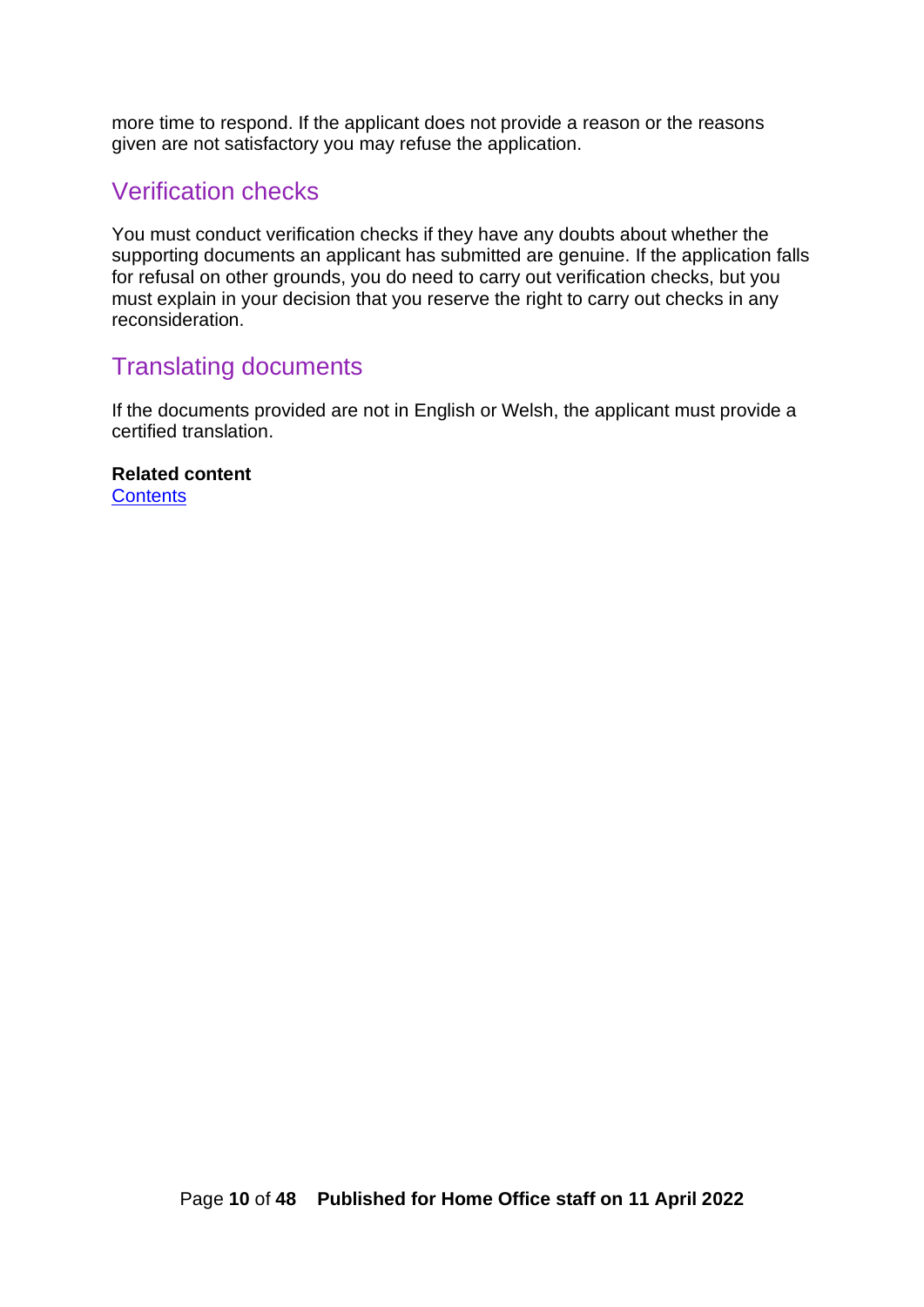# <span id="page-10-0"></span>Validity for entry clearance and permission to stay applications

This page tells you where to find the validity requirements an applicant must meet when they apply for entry clearance or permission to stay on a Temporary Work route.

Before considering suitability and eligibility, you must check the application is valid.

If you are not satisfied the application meets all the validity requirements, you should consider whether to [request more information,](#page-7-0) reject the application or proceed to consider.

# <span id="page-10-1"></span>**Irish citizens**

Most Irish citizens do not need permission to live and work in the UK and therefore are not eligible to apply for permission under the Immigration Rules. You must reject any application for a visa from an Irish citizen as invalid, when made at or after 11pm on 31 December 2020, except where they are subject to:

- a deportation order made under section 5(1) of the Immigration Act 1971
- an exclusion decision, or an exclusion order made under regulation 23(5) of the Immigration (European Economic Area) Regulations 2016
- a travel ban implemented under section 8B of the Immigration Act 1971

If an Irish citizen falls within one of the above categories, you should consider their application in line with the rules in the same way as any other applicant.

If further information is required, please contact the CTA Policy Team.

# <span id="page-10-2"></span>**The application**

An application for entry clearance or permission to stay on a Temporary Work route must meet all the following requirements:

- any fee and Immigration Health Charge must have been paid (with the exception of the Seasonal Worker route, which does not require payment of the Immigration Health Charge)
- the applicant must have provided any required biometrics
- the applicant must have provided a passport or other travel document which satisfactorily establishes their identity and nationality
- the applicant must have a certificate of sponsorship that was issued to them no more than 3 months before the date of application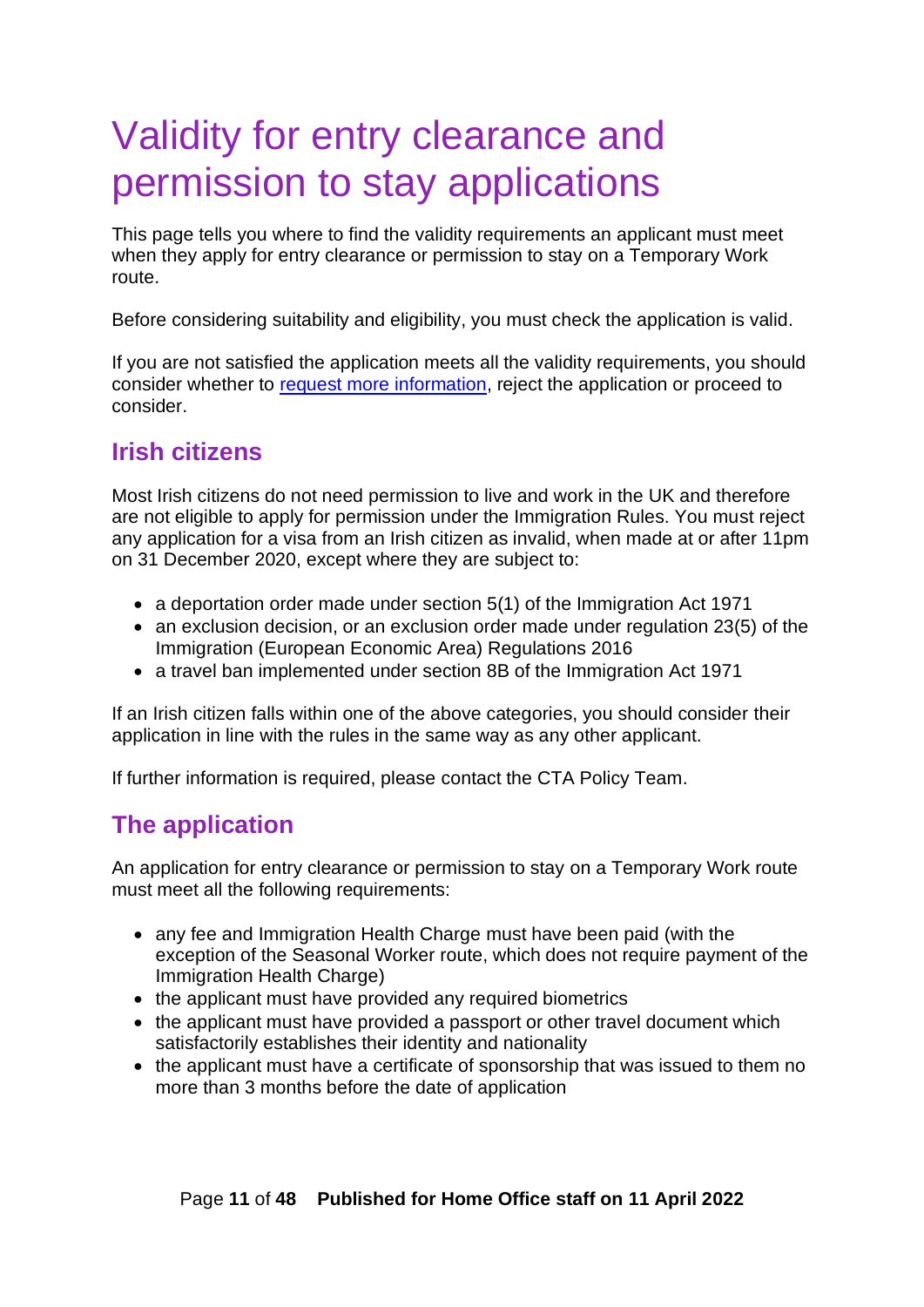# <span id="page-11-0"></span>**Application fees and Immigration Health Charge**

You must be satisfied that the applicant has paid the relevant application fees and any Immigration Health Charge (sometimes called the Immigration Health Surcharge or IHS). If these haven't been paid, you should write to the applicant and request these. See further guidance on the Immigration Health Charge.

Those applying from countries which are signed up to the Council of Europe Social Charter, are entitled to reduced fees. There are further details regarding the signatories to the [CESC.](https://www.coe.int/en/web/european-social-charter/signatures-ratifications)

### <span id="page-11-1"></span>**Biometrics and identity documents**

You must be satisfied, where the applicant has provided their biometrics, these are verified against a valid passport or other travel document they have supplied.

#### **Official – sensitive: start of section**

The information in this section has been removed as it is restricted for internal Home Office use.

#### **Official – sensitive: end of section**

# <span id="page-11-2"></span>**Certificate of sponsorship**

The applicant must have a certificate of sponsorship. This is a virtual document (similar to a database record) which is assigned by the sponsor. Sponsors use a secure IT system called the [sponsorship management system](https://www.gov.uk/sponsor-management-system) (SMS) to assign a certificate of sponsorship.

The reference number for the certificate should be provided in the application. If the applicant has not supplied the reference number, they must provide an explanation. If you are not satisfied the sponsor has assigned a certificate to the applicant, you may reject the application. If the reason the sponsor has not yet assigned a certificate is because of delays by UKVI (for example, a delay in processing a sponsor licence application or a request for certificates of sponsorship), you may exceptionally place the case on hold pending the outcome.

You must check the certificate of sponsorship was assigned to the applicant no more than 3 months before the date of application. If it was assigned too early, the application may be rejected.

For information on how to check the certificate information, refer to The certificate of sponsorship checking system. (Note the certificate of sponsorship will also need to be viewed when assessing the Eligibility requirements.)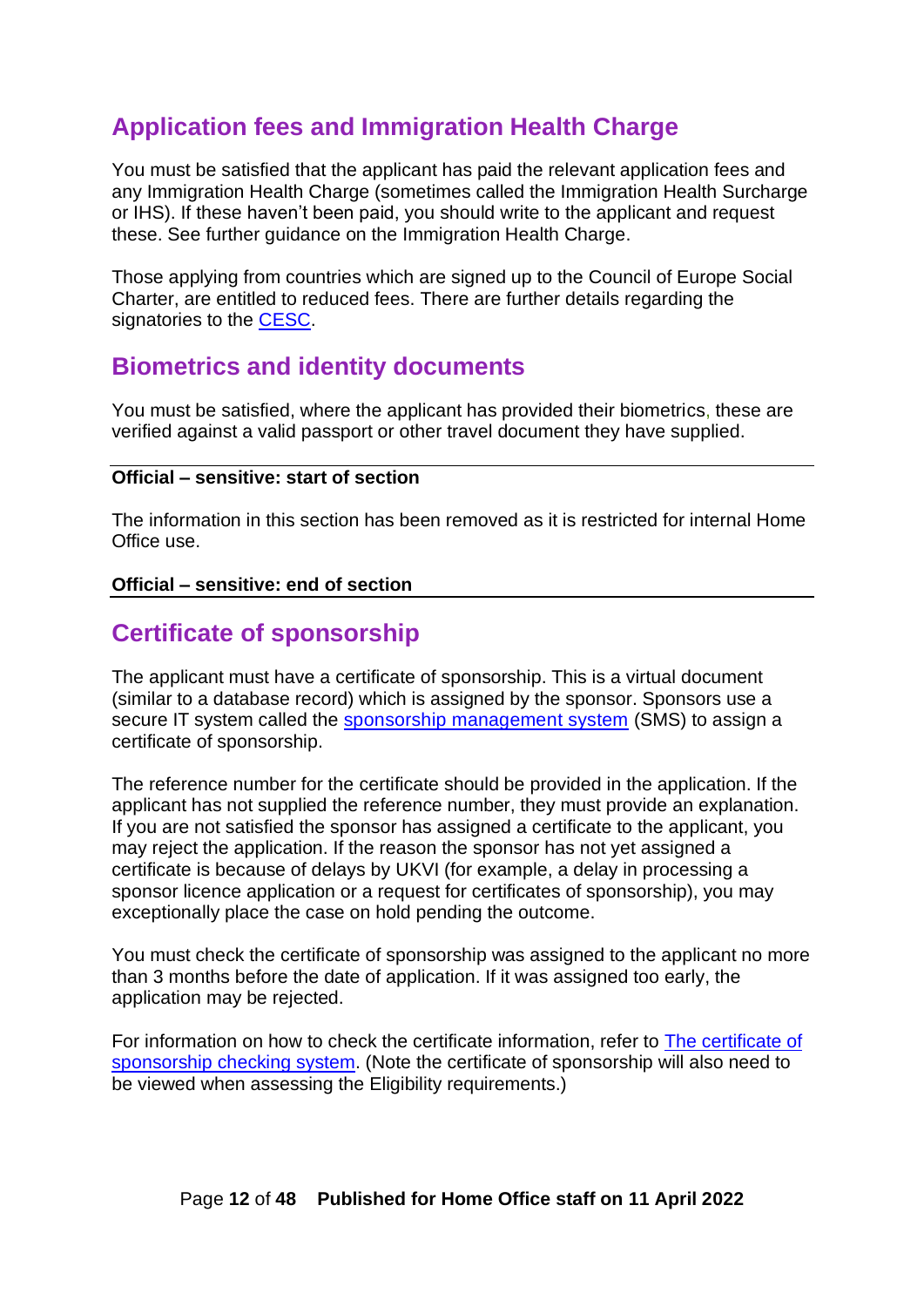# <span id="page-12-0"></span>**Government or international scholarship agency awards - Government Authorised Exchange route only**

Where an applicant on the Government Authorised Exchange route has received an award covering fees and living costs from a Government or international scholarship agency in the 12 months before the date of application, the government or agency must provide written consent to the application. The letter of consent must be on the official letter-headed paper or stationery of the organisation or organisations, bearing the official stamp of that organisation and issued by an authorised official of that organisation. The documents must confirm the organisation gives the applicant consent to remain in or re-enter the UK.

# <span id="page-12-1"></span>**Switching into Temporary Work routes**

Applicants cannot normally switch into Temporary Work routes. The only exceptions are:

- Standard Visitors (such as visitors who are not coming to the UK to enter into a marriage or civil partnership, or to transit the UK on route to another country outside the Common Travel Area) who have entered the UK and have been undertaking permitted activities in the creative sector
- Permitted Paid Engagement (PPE) Visitors, specifically a professional artist, entertainer, or musician, who has entered the UK to carry out activities directly related to their creative profession, where they have been invited by a creative organisation, agent or broadcaster based in the UK
- those who hold, or were last granted, permission as a Student (either on the Tier 4 (General) route or on the Student route) can apply to switch into the Temporary Work - Government Authorised Exchange route, provided that:
	- $\circ$  the applicant is, or was last, sponsored by either: a higher education provider with a track record of compliance; or an overseas higher education institution, to do a short-term study abroad programme in the UK
	- o the applicant has completed a UK recognised bachelor's or postgraduate degree during their last grant of permission
	- o the applicant is currently sponsored for either: a period of postgraduate professional training or work experience which is required to gain a professional qualification or registration in the same field as their degree; or an internship for up to 12 months which is directly related to their degree
	- $\circ$  the applicant is not filling a permanent vacancy
	- o the sponsor must not intend to employ the applicant in the UK once the training or work experience is completed

To be eligible to switch, Standard Visitors and PPE Visitors must:

- be applying to switch into the Temporary Work Creative Worker route
- hold a valid certificate of sponsorship (CoS) that was assigned before they came to the UK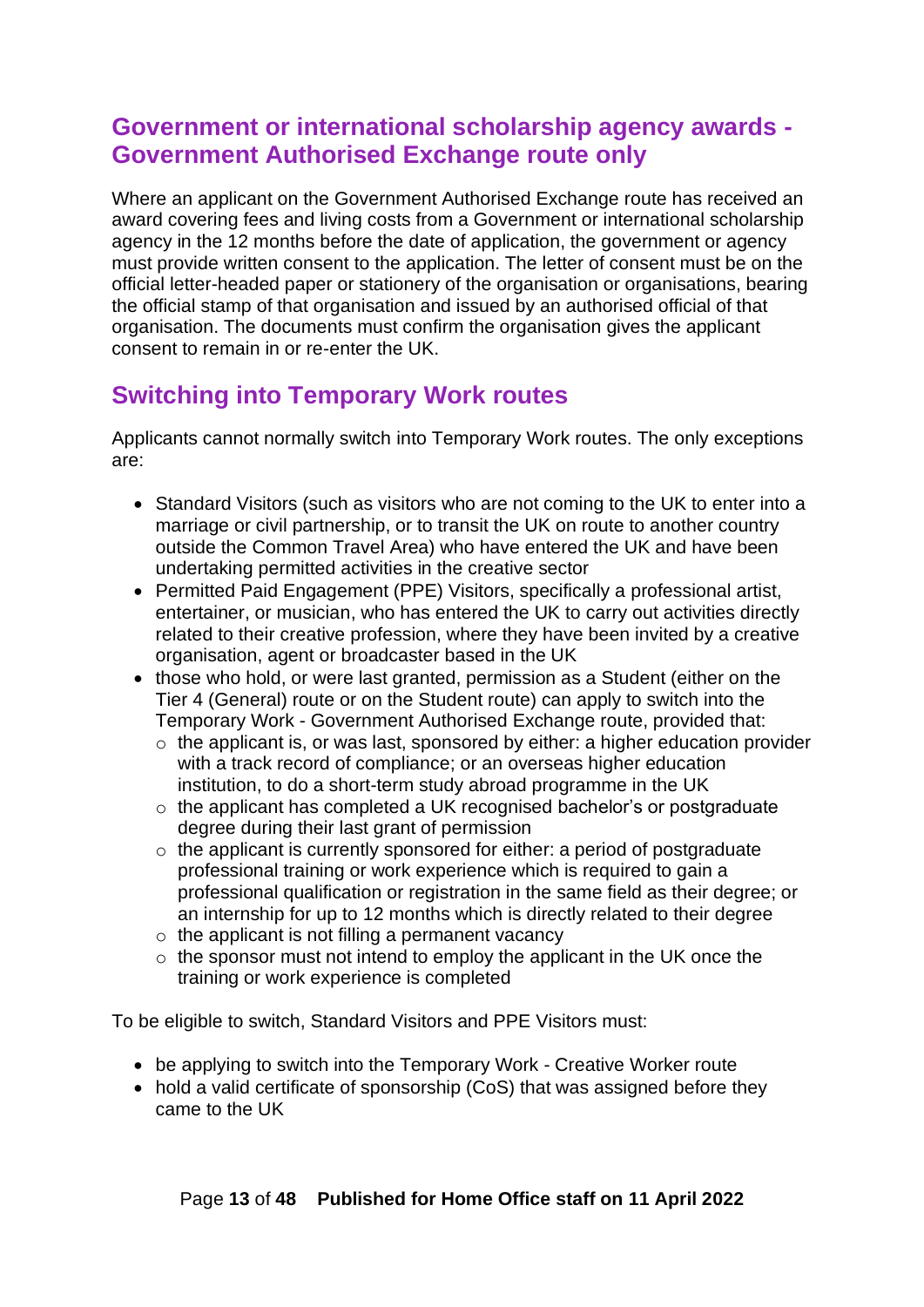Applicants cannot switch between the different Temporary Work routes; however, they can apply for extensions on the same Temporary Work route if they have not exceeded the maximum grant of permission allowed on that route.

#### **Related content**

**[Contents](#page-1-0)**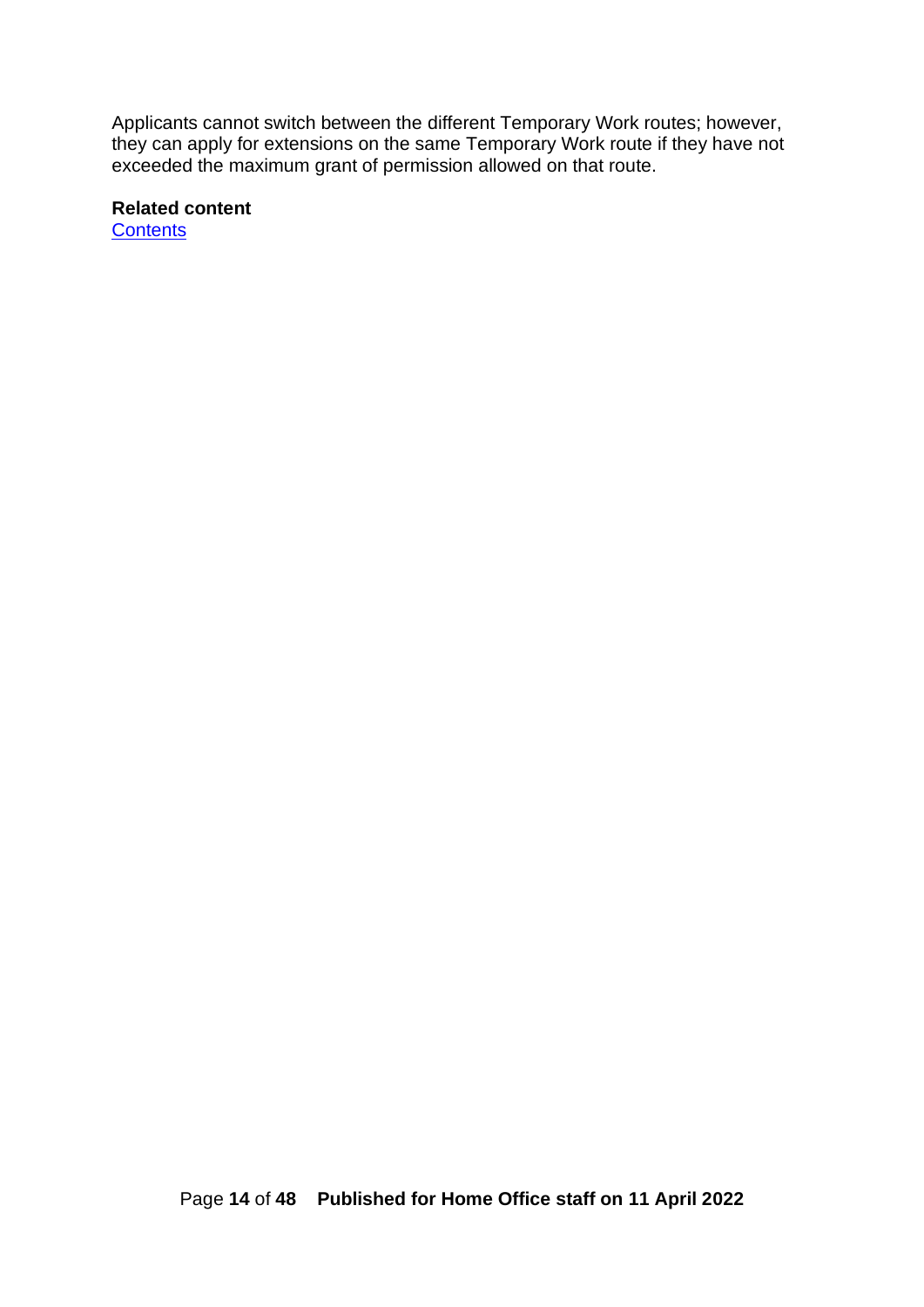# <span id="page-14-0"></span>Suitability for entry clearance and permission to stay applications

This page tells you about the suitability requirements that an applicant must meet when they apply for entry clearance or permission to stay on a Temporary Work route.

If you are not satisfied that the application meets all the suitability requirements, you must refuse the application.

You must check:

- that the applicant does not fall for refusal under **Part 9: grounds for refusal of** the Immigration Rules
- that where the applicant is applying for permission to stay, the applicant is not:
	- $\circ$  in breach of immigration laws, except where [paragraph 39E](https://www.gov.uk/guidance/immigration-rules/immigration-rules-part-1-leave-to-enter-or-stay-in-the-uk) applies, that period of overstaying will be disregarded
	- o on immigration bail

### <span id="page-14-1"></span>**Overstaying**

You must check the applicant is not in breach of immigration laws, except where permitted by the Immigration Rules in respect of periods of overstaying. Full guidance on overstaying is available.

### <span id="page-14-2"></span>**Immigration bail**

Any applicant who is in the UK on immigration bail is not suitable for the Temporary Work routes. These individuals do not hold permission to be in the UK.

# **Related content**

**[Contents](#page-1-0)**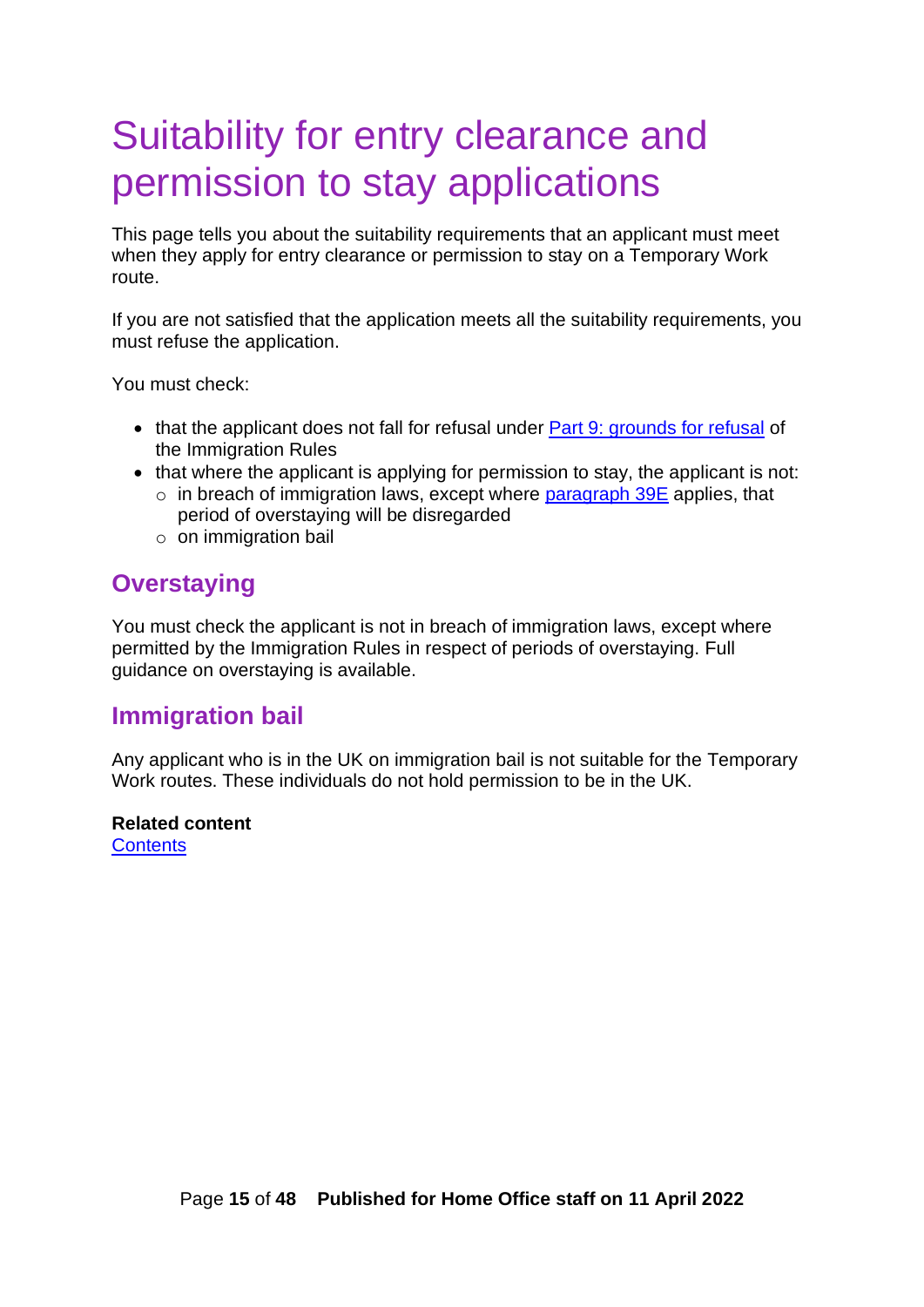# <span id="page-15-0"></span>Eligibility for entry clearance and permission to stay applications

This page tells you about the eligibility requirements that an applicant must meet to be granted either entry clearance or permission to stay on the Temporary Work routes. If you are not satisfied that the application meets all the eligibility requirements, you must refuse the application.

# <span id="page-15-1"></span>**Requirements for a grant of permission**

The eligibility requirements can be found in the rules as set out below:

- entry requirement
- Tuberculosis certificate requirement (note that this does not apply to Seasonal Workers)
- sponsorship requirement
- genuineness requirement (note that this does not apply to Seasonal Workers)
- route-specific requirements, where applicable (such as the cooling-off period for Religious Workers and Charity Workers)
- financial requirement

Applications which do not meet these requirements must be refused.

### <span id="page-15-2"></span>Tuberculosis certificate

Where the application is for entry clearance on a Temporary Work route, you must check that the applicant has provided a valid tuberculosis (TB) certificate with their application if they have been residing within a country listed in Appendix  $\bar{T}$  of the Immigration Rules for the six months immediately preceding the application.

If the applicant has not supplied a valid TB test certificate when they are required to do so, the application should be refused.

This requirement does not apply to Seasonal Workers.

There is further information regarding which applicants are required to [obtain a TB](https://www.gov.uk/tb-test-visa)  [certificate](https://www.gov.uk/tb-test-visa) before applying and the valid test centres.

#### <span id="page-15-3"></span>Sponsorship requirement

This page tells you about the requirements a migrant must meet to be issued a valid certificate of sponsorship (CoS) by a sponsor on a Temporary Work route.

This page tells you how to assess the CoS requirement, how to check that a CoS is valid using the CoS checking system and how to record it as used on the system.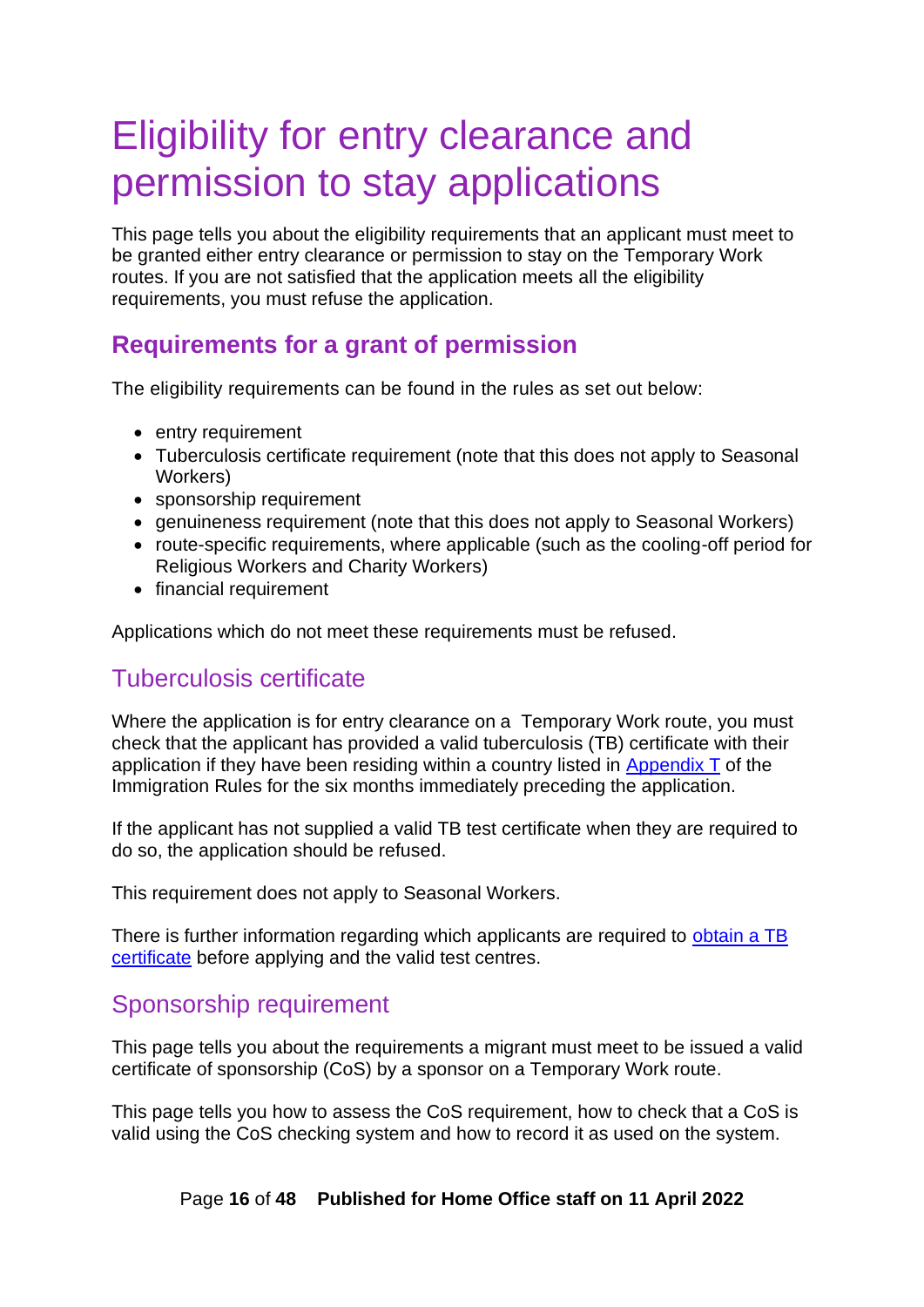# <span id="page-16-0"></span>**Checking the validity of the CoS**

A valid CoS must:

- have been issued by a licensed sponsor who must be 'A-rated', unless it is an extension application to continue working for the same employer as in their last grant of permission (note – Seasonal Workers cannot extend, so this exemption is inapplicable to them)
- have a reference number which links to a CoS checking service entry that names the applicant as the migrant
- confirm the sponsor is sponsoring the migrant on the Temporary Work route they have applied for
- confirm the relevant information under the 'Sponsorship requirement' section as required by the route-specific Appendix in the Immigration Rules
- show the same details as in the applicant's passport
- have been assigned no more than 3 months before the date of the application
- have a start date no more than 3 months after the date of the application
- not have been used for a previous application, if that application was approved or refused (but not rejected or withdrawn)
- not have been withdrawn by the sponsor or cancelled by the Home Office since it was assigned

### <span id="page-16-1"></span>**Certificate of sponsorship checking system**

When you check the CoS, you must:

- find it on the CoS checking system
- check the case type given on CID matches the type of CoS issued you can find this on the top of the CoS
- record it as 'used' in all approval and refusal cases
- not mark it as 'used' if you are rejecting, withdrawing, or voiding the application, because the decision has not been made and they could use it again

#### <span id="page-16-2"></span>**Check the current status of the CoS**

If the status of CoS on the checking system is:

- assigned, you may continue to assess the application
- suspended, you must:
	- o not decide the case
	- o keep it on hold
- withdrawn, you must refuse the application if the sponsor does not issue another CoS because it is no longer valid
- used, you must refuse the application if the sponsor does not issue another CoS because it is no longer valid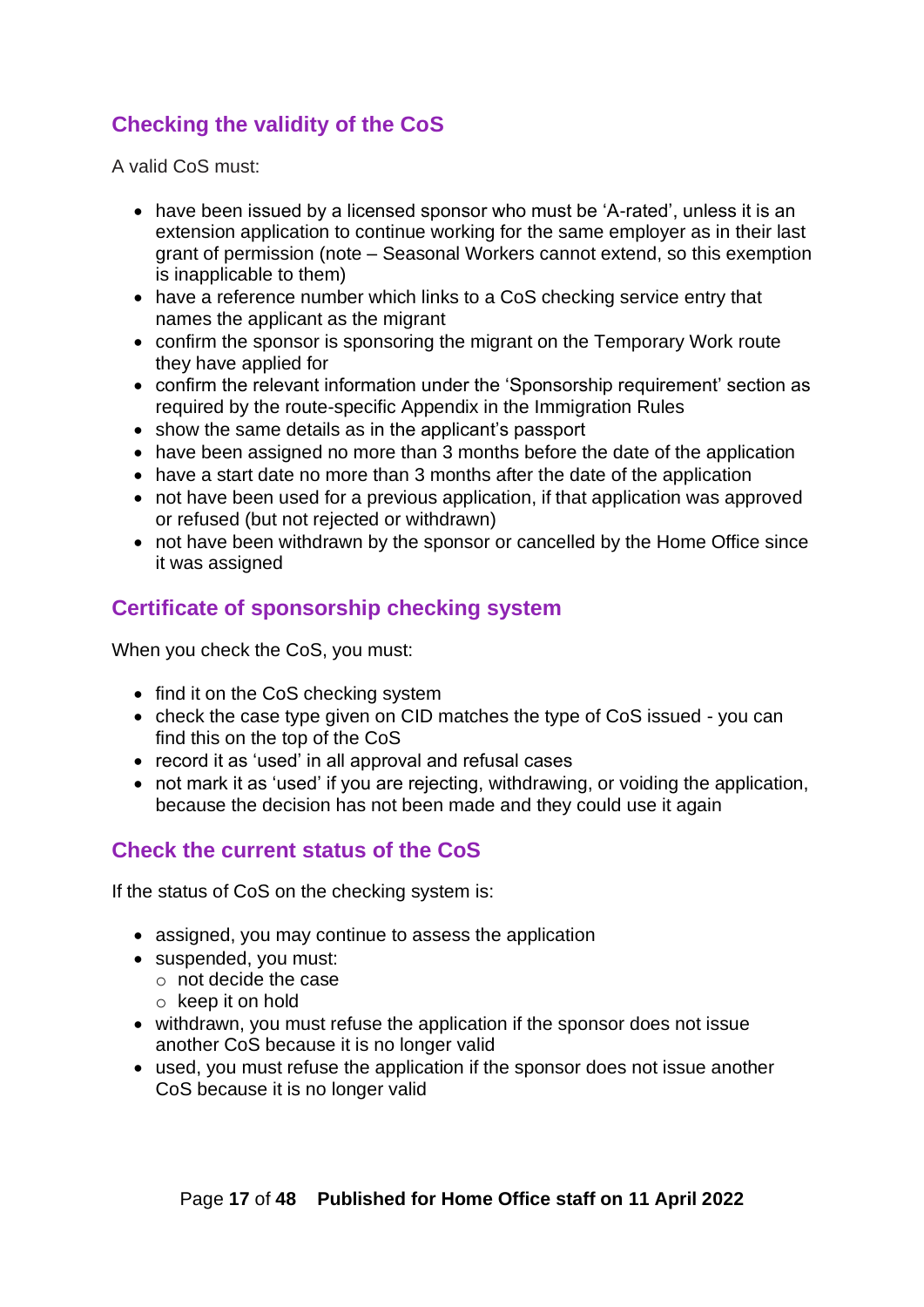| <b>Status of CoS on the</b><br>checking system | What you must do                                                                                                                                                                                                                                                                                                       |
|------------------------------------------------|------------------------------------------------------------------------------------------------------------------------------------------------------------------------------------------------------------------------------------------------------------------------------------------------------------------------|
| Assigned                                       | Continue to assess the application.                                                                                                                                                                                                                                                                                    |
| Suspended                                      | not decide the case<br>keep it on hold<br>contact the sponsor licensing unit (SLU) to find<br>out if they will be re-instating the sponsor or if<br>it will be suspended indefinitely, and what<br>information can be shared with the applicant<br>If they do not issue a new CoS, you must refuse the<br>application. |
| Withdrawn                                      | Refuse the application if the sponsor does not issue<br>another CoS because it is no longer valid.                                                                                                                                                                                                                     |
| Used                                           | check to see if a new CoS has been issued<br>if not, you must refuse the application because<br>there is no valid CoS                                                                                                                                                                                                  |

#### <span id="page-17-0"></span>**Licensed sponsor**

The sponsor must hold a valid Temporary Work sponsor licence in the route the applicant is applying for. The sponsor must also be A-rated, unless the applicant is applying for an extension to continue working for the same sponsor. See the [sponsorship guidance](https://www.gov.uk/government/collections/sponsorship-information-for-employers-and-educators) for more details.

You must confirm these requirements are met by accessing the Certificate of Sponsorship Checking System. You can contact the Sponsor Licensing Unit (SLU) to find out more information about the status of a sponsor's licence if needed.

If the applicant's sponsor loses its licence while the application is under consideration, you have a duty to inform the applicant promptly.

You must only inform the applicant their sponsor no longer has a licence, not the reasons why. The only exception is if the licence was revoked for reasons directly linked to this particular application, and those reasons therefore have particular relevance to the refusal – for example, you are refusing on genuine vacancy grounds (see below) as well as the fact the sponsor is no longer licensed.

#### <span id="page-17-1"></span>**Temporary Work: searching the certificate of sponsorship checking system**

You can access the CoS checking system using your user name and password. To access the search function, click 'CoS check.' The CoS checker times out every 30 minutes, so you may need to log in again after this time.

Page **18** of **48 Published for Home Office staff on 11 April 2022**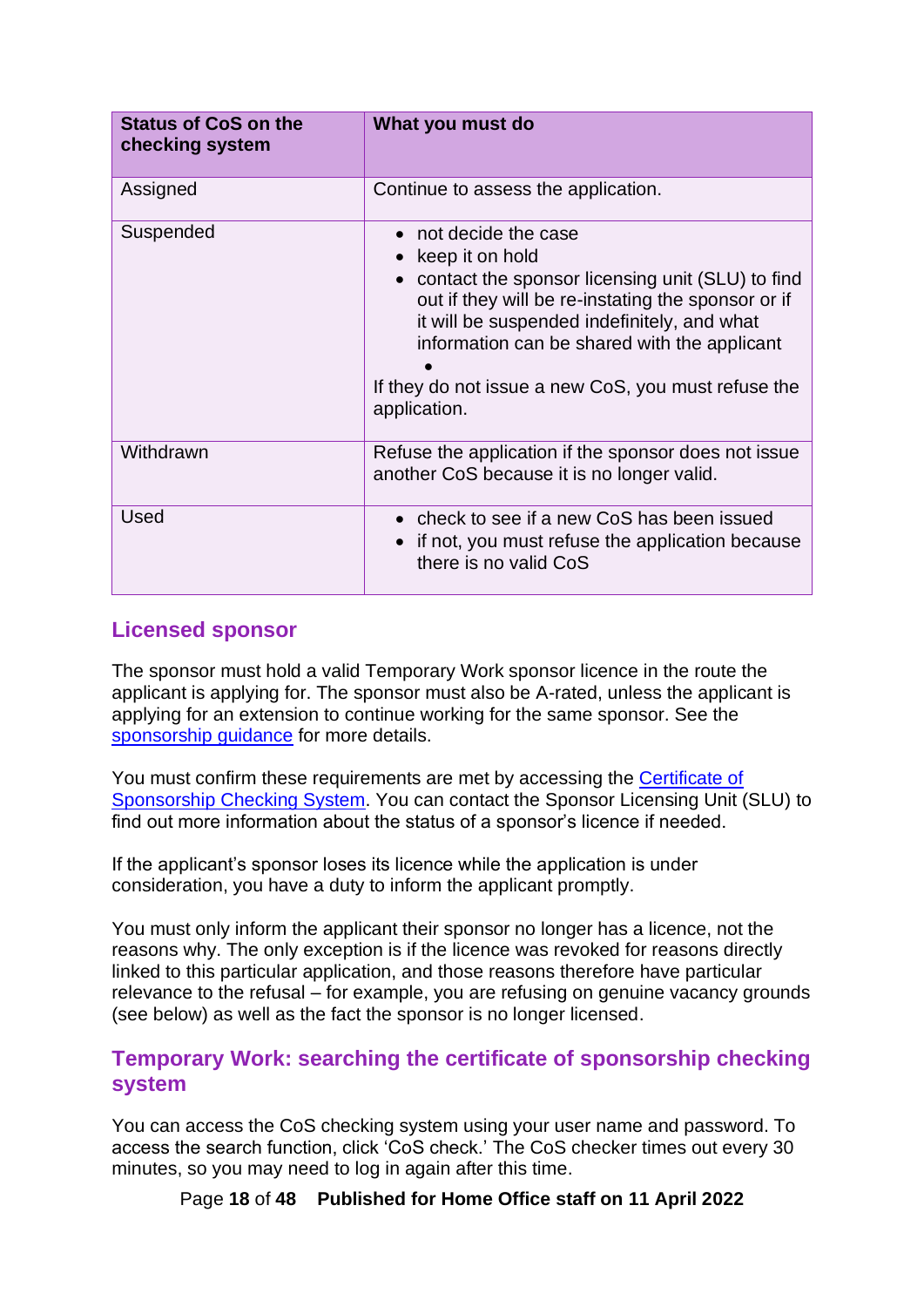You can search the system for the CoS using the either:

- CoS number
- applicant details
- sponsor details

The more information you provide, the narrower the search will be.

#### <span id="page-18-0"></span>Searching using applicant's details

If you select this option, you can search by:

- passport or travel document number
- family name
- given name
- nationality
- date of birth
- gender

#### <span id="page-18-1"></span>Searching using sponsor details

If you select this option, you can search by:

- sponsor licence number
- sponsor name
- sponsor's address
- sponsor's postcode

# <span id="page-18-2"></span>Genuineness requirement

When applying for entry clearance or permission, you must be satisfied that the applicant:

- genuinely intends to undertake the role described on the certificate of sponsorship (CoS)
- is capable of undertaking the role described on the CoS
- does not intend to undertake employment other than in the role for which they are being sponsored, or as otherwise permitted within the conditions of grant

To assess this, you may request:

- additional information and evidence, and refuse the application if the information or evidence is not provided (you must receive any documents requested at the address given in the request within 10 working days of the date the request is made)
- the applicant attends an interview, and refuse the application if they fail to comply with such request without giving a reasonable explanation

#### Page **19** of **48 Published for Home Office staff on 11 April 2022**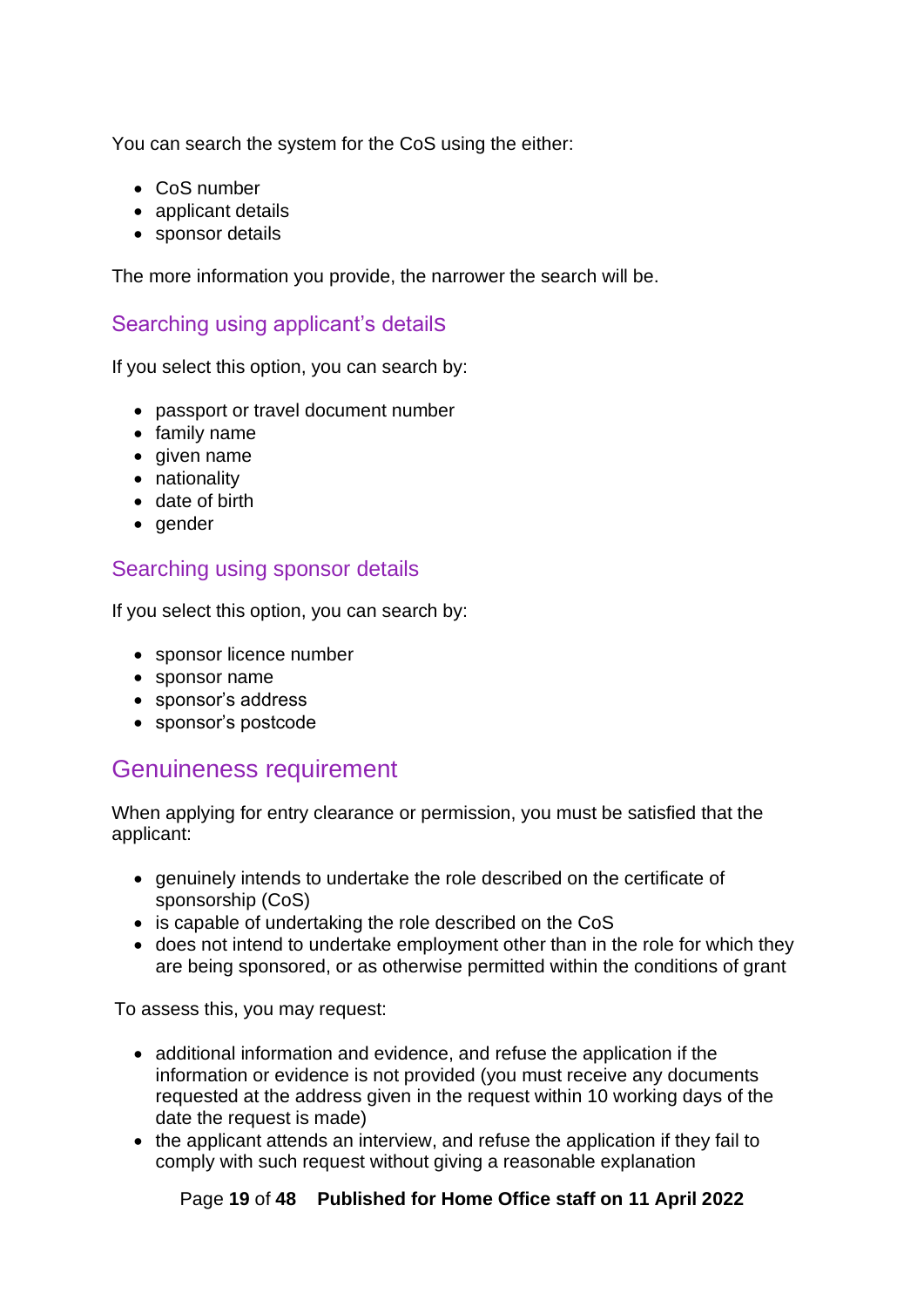To make the above assessment, you may take into account the applicant's:

- knowledge of the role
- relevant experience of the skills needed to do the role
- knowledge of the sponsor in the UK
- explanation of how they were recruited
- any other relevant information

You will not usually need to undertake further checks to establish that these requirements are met. You should ask them to do so only after you have assessed whether the application should be refused with the information already available and when:

- you have concerns individual sponsors are assigning unusually large numbers of CoS for the same type of role
- there are reasonable grounds to suspect the applicant will not be working in the role described on the CoS
- the job description on the CoS is unusual for the route the applicant is applying under
- intelligence suggests applicants are linked to:
	- o extremism
	- o terrorism
	- o modern slavery
	- $\circ$  other illegal activity

The genuineness test does not apply to applicants under the Seasonal Worker route.

#### **Related content**

**[Contents](#page-1-0)**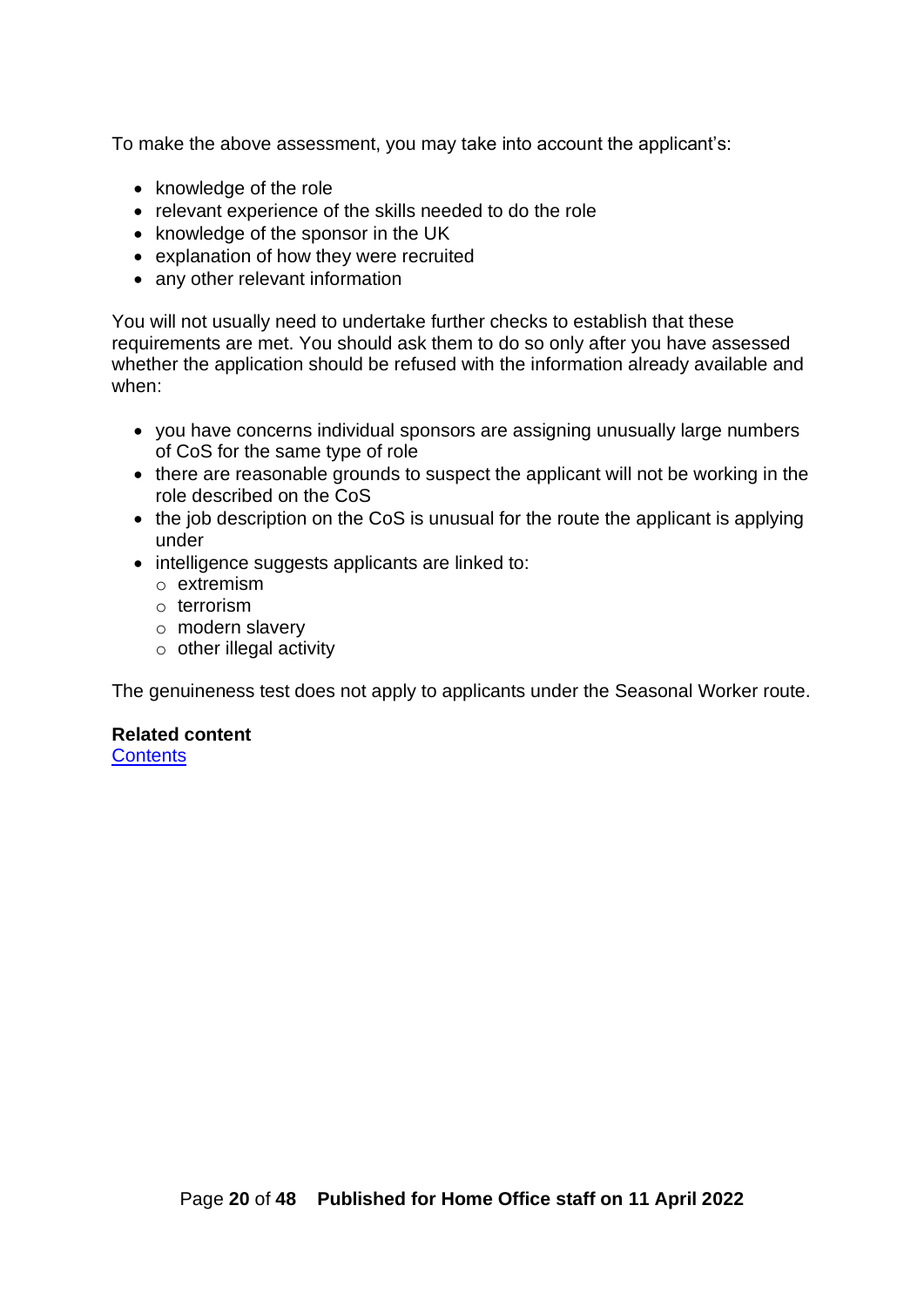# <span id="page-20-0"></span>Financial requirement

This page explains how to assess the financial requirement (previously known as maintenance). You should refer to [Appendix Finance.](https://www.gov.uk/guidance/immigration-rules/immigration-rules-appendix-finance)

An applicant will automatically meet the financial requirement listed when they are applying for permission to stay in the UK, having been in the UK for at least 12 months with permission on the date of application (which means that Seasonal Workers and Charity Workers will automatically be unable meet the requirement in this way).

However, if the above does not apply the applicant must meet either of the below requirements:

- the applicant must have funds of at least £1,270, that they have held for a period of 28 days as specified in [Appendix Finance](https://www.gov.uk/guidance/immigration-rules/immigration-rules-appendix-finance)
- the applicant's A rated sponsor must confirm on the certificate of sponsorship that they will, if it is necessary, maintain and accommodate the applicant up to the end of the first month of their employment for an amount of at least £1,270

You must refuse the applicant if they cannot fulfil the financial requirements, even if they meet all other requirements of the Immigration Rules.

If the applicant's sponsor has certified maintenance on the CoS, no further evidence is required.

**Related content [Contents](#page-1-0)**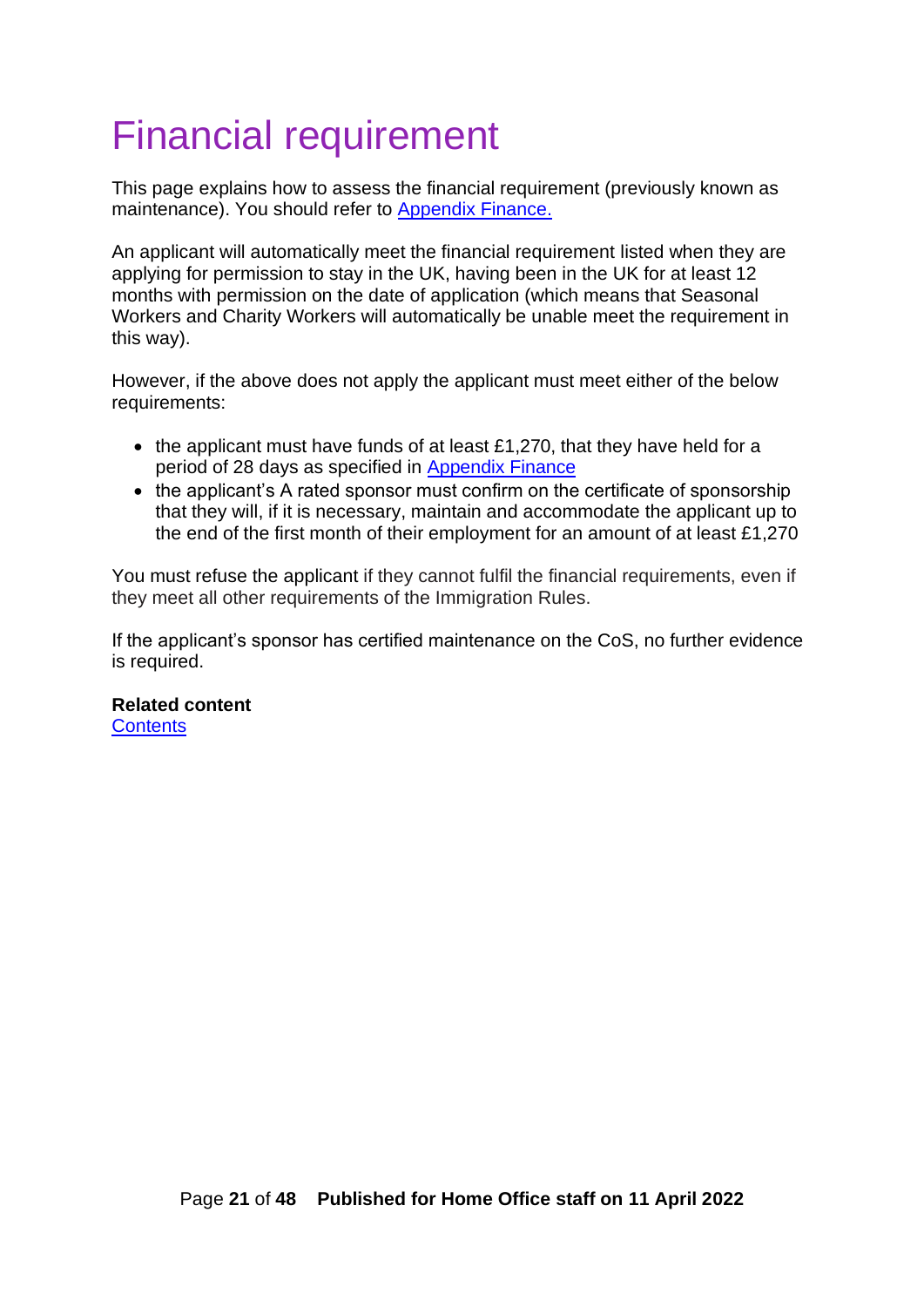# <span id="page-21-0"></span>Route-specific requirements

# <span id="page-21-1"></span>**Creative Workers**

The requirements for this route are listed in Appendix Temporary Work - Creative Worker of the Immigration Rules. This route is for applicants who are entering the UK to work in the creative sector.

# <span id="page-21-2"></span>Creative Worker visa concession

Applicants must get entry clearance before they come to the UK unless they are a non-visa national seeking entry for a period of 3 months or less under the Creative Worker visa concession. Applicants must meet all the eligibility criteria set out in CRV 3.2. including having a previously arranged Certificate of Sponsorship (CoS) from an approved sponsor, which is then activated at the border.

# <span id="page-21-3"></span>Certificates of Sponsorship

When a sponsor issues a CoS, they confirm certain points, including:

- that the applicant is seeking entry or permission to stay in the UK to work or perform in the creative sector
- either:
	- o the applicant will comply with their relevant Code of Practice under Appendix Creative Worker Codes of Practice, where one exists for their occupation
	- o the role appeared in the shortage occupation list in Appendix Shortage Occupation Lists
	- o before assigning the CoS, the sponsor took into account the needs of the resident labour market in that field and was satisfied that the work could not be carried out by a settled worker

To issue a CoS for migrants to perform or work in dance, theatre, opera, film, television, or as a fashion model, sponsors must follow the requirements listed in Appendix Creative Worker Codes of Practice**.**

The sponsor must indicate on the CoS how they have considered the resident labour market by:

- ticking the relevant box on the CoS, and either:
	- o providing details of how the resident labour market was considered
	- o providing details of any other acceptable way as described in the creative codes of practice, such as stating the performer is internationally established

#### <span id="page-21-4"></span>**Group certificates of sponsorship**

Sponsors can issue a group CoS for a performer and their entourage. An entourage can include people whose work is directly related to the employment of an

Page **22** of **48 Published for Home Office staff on 11 April 2022**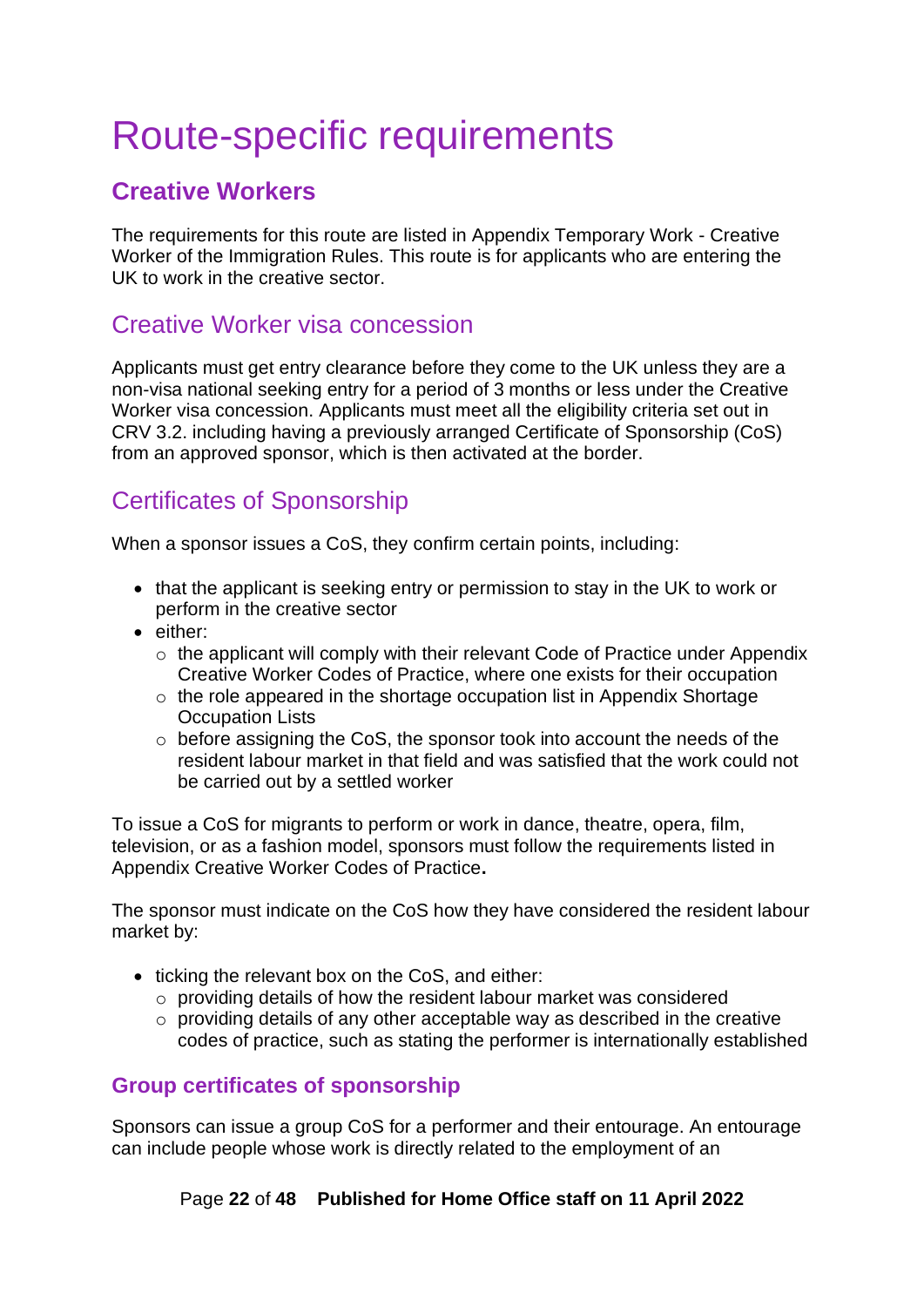entertainer, artist, dancer, musician or model or to a dramatic production. Members of an entourage must have proven technical or other specialist skills.

#### <span id="page-22-0"></span>**Multiple engagements or performances: certificates of sponsorship**

A Creative Worker may need to perform or work at a number of venues.

If they have a single sponsor, for example an agent, and there are no more than 14 calendar days between each engagement, the sponsor can issue a single CoS to cover the whole period.

If, however, they have multiple sponsors, for example individual venues, producers or promoters, each sponsor must issue a CoS to cover their own show (see CRV 4.4.).

Regardless of whether the worker has a single sponsor or multiple sponsors, there must not be more than 14 calendar days between each engagement in the UK. However, any time spent outside the UK by the worker will not count towards this 14 day period, including the dates of their departure from and return to the UK (see CRV 4.3. in relation to workers with single sponsors and the definition of 'consecutive engagements' in relation to workers with multiple sponsors).

# <span id="page-22-1"></span>**Charity Workers**

The requirements for this route are listed in Appendix Temporary Work - Charity Worker of the Immigration Rules. This route is for those wanting to undertake unpaid voluntary fieldwork which contributes directly to the achievement or advancement of the sponsor's charitable purpose in the UK, for a maximum period of 12 months.

'Voluntary fieldwork' is defined as activities which would not normally be offered at a waged or salaried rate, and which contribute directly to the achievement or advancement of the sponsor's charitable purpose. It does not include work in support of the sponsor's charitable purpose including, for example, routine back office administrative roles, retail or other sales roles, fund-raising roles and roles involved in the maintenance of the sponsor's offices and other assets.

This route cannot be used to temporarily fill a position which is required on a permanent basis.

Applicants on the Charity Worker route must be aged 18 or over on the date of application.

When a sponsor issues a CoS, they confirm certain points, including that the applicant:

• will be undertaking voluntary fieldwork which contributes directly to the achievement or advancement of the sponsor's charitable purpose

Page **23** of **48 Published for Home Office staff on 11 April 2022**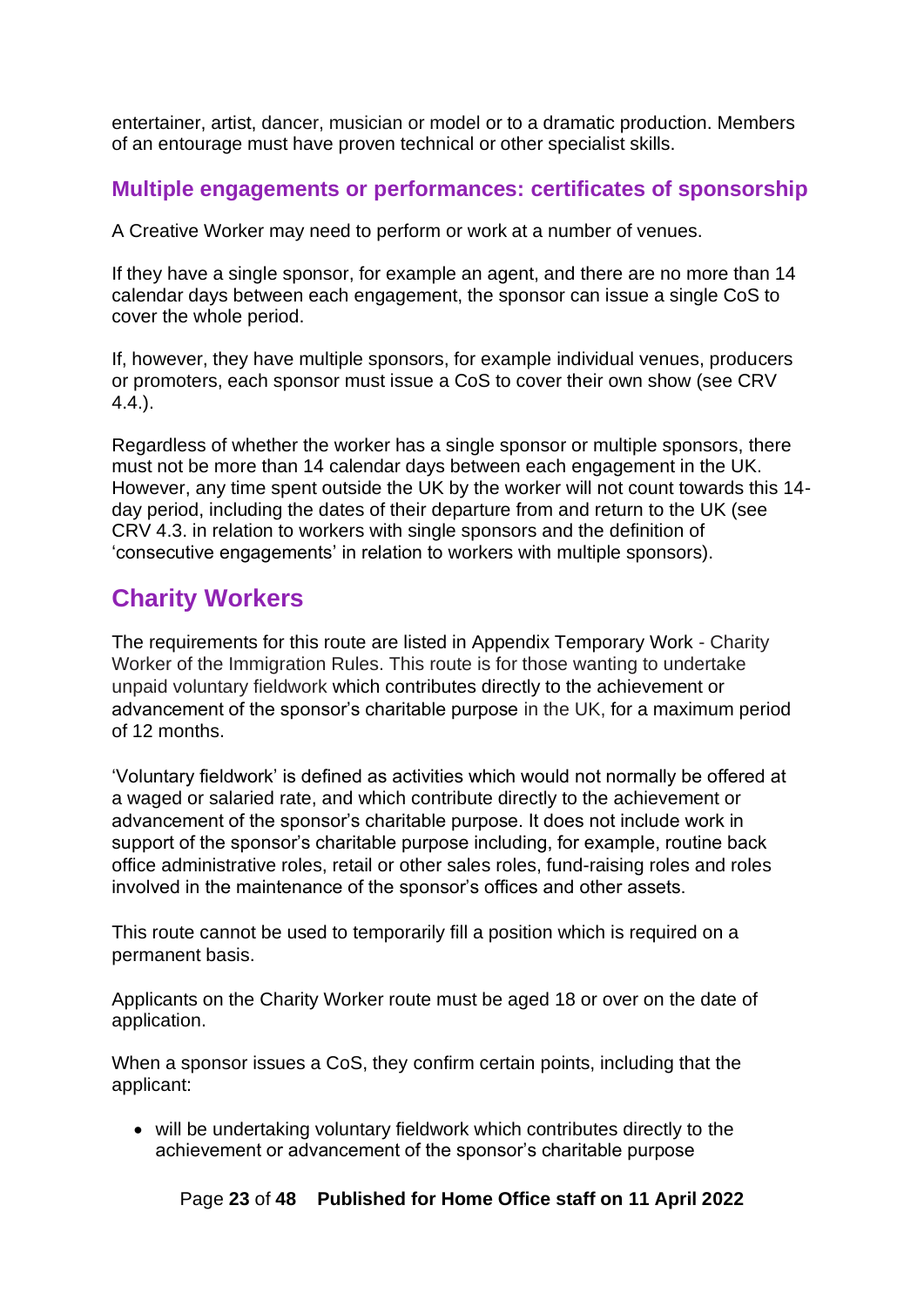- will not receive any form of payment or remuneration, including benefits in kind except reasonable expenses outlined in [section 44](http://www.legislation.gov.uk/ukpga/1998/39/section/44) of the National Minimum Wage Act
- will not be filling a permanent position, including on a temporary basis

There is a 'cooling off period' which requires an applicant who is applying for entry clearance on this route to have not had permission as either a Religious Worker or a Charity Worker at any time during the 12 months immediately before the date of application, unless they can show that they were not in the UK at any time during those 12 months (CW 3.3.).

# <span id="page-23-0"></span>**Religious Workers**

The requirements for this route are listed in Appendix Temporary Work - Religious Worker in the Immigration Rules. This route is for applicants coming to work temporarily in the UK for a maximum of 24 months as:

- religious workers undertaking supporting activities, without leading a congregation in performing rites, rituals and preaching the essentials of the creed (such applicants should instead apply on the T2 Minister of Religion route)
- visiting religious workers who:
	- o are employed overseas doing the same work as they are seeking to come to do in the UK (although the exact detail of their duties in the UK may differ)
	- o have ongoing employment, and the time spent in the UK is consistent with their employment
- members of religious orders, for example monastic communities of monks, nuns, or similar religious communities

Applicants on the Religious Worker route must be aged 18 or over on the date of application.

When a sponsor issues a CoS, they confirm certain points, including:

- that the role involves performing religious duties within, or directed by the sponsor's organisation, to support the activities of the religious institution
- that the religious duties do not include work which falls under a role of a Minister of Religion (which means the applicant must not have core duties of leading a congregation in performing the rites and rituals of the faith and in preaching the essentials of the creed)
- whether the applicant is a member of the sponsor's order, if the sponsor is a religious order
- that the applicant will receive pay and conditions at least equal to those given to settled workers in the same role; and
- that the pay complies with or is exempt from the National Minimum Wage; and
- that the sponsor has met the resident labour consideration requirements, namely that either:
	- $\circ$  the role the migrant will be doing is supernumerary and they will not be filling a vacant position that could otherwise be filled by a settled worker

Page **24** of **48 Published for Home Office staff on 11 April 2022**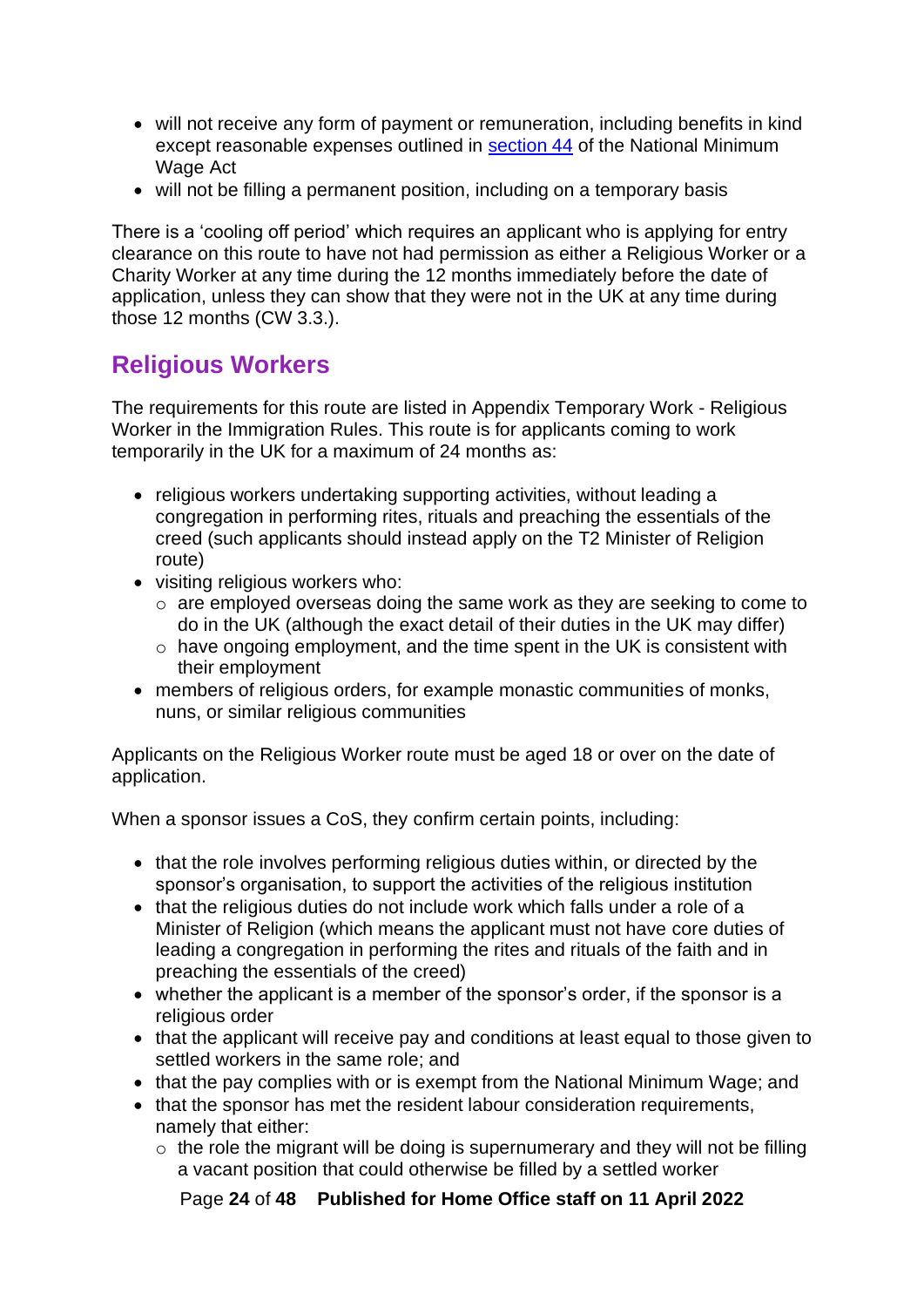- $\circ$  the role the migrant will be doing involves living mainly within and being a member of a religious order, which is a lineage of communities or of people who live in some way set apart from society in line with their specific religious devotion, for example, an order of nuns or monks
- o the sponsor holds national records of all available individuals, details of those records and confirms that the records show that no suitable settled worker is available to fill the role
- $\circ$  a national recruitment search was undertaken, providing the details outlined at RW 4.2.(d)

There is a 'cooling off period' which requires an applicant for entry clearance on this route to have not had permission as either a Religious Worker or a Charity Worker at any time during the 12 months immediately before the date of application, unless they can show that they were not in the UK at any time during those 12 months (RW 3.3.).

# <span id="page-24-0"></span>**Government Authorised Exchange (GAE)**

The requirements for this route are listed in Appendix Temporary Work - Government Authorised Exchange of the Immigration Rules. This route is for applicants coming to the UK for up to 24 months for approved exchange schemes that aim to share knowledge, experience, and best practice.

This route cannot be used to fill job vacancies or bring unskilled labour to the UK.

# <span id="page-24-1"></span>GAE sponsor

Individual employers and organisations are not allowed to sponsor migrants on this route, even if they are licensed as sponsors under other categories of Temporary Work.

A Temporary Work - GAE sponsor must be an overarching body that manages the exchange scheme and has the support of a UK government department.

When a sponsor issues a CoS, they confirm certain points, including:

- that the role meets the requirements of the individual exchange scheme as set out in Appendix GAE schemes
- that the role will not fill a vacancy in the UK workforce
- that the role appears in Table 1 or Table 2 of Appendix Skilled Occupations
- whether the Academic Technology Approval Scheme (ATAS) requirement in Appendix ATAS applies

# <span id="page-24-2"></span>ATAS Requirement

For applications on the GAE route made from 21 May 2021, applicants must provide a valid ATAS certificate if all of the following apply: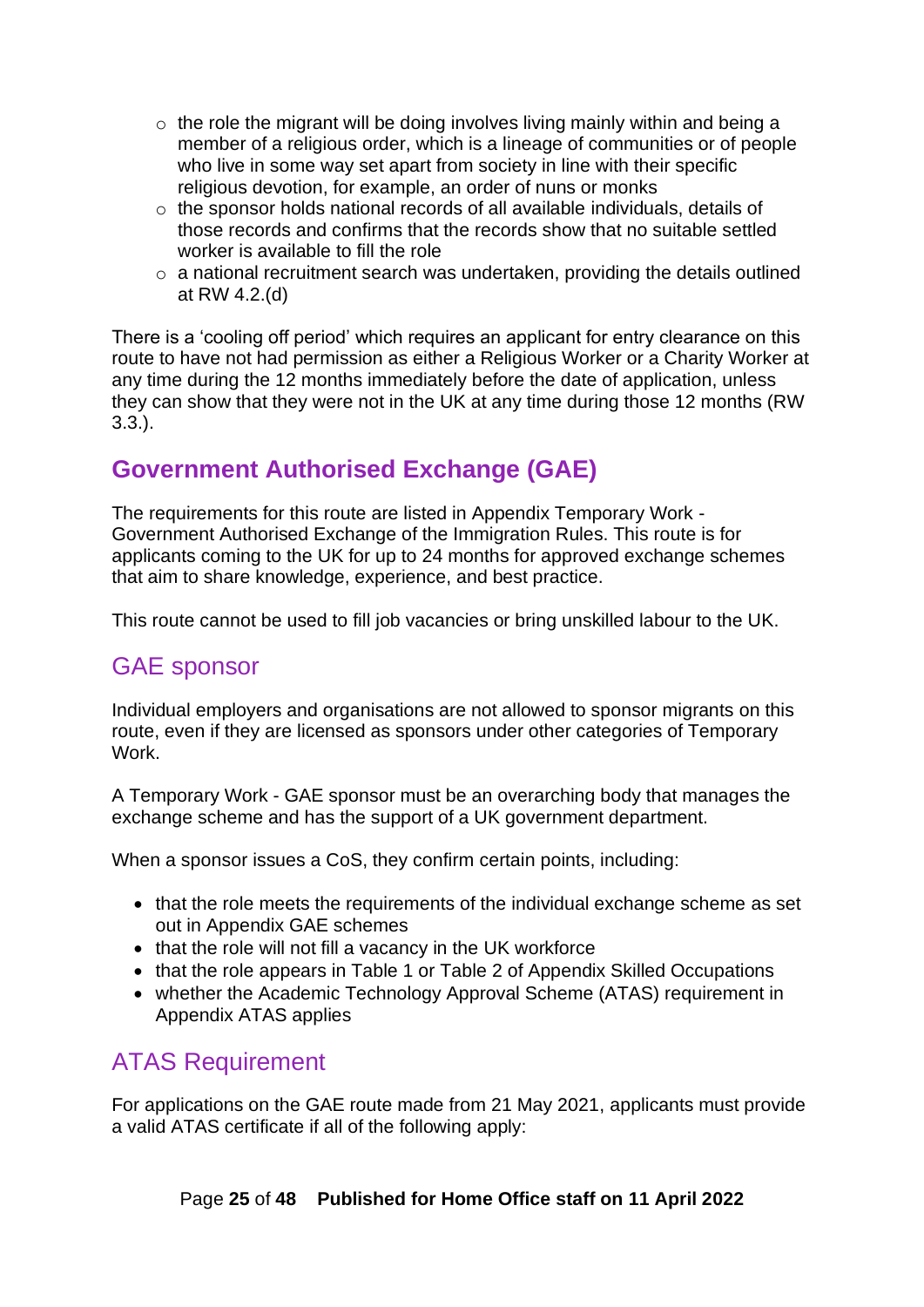- they are being sponsored on the Government Authorised Exchange route by a sponsor which is also a [licensed Student sponsor](https://www.gov.uk/government/publications/register-of-licensed-sponsors-students) (these will mainly be universities); and
- they are **not** one of the exempt nationals listed in paragraph ATAS 3.1; and
- their job is in one of the occupation codes listed in paragraph ATAS 1.2(a); and
- the job includes an element of PhD-level research in a relevant subject (and these subjects are listed in paragraph ATAS 4.1).

The details are set out in [Appendix ATAS.](https://gbr01.safelinks.protection.outlook.com/?url=https%3A%2F%2Fwww.gov.uk%2Fguidance%2Fimmigration-rules%2Fimmigration-rules-appendix-atas-academic-technology-approval-scheme-atas&data=04%7C01%7CRebecca.Scully%40homeoffice.gov.uk%7Cb14891c6ffa94aa5c6da08d8eef06cac%7Cf24d93ecb2914192a08af182245945c2%7C0%7C0%7C637522063662596945%7CUnknown%7CTWFpbGZsb3d8eyJWIjoiMC4wLjAwMDAiLCJQIjoiV2luMzIiLCJBTiI6Ik1haWwiLCJXVCI6Mn0%3D%7C1000&sdata=stzpnuWJ7gC86eAo2pH%2F4LqKGCMKRduMJX42EwE9f7w%3D&reserved=0) Sponsors should confirm on the applicant's CoS whether the ATAS requirement applies. If the first three bullet points above apply, but the sponsor has not provided a note to say whether the ATAS requirement applies and the applicant has not provided an ATAS certificate, you should contact the sponsor to confirm whether the requirement applies. If the sponsor fails to provide the necessary confirmation, you should consider refusing the application (paragraph GAE 5.4.(d)).

If the sponsor confirms the ATAS requirement applies, and the applicant has not provided an ATAS certificate, you should consider contacting the applicant (see [Requesting more information\)](#page-7-0). Processing an ATAS application takes at least 20 working days, and can take 30 or more working days between April and September. You should allow the standard 10 working days for the applicant to respond, but consider extending the deadline if the applicant confirms they have submitted their ATAS application and are waiting for a response.

If an applicant does not provide a copy of a valid ATAS certificate when required, you should consider refusing the application (paragraph GAE 3.2A).

# <span id="page-25-0"></span>**Seasonal Worker**

The requirements for this route are listed in Appendix Temporary Work - Seasonal Worker of the Immigration Rules. This route is for migrants coming to the UK as seasonal workers in the horticulture sector through an approved scheme operator.

The 'horticulture sector' means those growing:

- protected vegetables those grown in glasshouse systems
- field vegetables those grown outdoors, including vegetables, herbs, leafy salads and potatoes
- soft fruit those grown outdoors or under cover for example in glasshouses or polytunnels - includes strawberries, raspberries, blackcurrants, blueberries and all ribes and rubus species
- top fruit (orchard fruit) trees that bear fruit for example apples, plums, cherries, apricots
- vine and bines both twining or climbing flexible stems of certain plants, for example hops is a bine, and grapes is a vine
- mushrooms typically covers agaricus bisporus species but can also include more exotic species; normally grown indoors
- bulbs and cut flowers, such as daffodils, grown outdoors and indoors

Page **26** of **48 Published for Home Office staff on 11 April 2022**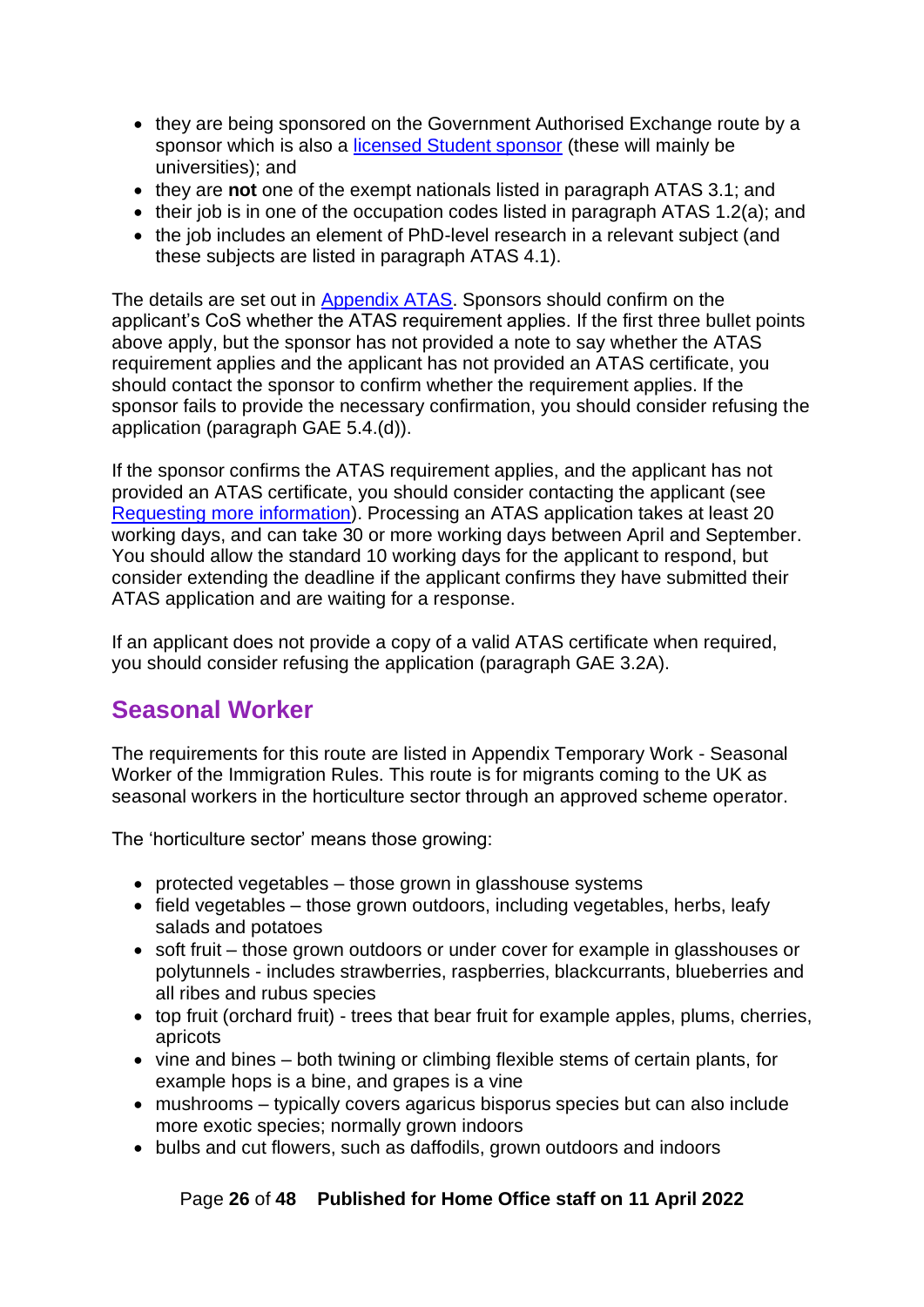- pot plants, such as seasonal bedding plants like pansies, violas, germaniums and poinsettias
- hardy ornamental nursery stock such as Christmas trees, shrubs, roses, ornamental trees and perennials
- tree and forest nurseries

'Seasonal work' means employment which fluctuates or is restricted according to the season or time of the year.

This route is subject to a quota of 30,000 for 2022, set by the Home Office, and split between the scheme operators.

Applicants can come to the UK for a maximum period of 6 months' employment in the UK within any 12-month period under the scheme.

The applicant must be 18 or over on the date of application.

The applicant must have a Certificate of Sponsorship, which must:

- confirm the applicant's name, that they are being sponsored as a Seasonal Worker, details of the job and salary the sponsor is offering them
- include a start date, stated by the sponsor, which is no more than three months after the date of application
- not have been used in a previous application which was either granted or refused (but can have been used in a previous application which was rejected as invalid, made void or withdrawn)
- not have been withdrawn by the sponsor or cancelled by the Home Office
- confirm the role meets all relevant legislation, such as the relevant Agricultural Wages Order rate where this applies, and the Working Time Regulations
- confirm the applicant will be paid at least £10.10 for each hour worked
- confirm the role is in the horticulture sector

# <span id="page-26-0"></span>**International Agreement**

The requirements for this route are listed in Appendix Temporary Work - International Agreement of the Immigration Rules. This route includes:

- employees of overseas governments and international organisations
- private servants in diplomatic households

Provisions for Contractual Service Suppliers and Independent Professionals are no longer contained within the Temporary Work – International Agreement route. As of 9:00am on 11 April 2022, applicants wanting to provide services as a Contractual Service Supplier or Independent Professional are required to apply under the Global Business Mobility Service Supplier route, including if they are wanting to extend their permission.

Applicants on the International Agreement route must be aged 18 or over on the date of application.

Page **27** of **48 Published for Home Office staff on 11 April 2022**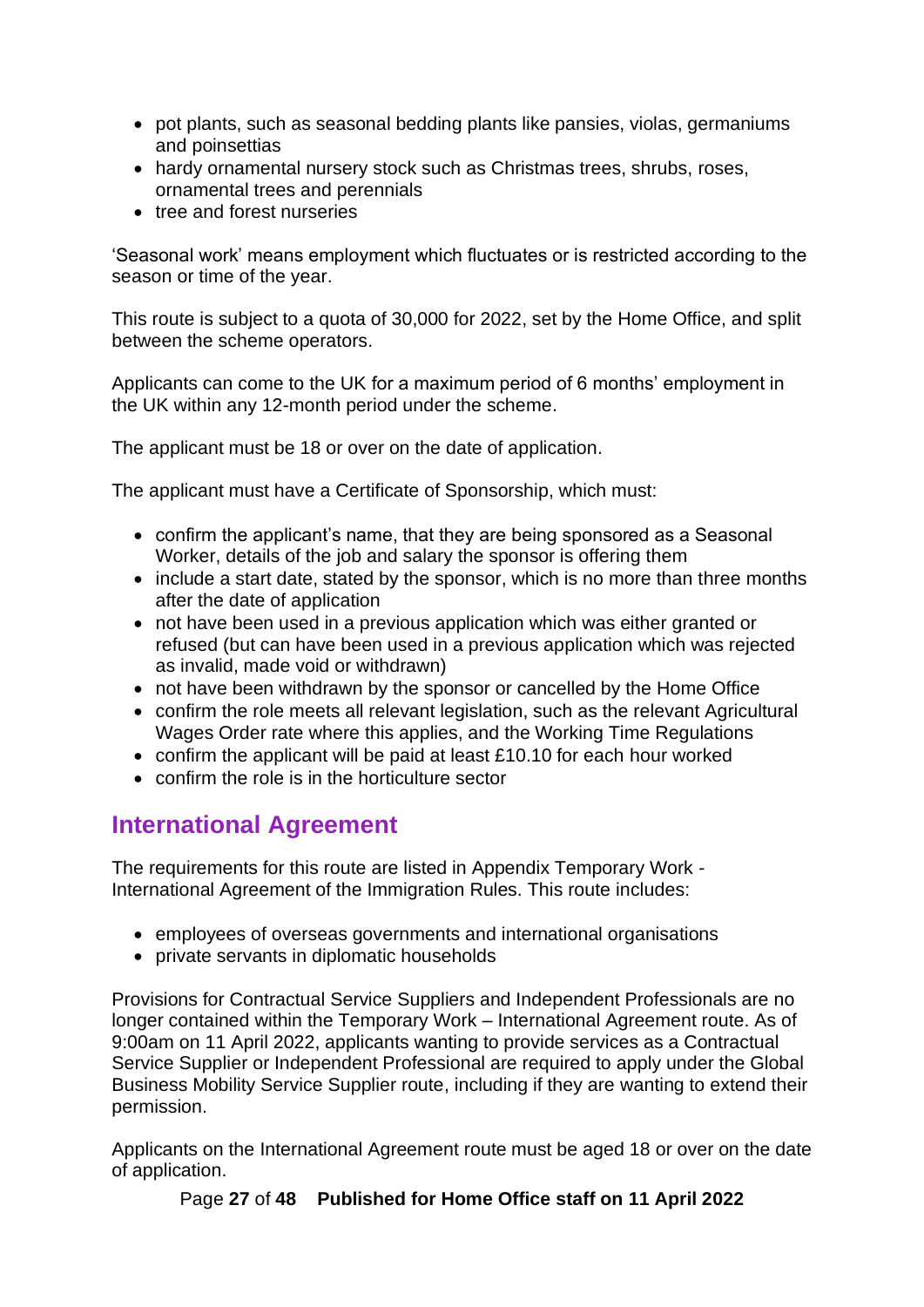# <span id="page-27-0"></span>ATAS requirement

For applications on the International Agreement route made from 21 May 2021, applicants must provide a valid ATAS certificate if all of the following apply:

- they are being sponsored on the International Agreement route by a sponsor which is also a [licensed Student sponsor](https://www.gov.uk/government/publications/register-of-licensed-sponsors-students) (these will mainly be universities); and
- they are **not** one of the exempt nationals listed in paragraph ATAS 3.1; and
- their job is in one of the occupation codes listed in paragraph ATAS 1.2(a); and
- the job includes an element of PhD-level research in a relevant subject (and these subjects are listed in paragraph ATAS 4.1)

The details are set out in [Appendix ATAS.](https://gbr01.safelinks.protection.outlook.com/?url=https%3A%2F%2Fwww.gov.uk%2Fguidance%2Fimmigration-rules%2Fimmigration-rules-appendix-atas-academic-technology-approval-scheme-atas&data=04%7C01%7CRebecca.Scully%40homeoffice.gov.uk%7Cb14891c6ffa94aa5c6da08d8eef06cac%7Cf24d93ecb2914192a08af182245945c2%7C0%7C0%7C637522063662596945%7CUnknown%7CTWFpbGZsb3d8eyJWIjoiMC4wLjAwMDAiLCJQIjoiV2luMzIiLCJBTiI6Ik1haWwiLCJXVCI6Mn0%3D%7C1000&sdata=stzpnuWJ7gC86eAo2pH%2F4LqKGCMKRduMJX42EwE9f7w%3D&reserved=0) Sponsors should confirm on the applicant's CoS whether the ATAS requirement applies. If the first 3 bullet points above apply, but the sponsor has not provided a note to say whether the ATAS requirement applies and the applicant has not provided an ATAS certificate, you should contact the sponsor to confirm whether the requirement applies. If the sponsor fails to provide the necessary confirmation, you should consider refusing the application (paragraph IA 4.1A).

If the sponsor confirms the ATAS requirement applies, and the applicant has not provided an ATAS certificate, you should consider contacting the applicant (see [Requesting more information\)](#page-7-0). Processing an ATAS application takes at least 20 working days, and can take 30 or more working days between April and September. You should allow the standard 10 working days for the applicant to respond, but consider extending the deadline if the applicant confirms they have submitted their ATAS application and are waiting for a response.

If an applicant does not provide a copy of a valid ATAS certificate when required, you should consider refusing the application (paragraph IA 5.1A).

### <span id="page-27-1"></span>Employees of overseas governments and international organisations

When a sponsor issues a CoS to employees of overseas governments and international organisations, they confirm certain points, including that the applicant:

- is under a contract of employment with the overseas government or international organisation and wants to come to the UK to provide a service covered under international law
- will not take up any job for the sponsor, other than the one for which the certificate of sponsorship was issued

The CoS must confirm whether the Academic Technology Approval Scheme (ATAS) requirement in Appendix ATAS applies.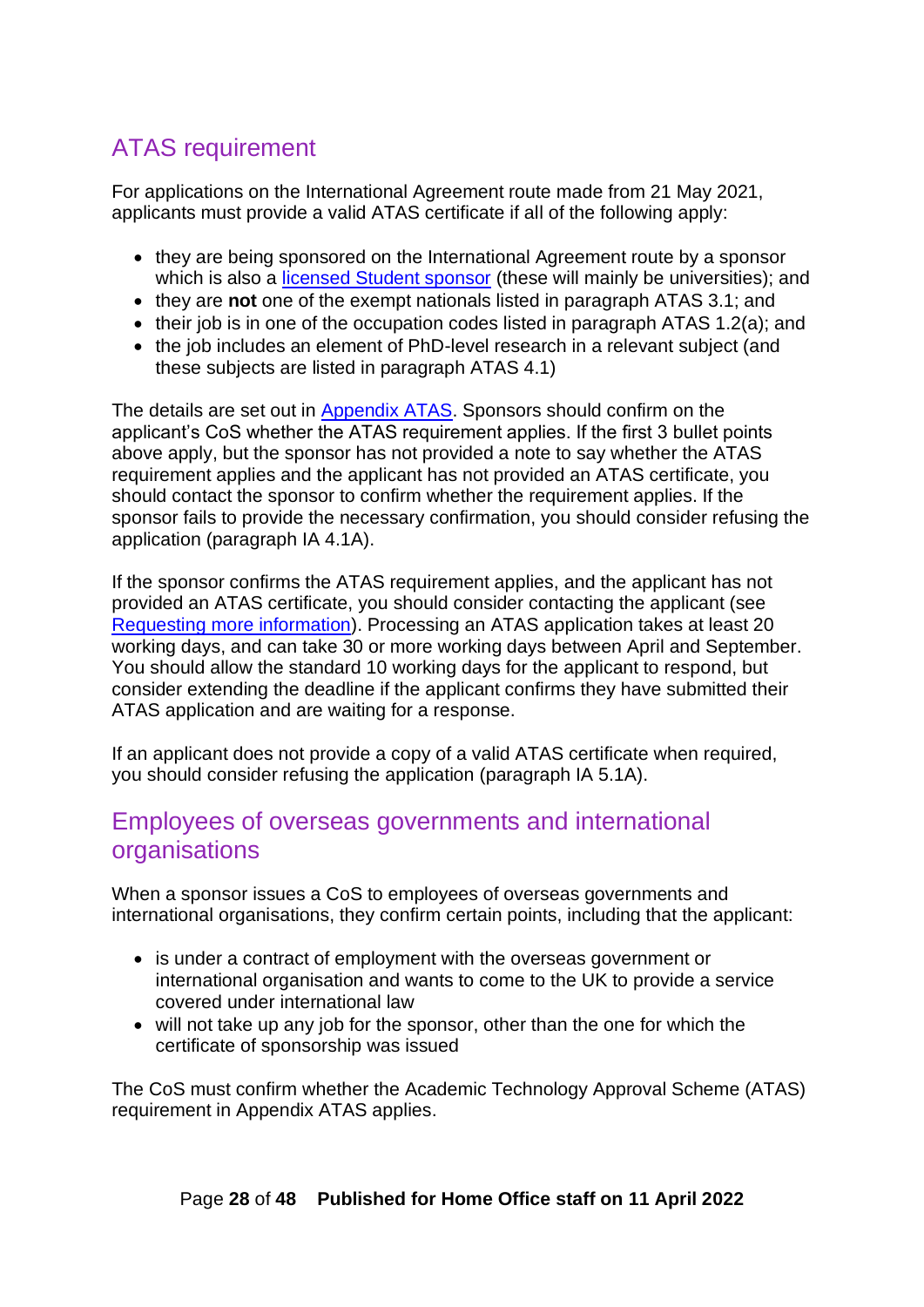# <span id="page-28-0"></span>Private servants in diplomatic households

When a sponsor issues a CoS to private servants in diplomatic households, they confirm certain points, including that the applicant:

- will be employed by and as a private servant in the household of either:
	- $\circ$  a member of staff of a diplomatic or consular mission who has diplomatic privileges and immunity as defined by the Vienna Convention on Diplomatic Relations
	- $\circ$  an official employed by an international organisation with certain privileges and immunities under UK or international law
- intends to work full-time in domestic employment
- will not take up any other form of job for the sponsor other than as a private servant in the specified household
- is not related to the sponsor or the sponsor's spouse, either by blood or by marriage - this includes but is not limited to the spouse or unmarried partner, child, parent, grandparent, or sibling of either the sponsor or the sponsor's spouse
- will leave the UK when their permission to stay has expired

The CoS must confirm whether the Academic Technology Approval Scheme (ATAS) requirement in Appendix ATAS applies.

Applicants must provide written evidence of the terms and conditions of their employment in the UK in the form set out in [Appendix Domestic Worker Statement](https://www.gov.uk/guidance/immigration-rules/immigration-rules-appendix-domestic-worker-statement) of the Immigration Rules. This must be signed by the applicant and their employer, who must be a diplomat, or an official employed by an international organisation. It must confirm that the applicant will be paid at least the national minimum wage. In addition, the employer must provide a declaration that the work the applicant will do will not be within the meaning of paragraph 57 of the National Minimum Wage Regulations 2015.

Applicants who spend a continuous period of 5 years on this route are eligible to apply for indefinite leave to remain (settlement).

Applicants may change employer, but if they do so, the alternative employment must be as a domestic worker in a private household and for whichever is the shorter period of: 6 months or the period left of their leave.

#### <span id="page-28-1"></span>**Compliance with UK employment laws: National minimum wage ("NMW")**

#### **Official – sensitive: start of section**

The information in this section has been removed as it is restricted for internal Home Office use.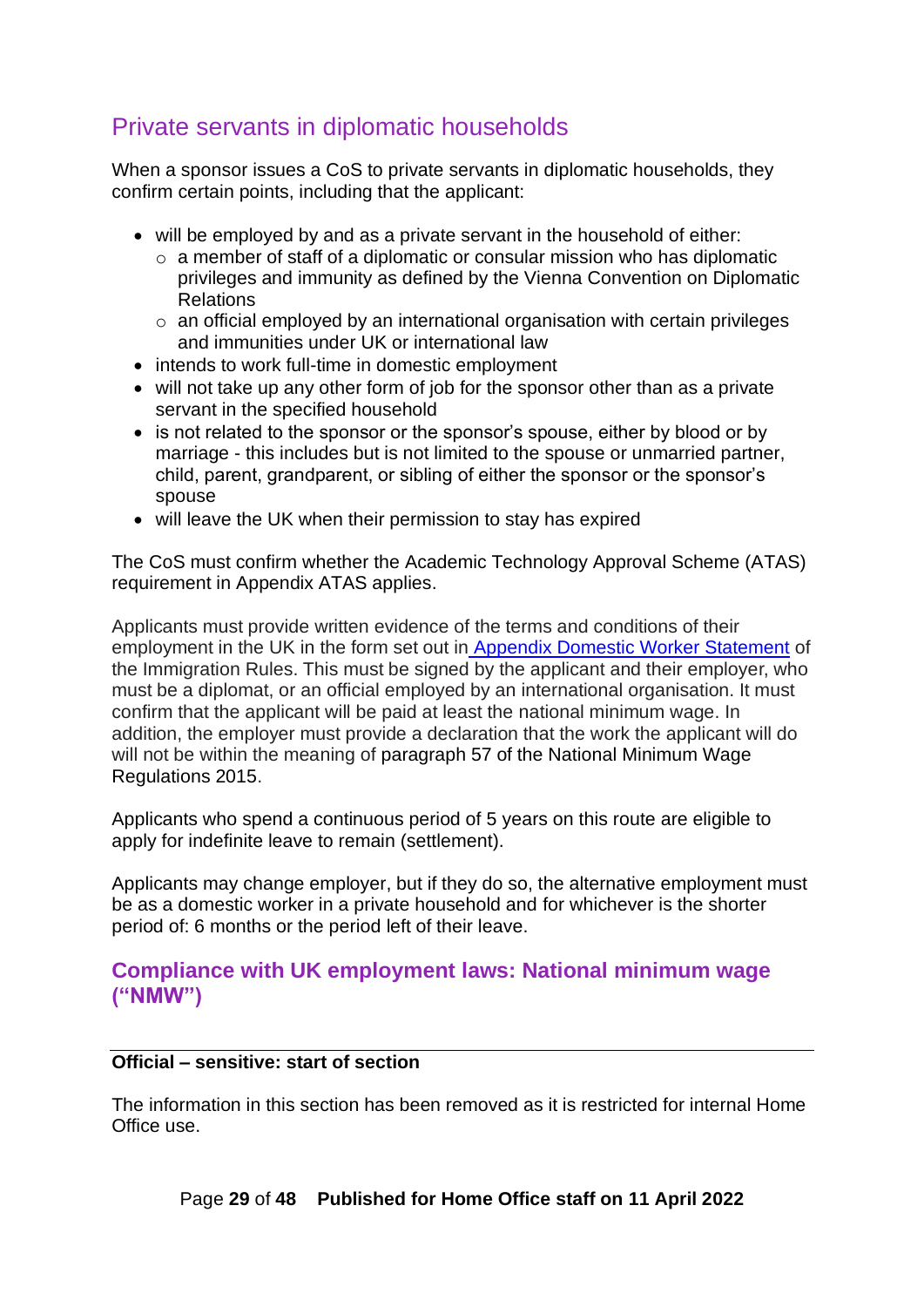The information in this section has been removed as it is restricted for internal Home Office use.

#### **Official – sensitive: end of section**

Private servants in diplomatic households should be paid at least the [NMW.](https://www.gov.uk/national-minimum-wage-rates)

Employers of private servants in diplomatic households must provide a statement confirming that the work carried out in the UK does not meet the terms of [para](http://www.legislation.gov.uk/ukdsi/2015/9780111127964/regulation/57)graph 57 of the National Minimum Wage Regulations 2015. This section provides an exemption from the NMW for those living as part of the family.

All private servants in diplomatic households must hold a contract using the template provided in [Appendix Domestic Worker Statement.](https://www.gov.uk/guidance/immigration-rules/immigration-rules-appendix-domestic-worker-statement) This contract was revised in April 2015 and must be completed in full for all applications for entry clearance and permission to stay.

You must check that the salary arrangements meet the requirements of the National Minimum Wage Regulations. These rates are amended, usually annually, so you must make sure that you are using the correct rates. There is a calculator at [GOV.UK,](https://www.gov.uk/national-minimum-wage-rates) that can be used to check whether salaries meet the relevant rates. You must make sure that salaries quoted in monthly (or other) time periods are prorated to a weekly sum. The calculation for this would be to take a monthly sum, multiply it by 12, and divide by 52.

Please note that the only amount that may be offset against the NMW is an accommodation offset. The amount is specified in related link [GOV.UK -](https://www.gov.uk/national-minimum-wage-accommodation) National [minimum wage: accommodation.](https://www.gov.uk/national-minimum-wage-accommodation) Allowances for items such as food, travel, phone calls, and so on, cannot be offset against the NMW entitlement.

Where you are not satisfied that the NMW entitlement is met, the application should be refused.

### <span id="page-29-0"></span>Period of stay

The maximum period of entry clearance that can be granted on this route is 24 months at a time.

However, private servants in diplomatic households may apply to extend their stay for 24 months at a time up to a total of 5 years.

**Related content [Contents](#page-1-0)**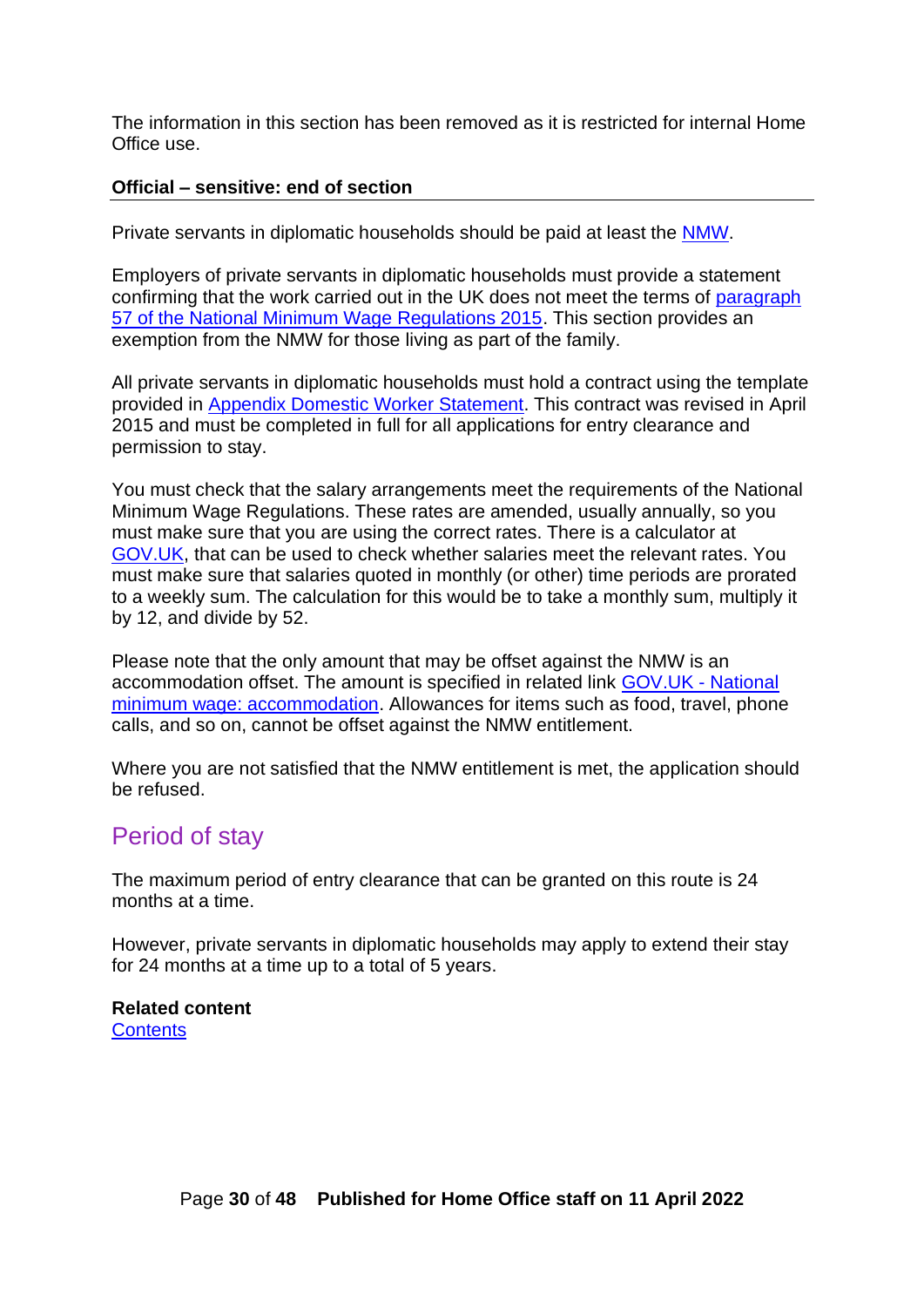# <span id="page-30-0"></span>Temporary Work: dependants

A dependent partner and dependent children can apply on this route. Please see the dependants guidance.

The following dependants are allowed to come to the UK to join a person granted entry clearance or permission to stay on the Temporary Work routes, provided they meet the requirements of the rules:

- dependent partner
- dependent children

**Related content [Contents](#page-1-0)**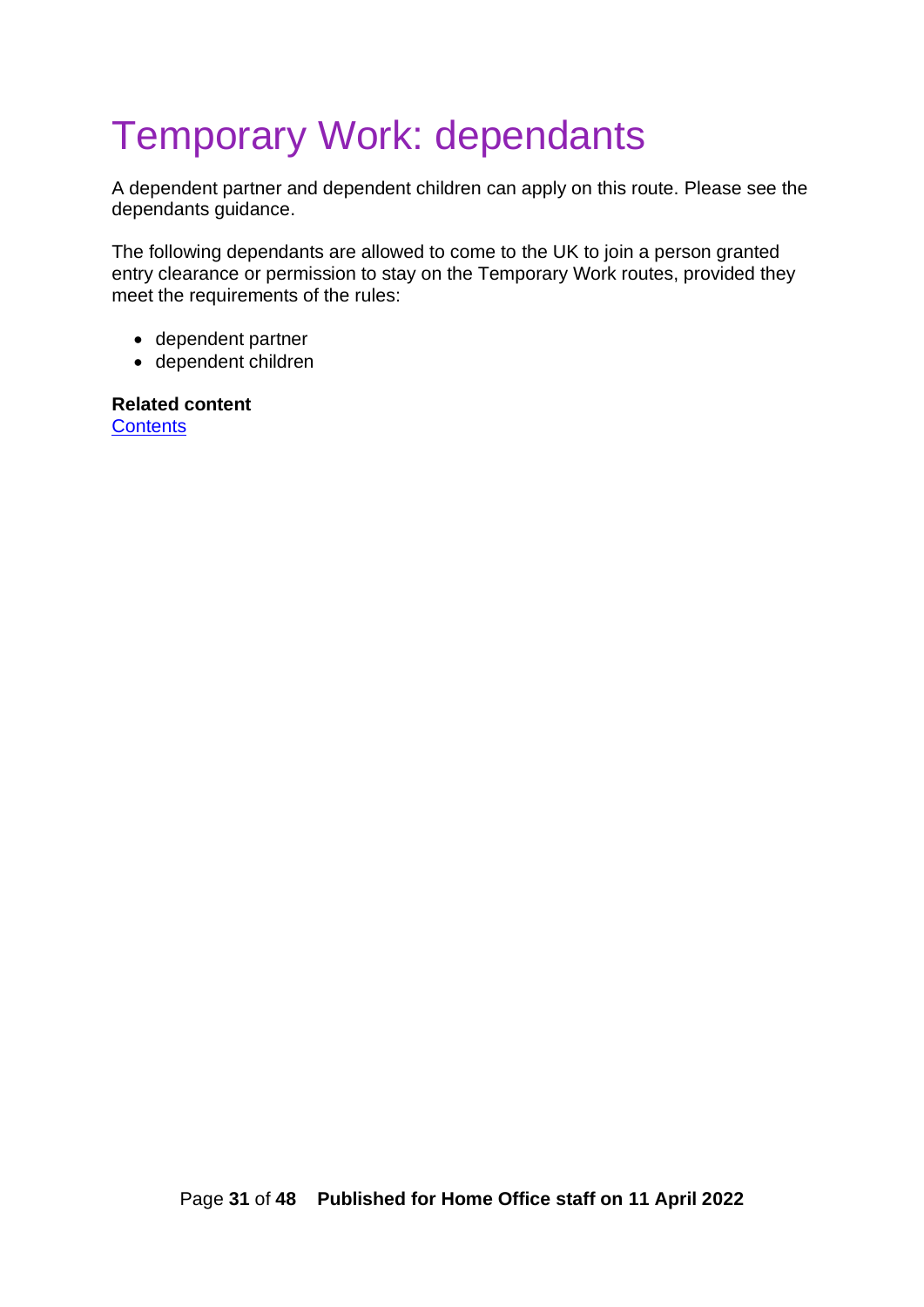# <span id="page-31-0"></span>Age and parental consent requirement

This page tells you how to consider the age and parental consent requirements for each route.

Where the route permits applicants to be under 18 years of age on the date of application, the following requirements must be met:

- the application must be supported by the applicant's parents or legal guardian, or by just one parent if that parent has sole legal responsibility for the child
- the applicant's parents or legal guardian, or just one parent if that parent has sole responsibility for the child, must confirm that they consent to the arrangements for the applicant's travel to and reception arrangements in the UK (for entry clearance applications) and to the applicant's living and care arrangements in the UK (for all applications)

| <b>Temporary Work</b><br>route       | Age requirement                                                                  |
|--------------------------------------|----------------------------------------------------------------------------------|
| <b>Creative Worker</b>               | No minimum age                                                                   |
| <b>Charity Worker</b>                | The applicant must be no less than 18 years of age on the<br>date of application |
| <b>Religious Worker</b>              | The applicant must be no less than 18 years of age on the<br>date of application |
| Government<br>Authorised<br>Exchange | No minimum age                                                                   |
| International<br>Agreement           | The applicant must be no less than 18 years of age on the<br>date of application |
| <b>Seasonal Worker</b>               | The applicant must be no less than 18 years of age on the<br>date of application |

#### **Related content**

**[Contents](#page-1-0)**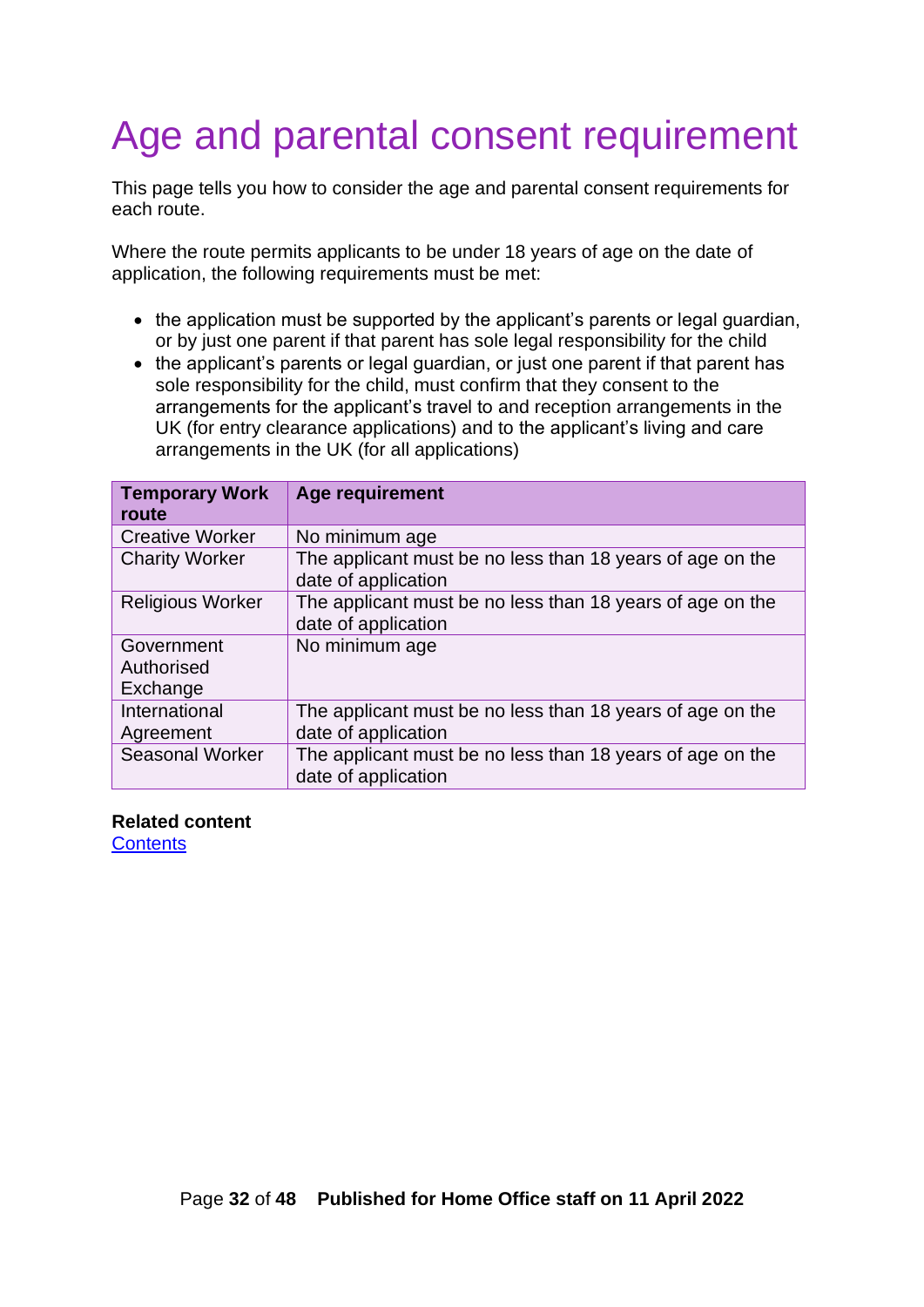# <span id="page-32-0"></span>Grant or refuse

This section tells you how to grant or refuse an application.

The actions you must take will differ dependant on the type of application under consideration:

- entry clearance
- entry at UK port
- leave to remain

# <span id="page-32-1"></span>**Dates of permission granted**

You should grant entry clearance with effect from either the date of decision or a date requested by the applicant, whichever is later.

Permission to stay should be granted with effect from the date of decision.

In both circumstances, the end date of permission must be 14 days after the end date stated on the applicant's certificate of sponsorship.

If the end date on the certificate passed 14 or more days before you make the decision, you cannot grant permission.

For applications for permission to stay, you may exceptionally grant 14 days permission to stay to allow the applicant to make a further application or leave the UK without becoming an overstayer. You should only do this because of delays outside the applicant's control, such as:

- Home Office process delays
- suspension then reinstatement of their sponsor's licence

**Related content [Contents](#page-1-0)**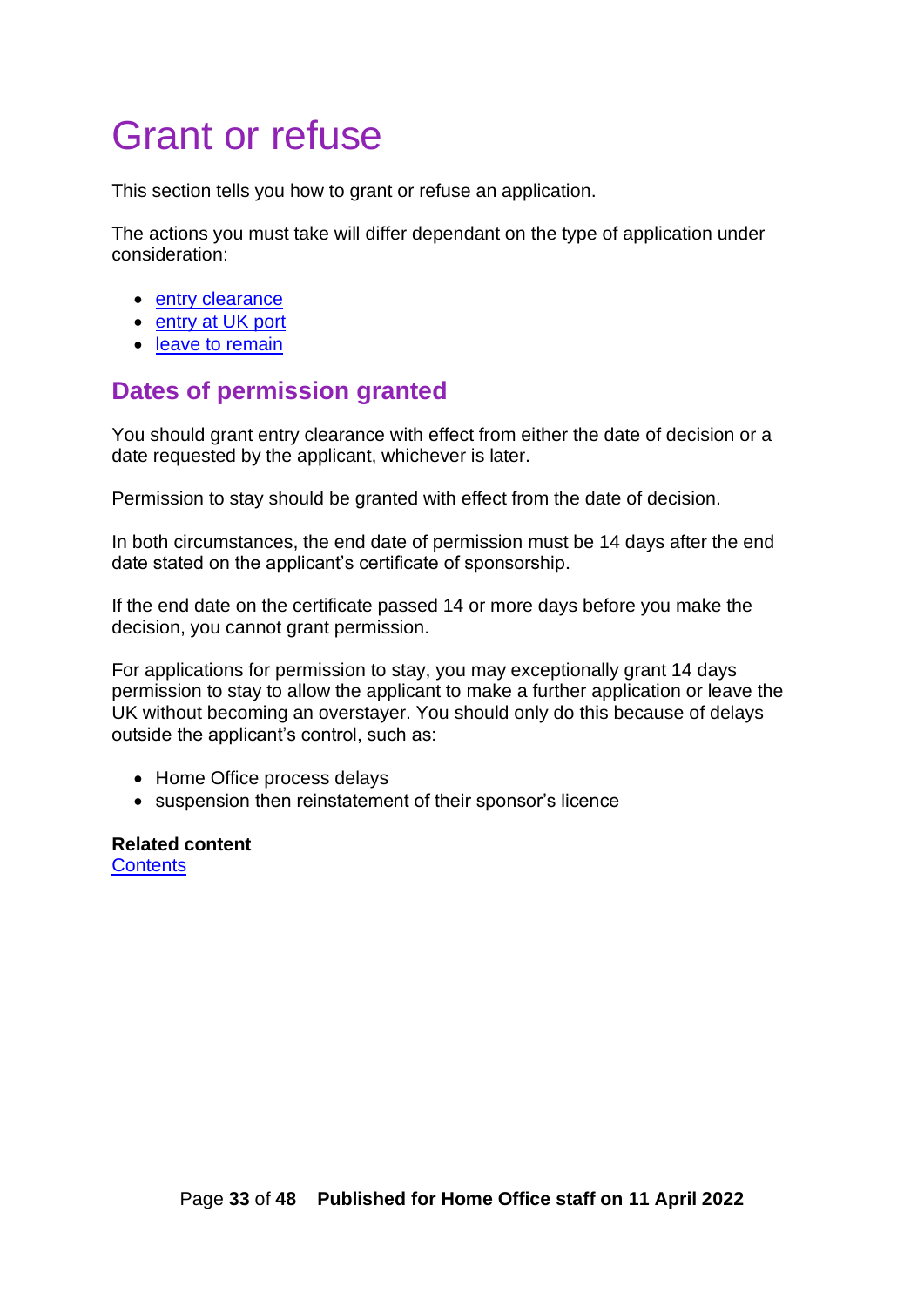# <span id="page-33-0"></span>Grant or refuse entry clearance

This page tells you how to grant or refuse an application for entry clearance on the Temporary Work routes.

### <span id="page-33-1"></span>**Grant entry clearance**

You must grant entry clearance if the applicant meets all the requirements listed in the relevant Appendix.

# <span id="page-33-2"></span>Length of grant

Entry clearance must be valid from the date the applicant intends to travel to the UK.

You may grant entry clearance up to the maximum period allowed for entry on the route, as set out in the table below.

| <b>Temporary</b><br><b>Work route</b> | <b>Period of grant:</b><br>applications for entry<br>clearance                                                                                                                                                                                                                                                                                                             | <b>Period of grant:</b><br>applications for<br>permission to<br>stay                                                                          | <b>Maximum time</b><br>permitted on<br>route                                                                                                                          |
|---------------------------------------|----------------------------------------------------------------------------------------------------------------------------------------------------------------------------------------------------------------------------------------------------------------------------------------------------------------------------------------------------------------------------|-----------------------------------------------------------------------------------------------------------------------------------------------|-----------------------------------------------------------------------------------------------------------------------------------------------------------------------|
| Government<br>Authorised<br>Exchange  | 24 months if<br>$\bullet$<br>coming for<br>research, an<br>overseas language<br>programme, or a<br>training<br>programme<br>up to 12 months if<br>$\bullet$<br>coming for work<br>experience<br>the expiry date<br>given in your<br>certificate of<br>sponsorship plus<br>up to 14 days<br>before and after<br>the period of<br>permission granted<br>whichever is shorter | If you were initially<br>granted less than<br>the maximum<br>initial grant period<br>permitted, up to<br>the balance of the<br>period allowed | 24 months if<br>coming for<br>research, an<br>overseas<br>language<br>programme, or a<br>training<br>programme<br>Up to 12 months<br>if coming for<br>work experience |
| Seasonal worker                       | a maximum period<br>$\bullet$<br>of 6 months stay in<br>the UK in any 12-<br>month period                                                                                                                                                                                                                                                                                  | No extension<br>permitted under<br>the Immigration<br><b>Rules</b>                                                                            | 6 months in any<br>12-month period                                                                                                                                    |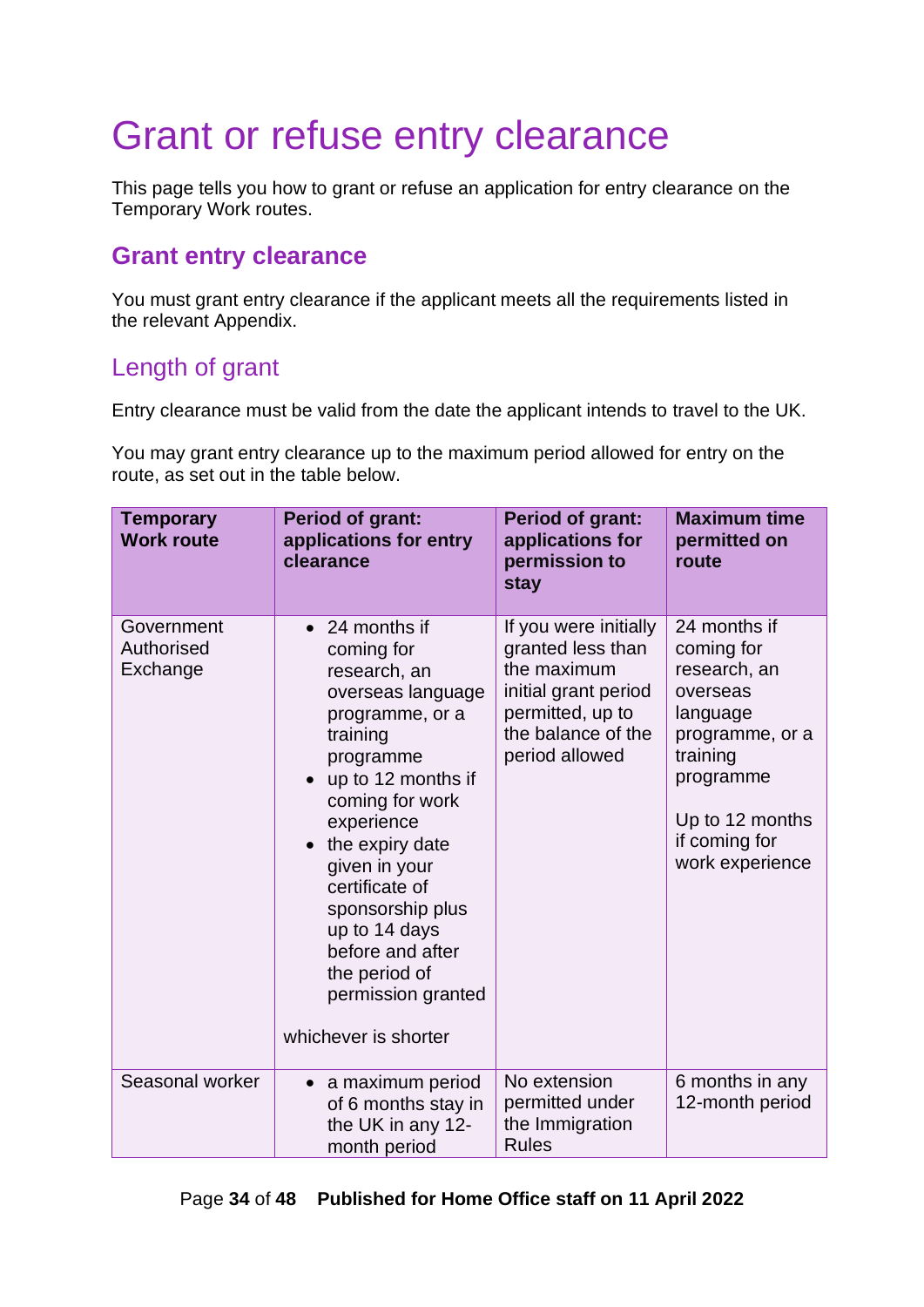| <b>Temporary</b><br><b>Work route</b> | <b>Period of grant:</b><br>applications for entry<br>clearance                                                                                                                                        | <b>Period of grant:</b><br>applications for<br>permission to<br>stay                                                                          | <b>Maximum time</b><br>permitted on<br>route                                                                         |
|---------------------------------------|-------------------------------------------------------------------------------------------------------------------------------------------------------------------------------------------------------|-----------------------------------------------------------------------------------------------------------------------------------------------|----------------------------------------------------------------------------------------------------------------------|
|                                       | the expiry date<br>given in your<br>certificate of<br>sponsorship plus<br>up to 14 days<br>before and after<br>the period of<br>permission granted<br>whichever is shorter                            |                                                                                                                                               |                                                                                                                      |
| <b>Charity Worker</b>                 | 12 months<br>$\bullet$<br>the expiry date<br>given in your<br>certificate of<br>sponsorship plus<br>up to 14 days<br>before and after<br>the period of<br>permission granted<br>whichever is shorter  | If you were initially<br>granted less than<br>the maximum<br>initial grant period<br>permitted, the<br>balance of the<br>period allowed       | 12 months,<br>please note<br>there is a 12-<br>month cooling off<br>period for this<br>route, as per CW<br>3.3.      |
| <b>Creative Worker</b>                | 12 months<br>$\bullet$<br>the expiry date<br>given in your<br>certificate of<br>sponsorship plus<br>up to 14 days<br>before and after<br>the period of<br>permission granted<br>whichever is shorter. | If you were initially<br>granted less than<br>the maximum<br>initial grant period<br>permitted, up to<br>the balance of the<br>period allowed | 12 months if<br>changing<br>employer or 24<br>months for the<br>same employer<br>as your last grant<br>of permission |
| <b>Creative Worker</b><br>concession  | A maximum of 3 months                                                                                                                                                                                 | No extension                                                                                                                                  | 3 months                                                                                                             |
| Religious worker                      | 24 months<br>the expiry date<br>given in your<br>certificate of<br>sponsorship plus<br>up to 14 days                                                                                                  | If you were initially<br>granted less than<br>the maximum<br>initial grant period<br>permitted, the                                           | 24 months,<br>please note<br>there is a 12-<br>month cooling off<br>period for this                                  |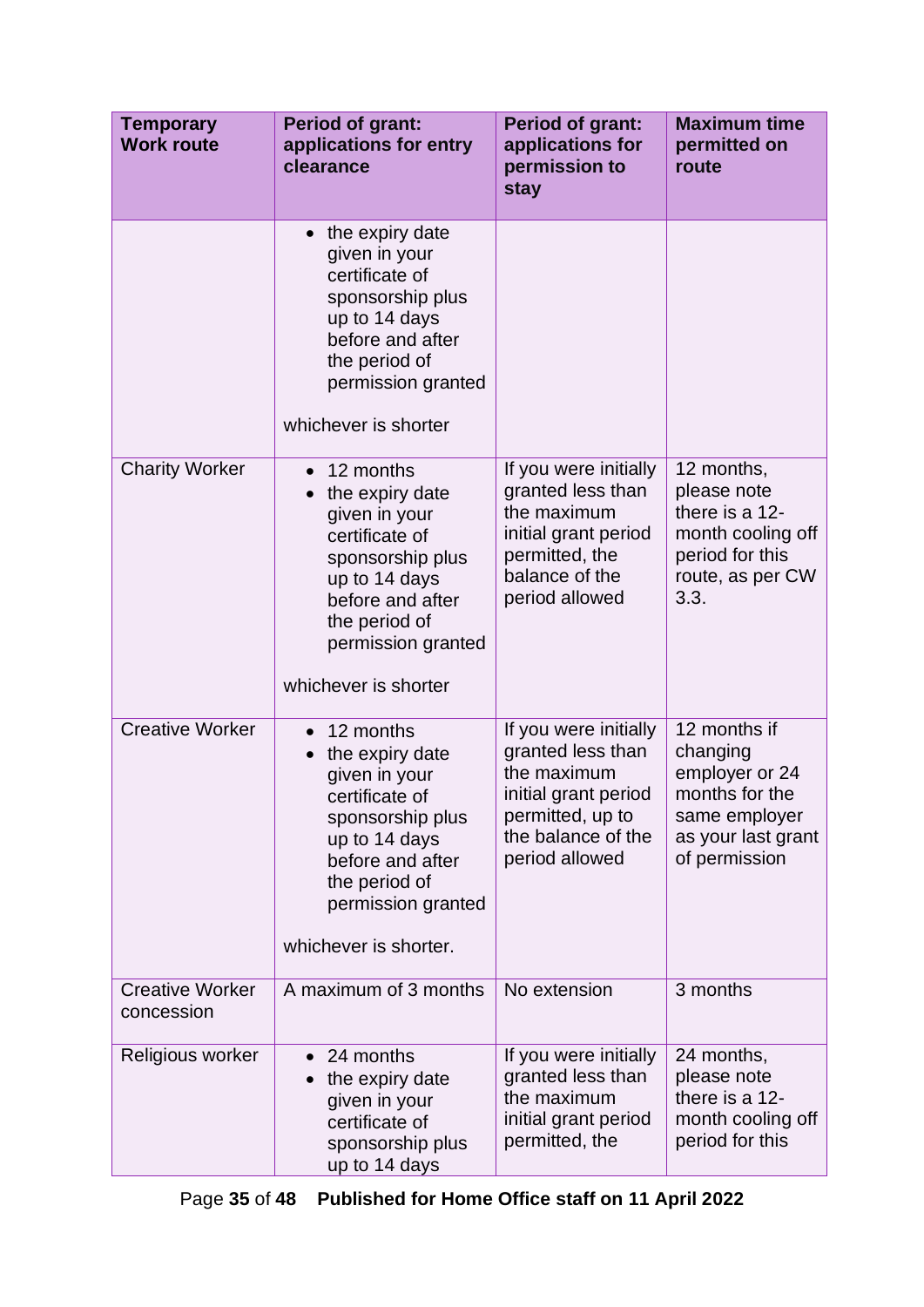| <b>Temporary</b><br><b>Work route</b> | <b>Period of grant:</b><br>applications for entry<br>clearance                                                                                                                                     | <b>Period of grant:</b><br>applications for<br>permission to<br>stay                                                                    | <b>Maximum time</b><br>permitted on<br>route                                                                                                    |
|---------------------------------------|----------------------------------------------------------------------------------------------------------------------------------------------------------------------------------------------------|-----------------------------------------------------------------------------------------------------------------------------------------|-------------------------------------------------------------------------------------------------------------------------------------------------|
|                                       | before and after<br>the period of<br>permission granted<br>whichever is shorter.                                                                                                                   | balance of the<br>period allowed.                                                                                                       | route, as per RW<br>3.3.                                                                                                                        |
| International<br>Agreement            | $\bullet$ 24 months<br>the expiry date<br>given in your<br>certificate of<br>sponsorship plus<br>up to 14 days<br>before and after<br>the period of<br>permission granted<br>whichever is shorter. | If you were initially<br>granted less than<br>the maximum<br>initial grant period<br>permitted, the<br>balance of the<br>period allowed | Private servants<br>in diplomatic<br>households may<br>apply to extend<br>their stay for 24<br>months at a time<br>up to a total of 5<br>years. |

# <span id="page-35-0"></span>Temporary Work: Creative Workers

For applicants seeking entry for multiple engagements or performances, you may grant entry clearance to cover the whole period, providing there are not more than 14 calendar days between periods of engagements. Any time the worker spends outside the UK will not count towards the 14 days.

# <span id="page-35-1"></span>Digital status

European Economic Area (EEA) or Swiss nationals making an application using the UK Immigration: ID Check app will be given digital status if they are granted permission.

Other EEA, Swiss and non-EEA nationals making an application will be given a biometric residence permit if they are granted permission for longer than 6 months. If the entry clearance application is successful, they must be given a 30-day visa to allow them to collect their BRP after they have arrived in the UK.

# <span id="page-35-2"></span>Biometric information

You must check the biometric residence permit (BRP) system before you submit a BRP card production request.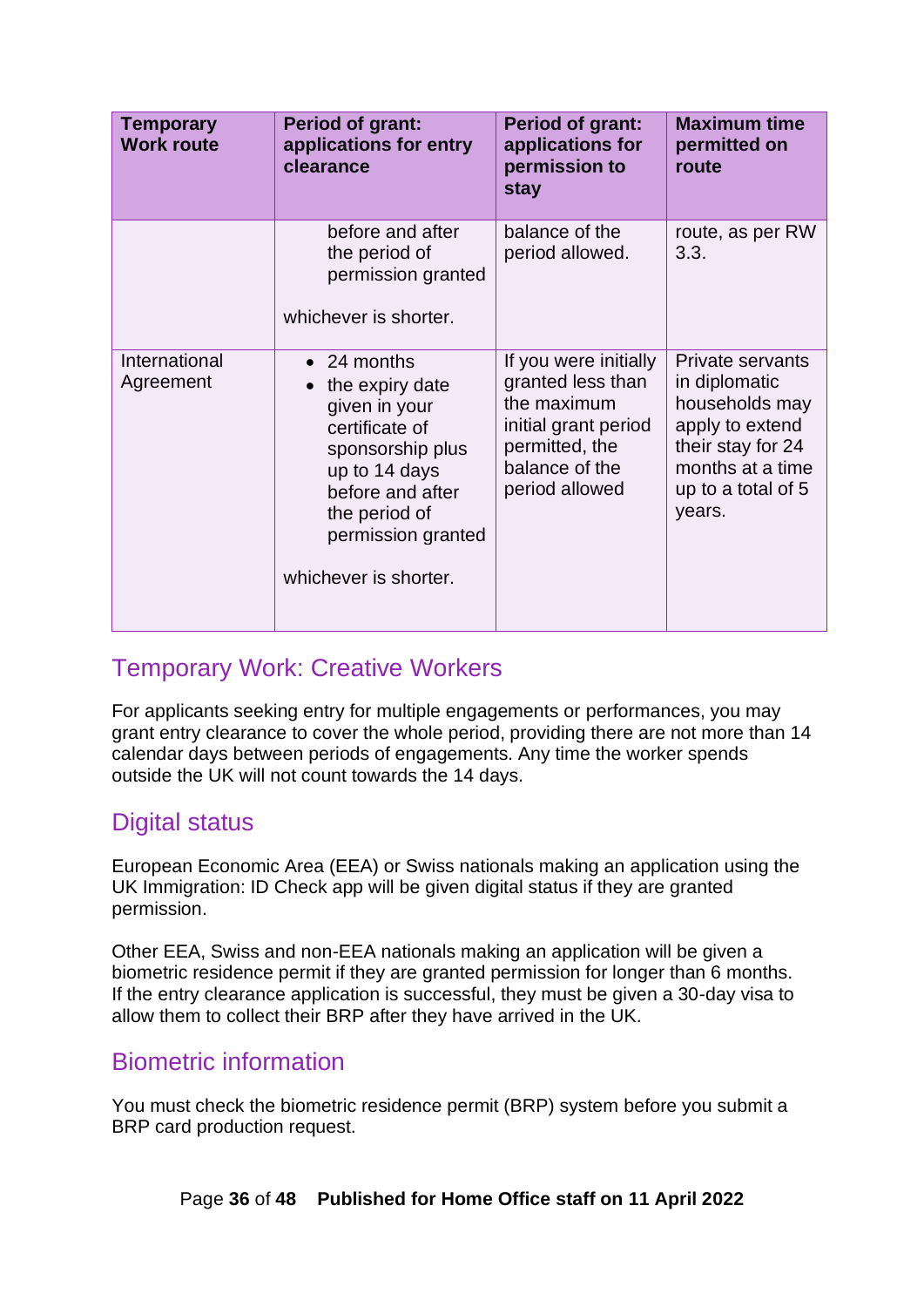# <span id="page-36-0"></span>**Refuse entry clearance**

You must refuse the application if you are not satisfied the applicant has met all the suitability and eligibility requirements of the relevant Temporary Work Appendix, or if any of the grounds for refusal in [Part 9: Grounds for Refusal](https://www.gov.uk/guidance/immigration-rules/immigration-rules-part-9-grounds-for-refusal) apply.

# <span id="page-36-1"></span>Rights of appeal and administrative review: entry clearance applications

If an application for entry clearance is refused, the applicant cannot appeal against our decision. However, if they think the Home Office has made an error in considering their application, they can apply for an [administrative review.](https://www.gov.uk/ask-for-a-visa-administrative-review)

**Related content [Contents](#page-1-0)**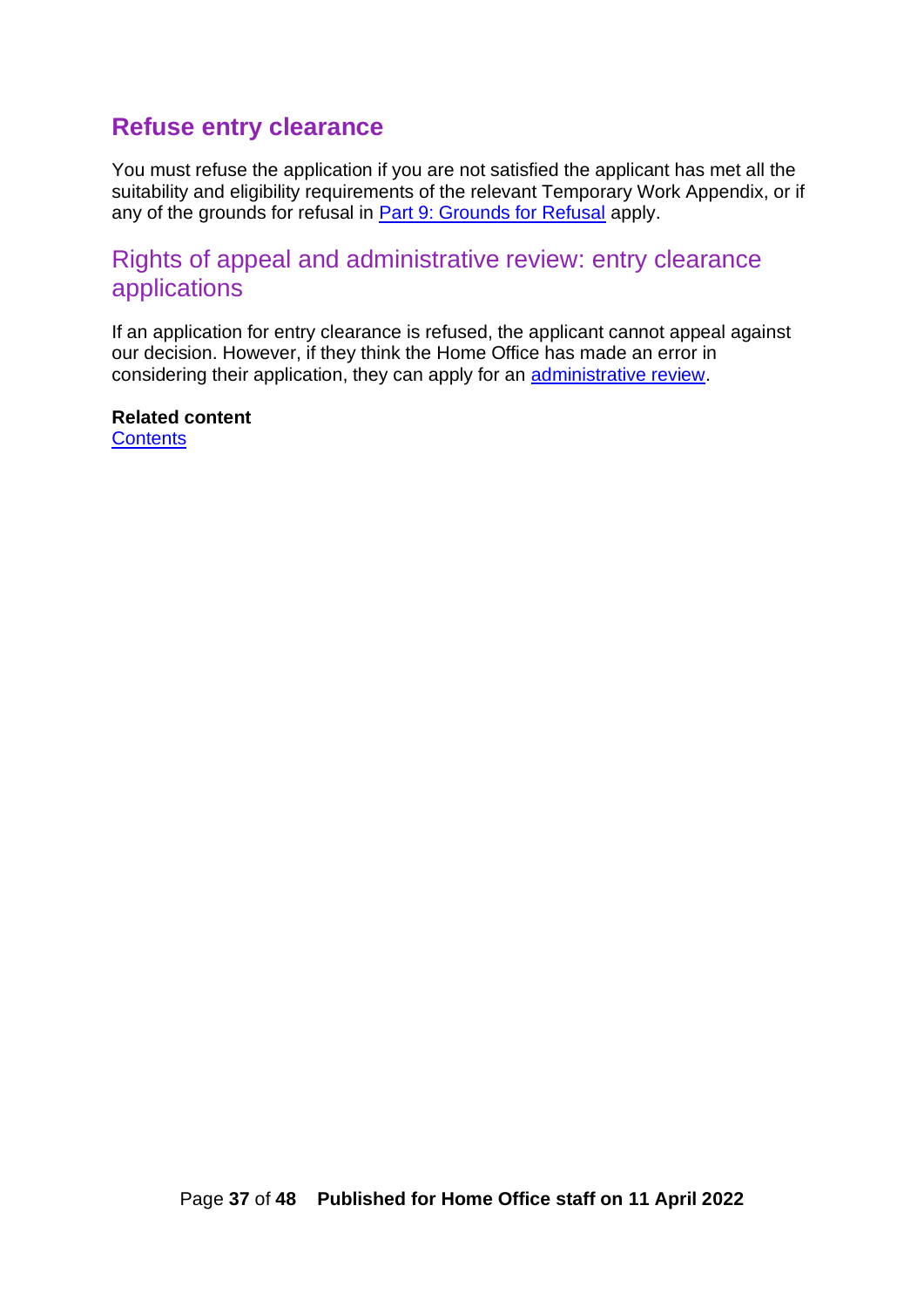# <span id="page-37-0"></span>Grant or refuse entry at a UK port

This page tells Border Force officers how to grant or refuse entry at a UK port for applications made under a Temporary Work route.

### <span id="page-37-1"></span>**Granting permission to enter**

Before the Border Force officer grants permission to enter to someone seeking entry, they must be satisfied that:

- the applicant has valid entry clearance or permission to stay in the UK on a Temporary Work route, unless they are applying for permission to enter on the Creative Worker route and CRV 3.2. applies
- there are no reasons to believe the applicant provided false information to obtain the entry clearance or permission to stay in the UK, nor that circumstances have changed since it was issued
- none of the general grounds for refusal in [Part 9: Grounds for Refusal](https://www.gov.uk/guidance/immigration-rules/immigration-rules-part-9-grounds-for-refusal) of the [Immigration Rules](https://www.gov.uk/guidance/immigration-rules/immigration-rules-part-9-grounds-for-refusal) apply.

# <span id="page-37-2"></span>**Refusing permission to enter**

The Border Force officer must take into account the applicant's continuing permission if they are considering refusing them after their return from a short absence abroad.

If the Border Force officer is considering cancelling an applicant's entry clearance or permission to stay on any Temporary Work route, they must refer to [Part 9 of the](https://www.gov.uk/guidance/immigration-rules/immigration-rules-part-9-grounds-for-refusal)  [Immigration Rules.](https://www.gov.uk/guidance/immigration-rules/immigration-rules-part-9-grounds-for-refusal)

If the applicant is subject to a deportation order, any permission they have been granted is cancelled. The Border Force officer must refuse under paragraph 9.2.1.(c) of the Immigration Rules.

#### **Official – sensitive: start of section**

The information in this section has been removed as it is restricted for internal Home Office use.

#### **Official – sensitive: end of section**

•

### <span id="page-37-3"></span>Creative Worker: no entry clearance

To enter without entry clearance, passengers must:

• be non-visa nationals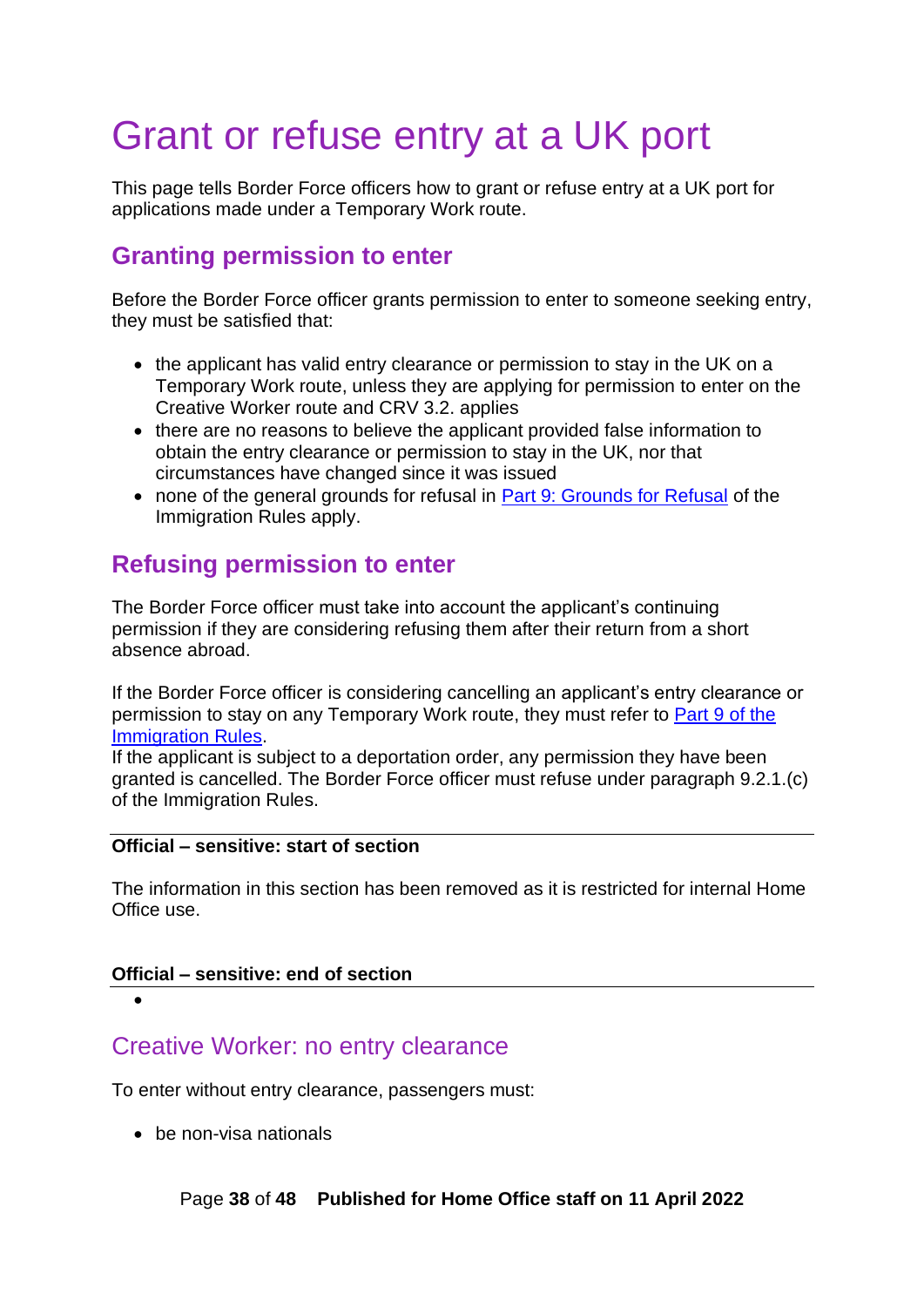- be seeking permission to enter on the Creative Worker route for 3 months or less
- be able to present a valid certificate of sponsorship (CoS) reference number and proof of funds
- not satisfy any of the general grounds for refusal in [Part 9: Grounds for Refusal](https://www.gov.uk/guidance/immigration-rules/immigration-rules-part-9-grounds-for-refusal) [of the Immigration Rules](https://www.gov.uk/guidance/immigration-rules/immigration-rules-part-9-grounds-for-refusal)

# <span id="page-38-0"></span>Check the certificate of sponsorship (CoS)

The Border Force officer must [check the CoS number is valid](#page-16-0) by searching the sponsorship management system (SMS). If the number is not valid, they must refuse permission to enter.

If the number is valid and the Border Force officer grants permission to enter, they must confirm that the CoS has been used on SMS. They do not need to do this if the passenger is re-entering the UK on a CoS which has been used.

# <span id="page-38-1"></span>Financial requirements

For information on the financial requirements for Temporary Work routes, see the full guidance on financial requirements.

# <span id="page-38-2"></span>**Granting permission to enter**

The Border Force officer must grant permission to enter on code 4 if both of the following apply:

- the requirements in the relevant Temporary Work Appendix have been met
- none of the general grounds for refusal in [Part 9: Grounds for Refusal](https://www.gov.uk/guidance/immigration-rules/immigration-rules-part-9-grounds-for-refusal) of the [Immigration Rules](https://www.gov.uk/guidance/immigration-rules/immigration-rules-part-9-grounds-for-refusal) apply

# <span id="page-38-3"></span>Length of grant

Passengers can enter the UK up to 14 days before the date they start their job (the start date is the date given by their sponsor on the CoS), and they can remain for either:

- up to 14 days after the last job
- a maximum period of 3 months

For passengers seeking entry for multiple engagements or performances, the Border Force officer must grant permission to cover the whole period, providing there are not more than [14 calendar days between periods of engagements,](#page-22-0) but any time spent outside the UK will not be counted towards these 14 days.

Passengers who enter on this route in this way without entry clearance cannot extend their stay in the UK.

Page **39** of **48 Published for Home Office staff on 11 April 2022**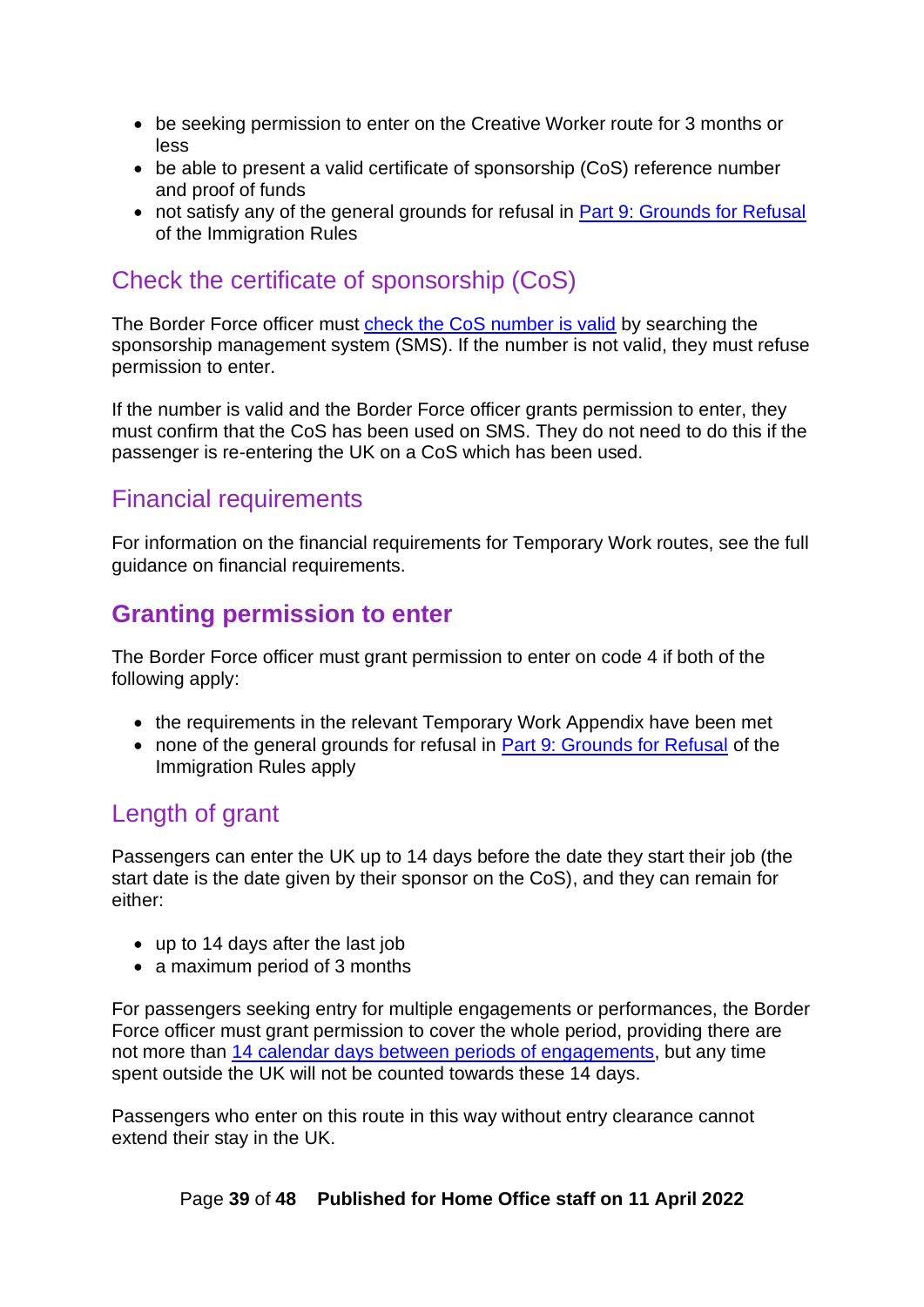# <span id="page-39-0"></span>**Refusing permission to enter**

For more information on refusing permission to enter, see [Part 9: Grounds for](https://www.gov.uk/guidance/immigration-rules/immigration-rules-part-9-grounds-for-refusal)  [Refusal.](https://www.gov.uk/guidance/immigration-rules/immigration-rules-part-9-grounds-for-refusal)

# <span id="page-39-1"></span>**Dependants**

The Border Force officer can grant entry on code 1 (for the same period as the main applicant) to the partner or child of a Temporary Work - Creative Worker route applicant who seeks entry without entry clearance providing they:

- are not a visa national
- are seeking entry at the same time as the person they are a dependant of, and who meets the requirements at CRV 3.2.

**Related content [Contents](#page-1-0)** 

Page **40** of **48 Published for Home Office staff on 11 April 2022**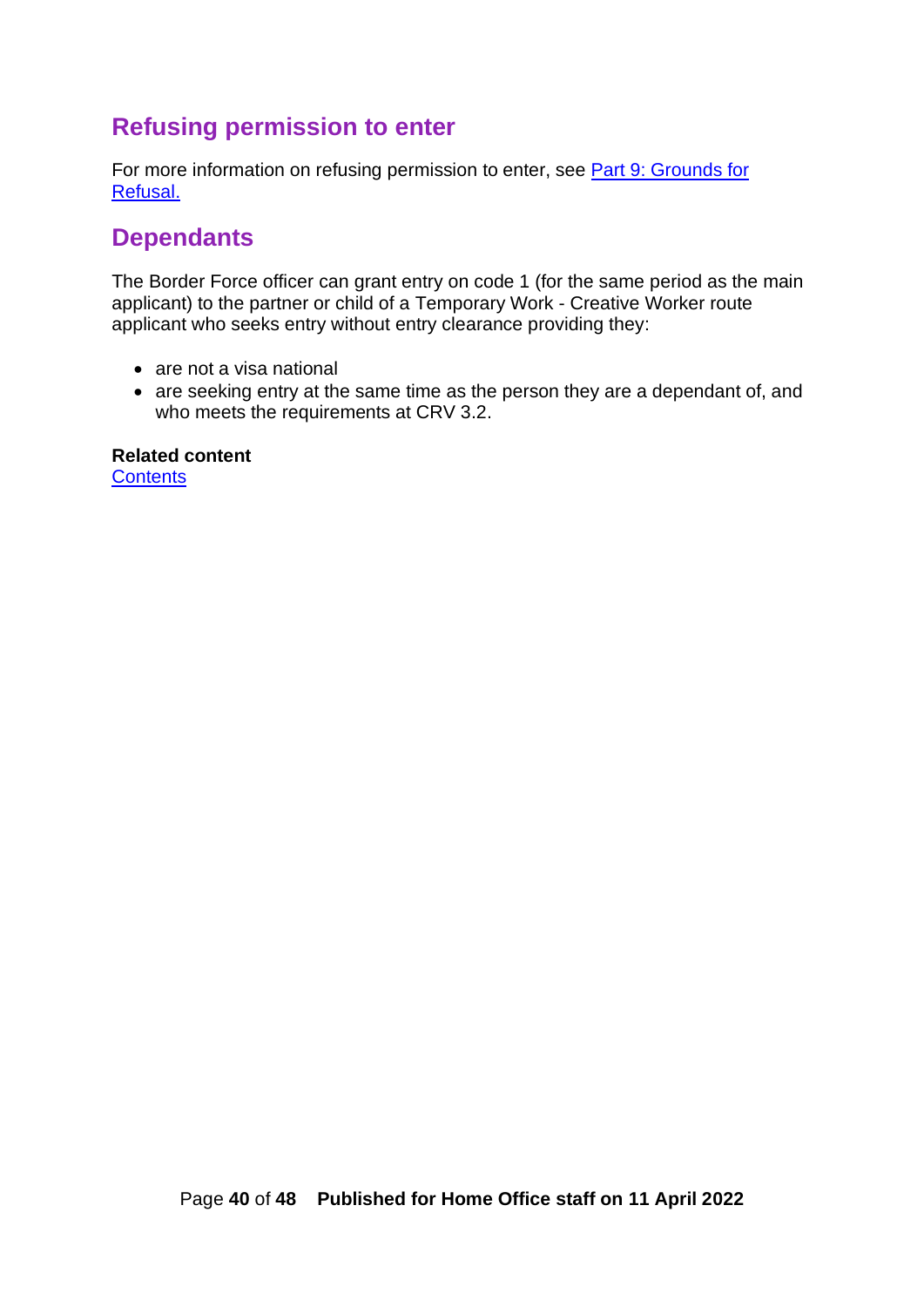# <span id="page-40-0"></span>Grant or refuse permission to stay

This page tells you how to grant or refuse permission to stay on the relevant Temporary Work route.

### <span id="page-40-1"></span>**Grant permission to stay**

You can grant permission to stay on code 4 conditions if the applicant meets all the requirements.

# <span id="page-40-2"></span>Biometric information

Successful applicants for permission to stay are given a biometric resident permit [\(BRP\).](https://www.gov.uk/biometric-residence-permits) You must check the biometric residence permit (BRP) system before you submit a BRP card production request.

# <span id="page-40-3"></span>**Rights of appeal and administrative review**

If an application for permission to stay is refused, applicants cannot exercise a right of appeal in country. However, if they think the Home Office has made an error in considering their application, they can apply for an administrative review. Details of how to make an administrative review application must be included in the decision letter.

If the applicant raises consideration of any of human rights, section 47 and section 55, see:

- Safeguard and promote child welfare
- Section 55 and [the child's best interests](http://www.legislation.gov.uk/ukpga/2009/11/section/55)
- Human rights considerations: Article 8
- ISG 01 19 13 Removal decisions under section 47 of the Immigration, Asylum and Nationality Act 2006

# <span id="page-40-4"></span>Length of grant

#### <span id="page-40-5"></span>**Creative Workers**

If the sponsor is the same sponsor as in the application which led to the applicant's last grant of permission, you may grant permission to stay whichever is the shorter of:

- a period ending 14 days after the final engagement, if the applicant has consecutive engagements
- the period of the role stated on the CoS plus 14 days, if the applicant does not have consecutive engagements
- 12 months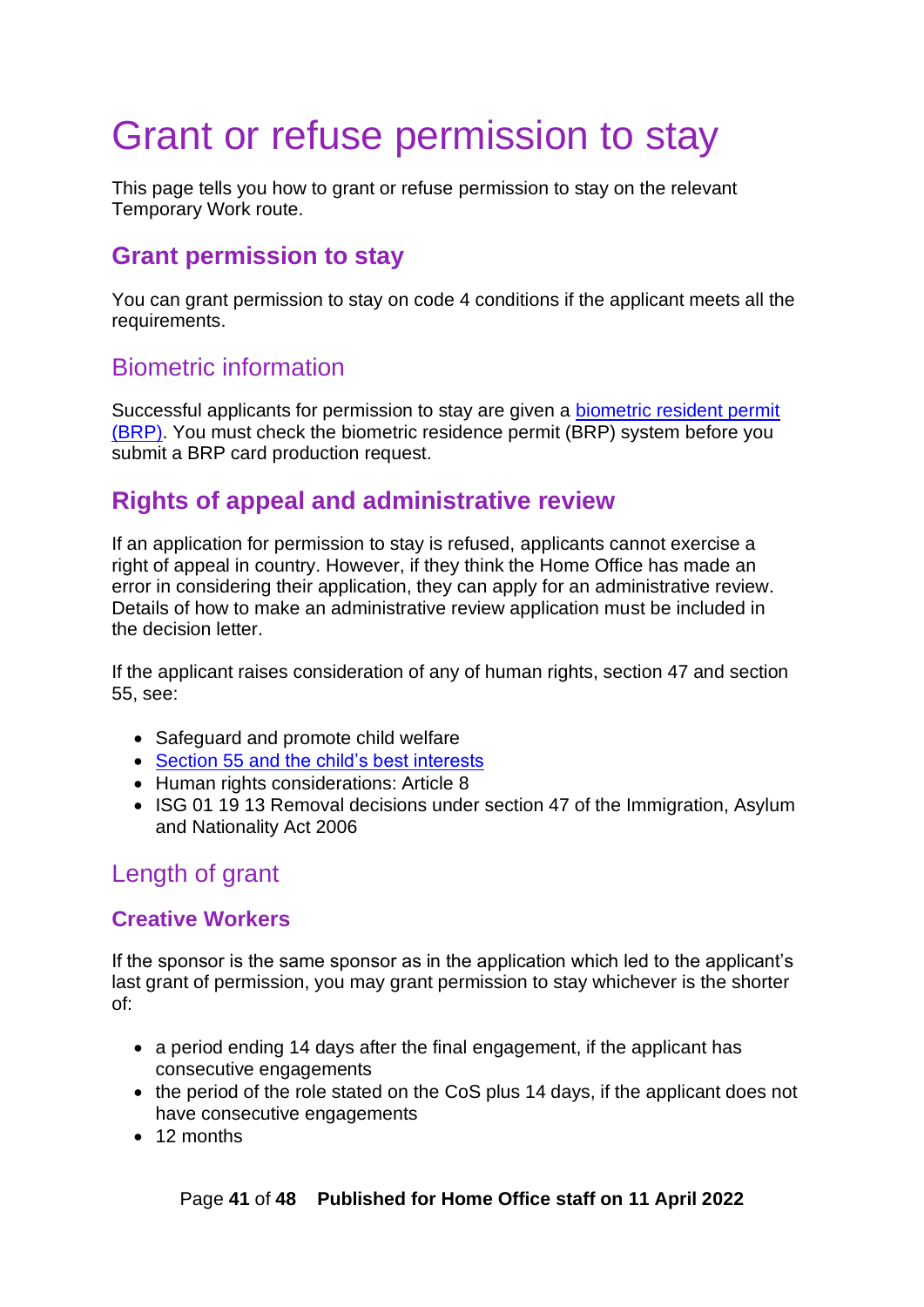• 24 months, less any time the applicant has already spent in the UK since they were last granted permission as a Creative Worker

If the sponsor is a different sponsor as in the application which led to the applicant's last grant of permission, you may grant permission to stay whichever is the shorter of:

- a period ending 14 days after the final engagement, if the applicant has consecutive engagements
- the period of the role stated on the CoS plus 14 days, if the applicant does not have consecutive engagements
- 12 months, less any time the applicant has already spent in the UK since they were last granted permission as a Creative Worker

Applicants who entered the UK on the Temporary Work Creative Worker route without entry clearance for 3 months or less cannot extend their permission in the UK.

### <span id="page-41-0"></span>**Charity Workers**

You may grant permission to stay whichever is the shorter of:

- the period of the role stated on the CoS, plus 14 days
- 12 months, less any time the applicant has already spent in the UK since they were last granted permission as a Charity Worker

### <span id="page-41-1"></span>**Religious Workers**

You may grant permission to stay whichever is the shorter of:

- the period of the role stated on the CoS, plus 14 days
- 24 months, less any time the applicant has already spent in the UK since they were last granted permission as a Religious Worker

### <span id="page-41-2"></span>**Government Authorised Exchange (GAE)**

You may grant permission to stay whichever is the shorter of:

- the period of the role stated on the CoS, plus 14 days
- the difference between the period the applicant has already spent in the UK since they were last granted permission on the GAE route and either:
	- o 24 months (if on a Research and training programme or Overseas Government language programme)
	- o 12 months (if on a work experience programme)
	- o 10 months (if on the Jamaica Nursing Exchange programme)

#### <span id="page-41-3"></span>**International Agreement (IA)**

You may grant permission to stay whichever is the shorter of:

Page **42** of **48 Published for Home Office staff on 11 April 2022**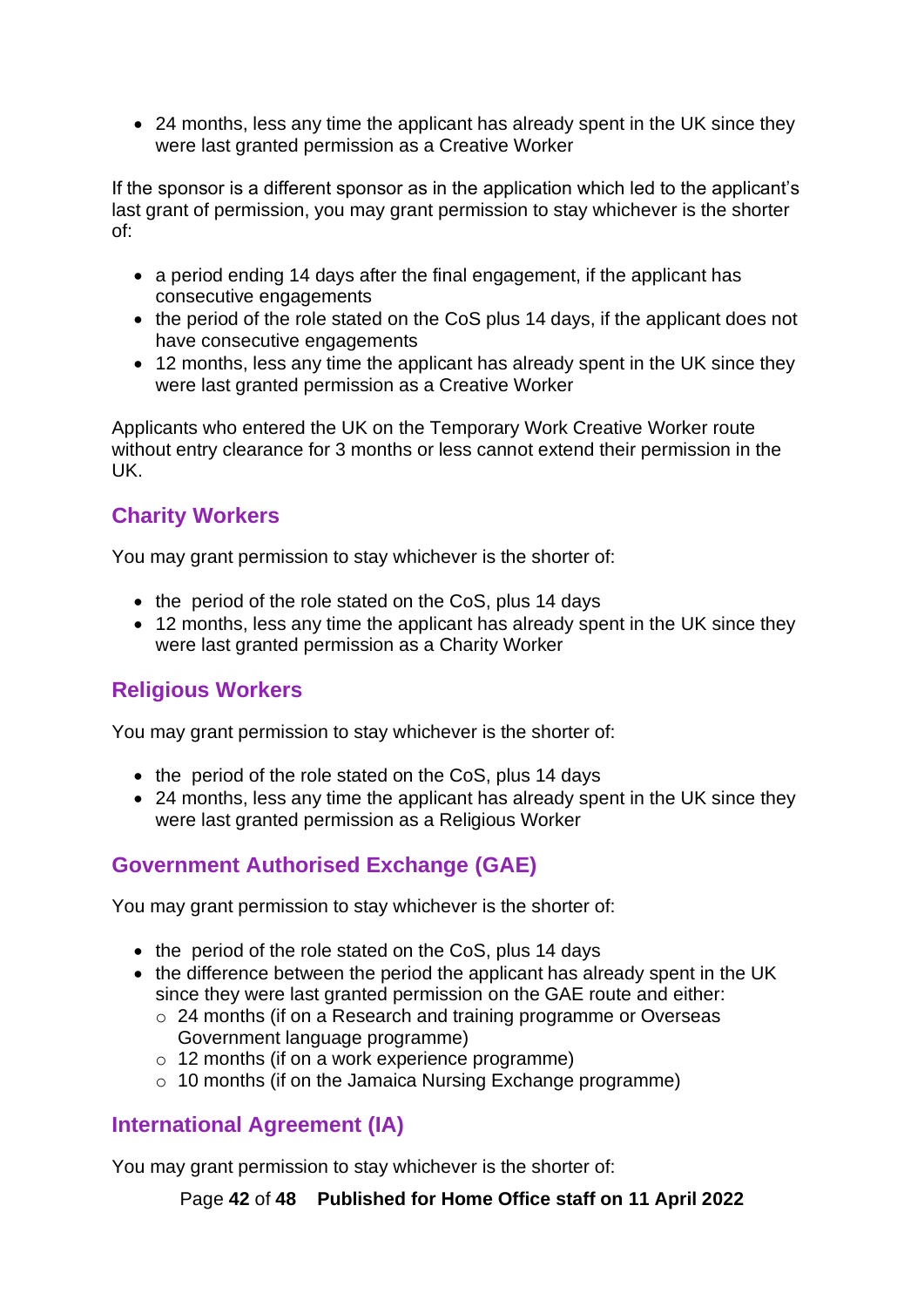- the period of the role stated on the CoS, plus 14 days before that period and 14 days after that period
- 24 months, less any time the applicant has already spent in the UK since they were last granted permission on the IA route

If the application is as a private servant in a diplomatic household and they have spent more than three years continuously in the UK on the IA route, you may grant permission to stay whichever is the shorter of:

• the period of the role stated on the CoS, plus 14 days before that period and 14 days after that period five years, less any time the applicant has already spent in the UK since their first grant of permission on the IA route

# <span id="page-42-0"></span>Conditions of grant

This page tells you about the conditions of grant that apply to an applicant granted entry clearance or permission on the Temporary Work routes.

Applicants granted entry clearance or permission on a Temporary Work route are subject to the following conditions:

- they can only work for the sponsor in the job stated on their Certificate of Sponsorship (CoS) – exceptions to this are:
	- o [supplementary employment,](#page-42-1) which is permitted for Creative Workers, Religious Workers, applicants on the GAE route, and applicants on the International Agreement route as an employee of an overseas government or international organisation
	- $\circ$  Charity Workers applicants can undertake voluntary work with another organisation
	- o Government Authorised Exchange and Seasonal Workers applicants can work for any person the sponsor tells them to, providing the work is permitted by the scheme
	- o private servants in diplomatic households may take employment as a domestic worker in a different household from the one specified in their CoS
- they cannot access public funds
- they must register with the police, if required to do so by **Part 10: Police** [Registration](https://www.gov.uk/guidance/immigration-rules/immigration-rules-part-10-registering-with-the-police) [of the Immigration Rules](https://www.gov.uk/guidance/immigration-rules/immigration-rules-part-9-grounds-for-refusal)
- applicants who are 18 years old or over need to apply for an Academic Technology Approval Scheme (ATAS) certificate if they wish to undertake study covered by [Appendix ATAS](https://www.gov.uk/guidance/immigration-rules/appendix-atas-academic-technology-approval-scheme-atas) of the Immigration Rules

# <span id="page-42-1"></span>Supplementary employment

As well as the job specified on the CoS, an applicant (except: Charity Workers, Seasonal Workers and applicants on the International Agreement route who are private servants in diplomatic households who entered the UK under the Immigration Rules in place on or after 6 April 2012) can do supplementary work if it is: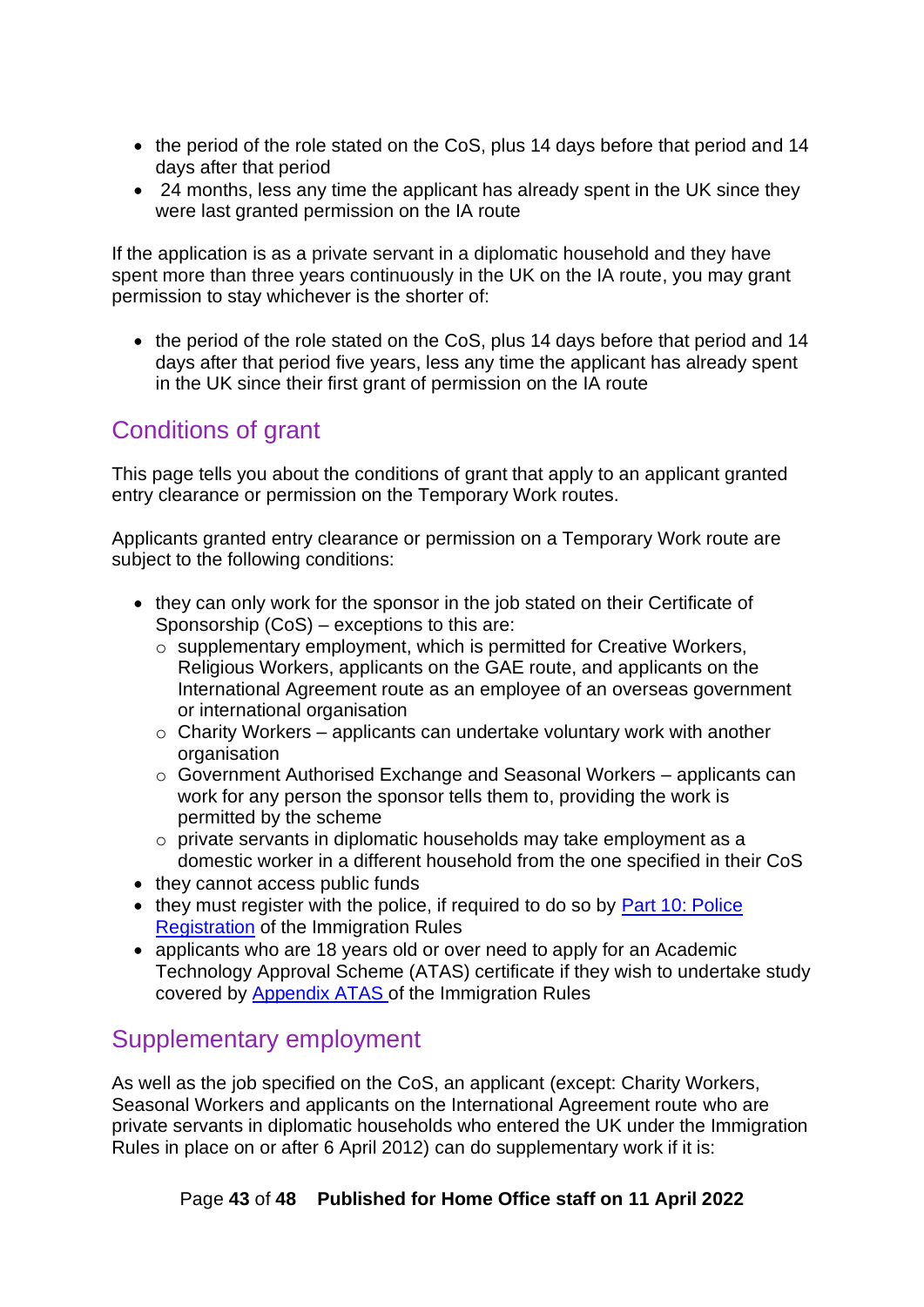- a job that is either:
	- $\circ$  on the shortage occupation list in Appendix Shortage Occupation Lists of the Immigration Rules
	- o in the same occupation code and at the same level as the work for which the CoS was assigned
- no more than 20 hours a week
- outside the working hours covered by the CoS

If the extra work meets the above requirements, the applicant does not need to inform the Home Office before taking extra work.

#### **Related content**

**[Contents](#page-1-0)**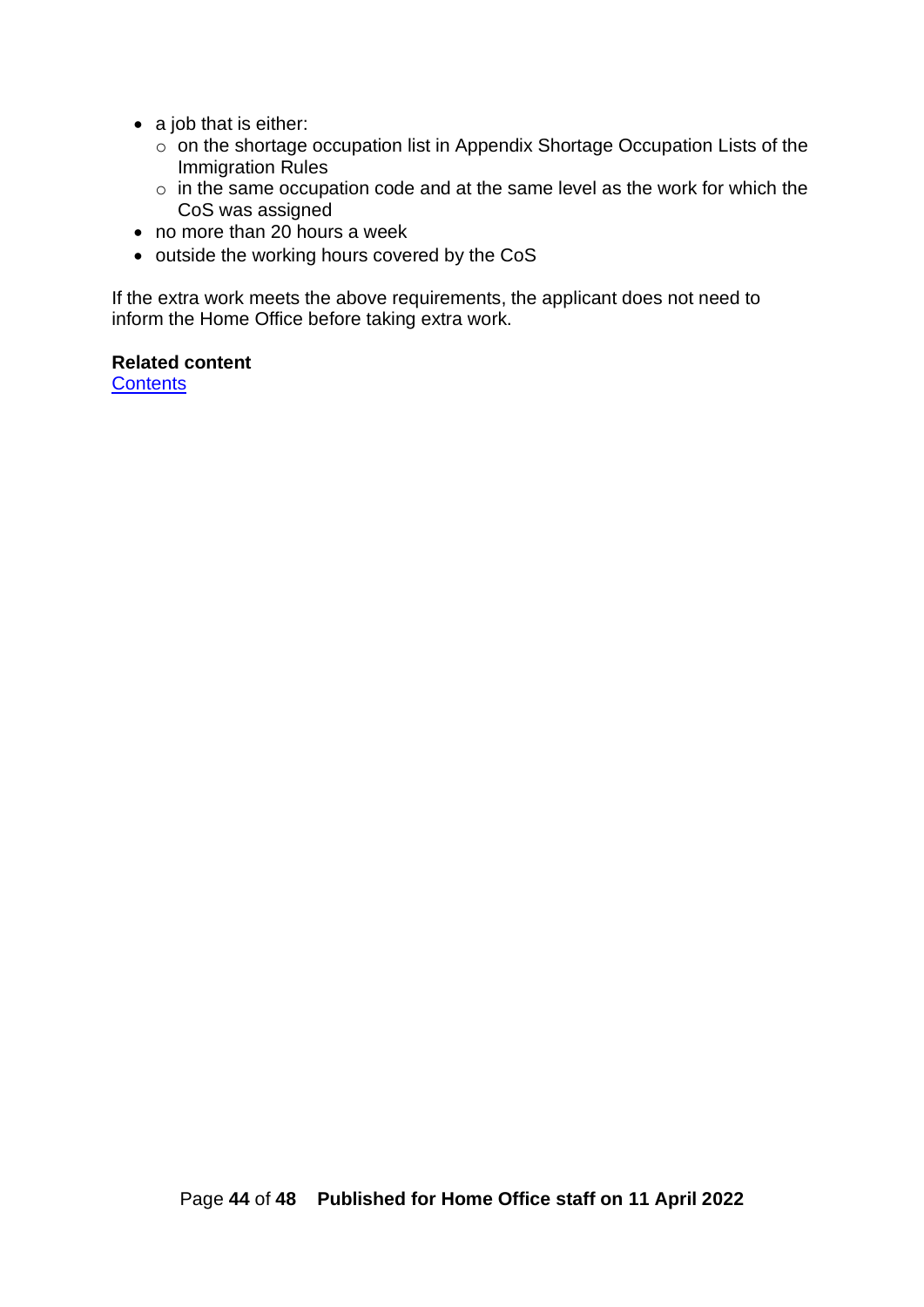# <span id="page-44-0"></span>Temporary Work: settlement requirements

The only Temporary Work migrants eligible for settlement are those on the International Agreement route who work as private servants in diplomatic households and who were last granted entry clearance before 6 April 2012.

This page explains how to assess settlement applications on the Temporary Work - International Agreement route for people working as private servants in diplomatic households.

Before you consider an application on the Temporary Work - International agreement route for people who work as private servants in diplomatic households, you must check that the:

- application is valid
- applicant's passport or travel document is genuine
- applicant's immigration history on internal systems and previous case notes
- application has no general grounds for refusal
- application and biometric information are registered and verified

If you have any doubts whether the applicant's supporting documents are genuine, you must do verification checks.

If the applicant previously applied on the Temporary Work - International Agreement route as a private servant in a diplomatic household and was last granted entry clearance before 6 April 2012, they can apply for settlement when they have been in the UK for a continuous period of 5 years on that route.

# <span id="page-44-1"></span>**Requirements for settlement**

You must grant settlement if:

- the applicant meets all the requirements of paragraphs IA 15.1. to IA 15.4.
- none of the general grounds for refusal [of the Immigration Rules](http://www.ukba.homeoffice.gov.uk/policyandlaw/immigrationlaw/immigrationrules/part9) apply
- the applicant has spent a continuous period of 5 years in the UK lawfully with permission on the Temporary Work - International Agreement route, working as a private servant in a diplomatic household
- the applicant has sufficient knowledge of the [Appendix English Language](https://www.gov.uk/guidance/immigration-rules/immigration-rules-appendix-english-language) and about life in the UK, with reference to [Appendix KOL UK](https://www.gov.uk/guidance/immigration-rules/immigration-rules-appendix-kol-uk) of the Immigration Rules – this is unless the applicant is either:
	- o under the age of 18
	- o aged 65 or over at the time the application is made

The applicant must not in breach of immigration laws, unless either: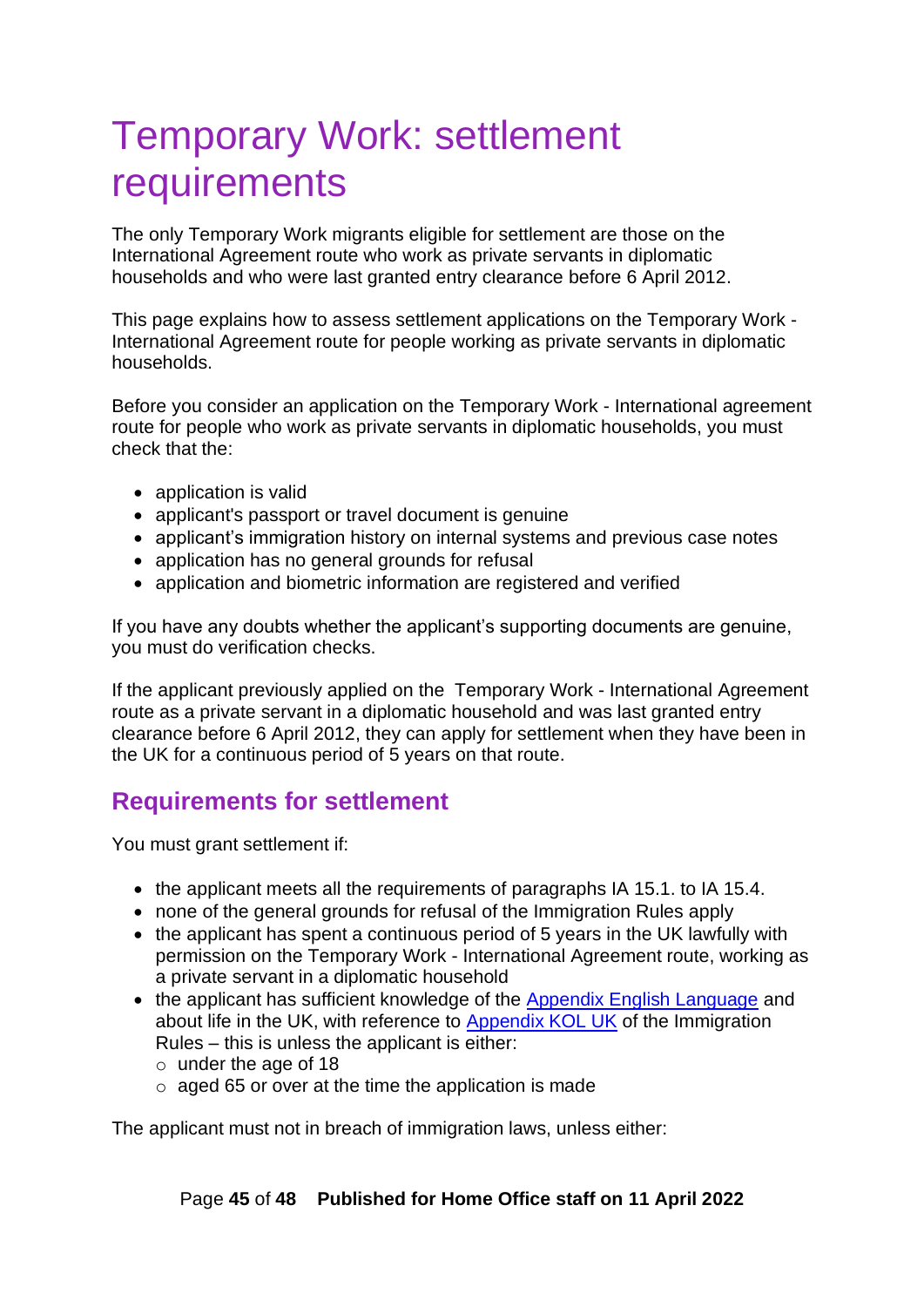- the application is made within 14 days of the applicant's permission expiring and the Secretary of State considers there is a good reason beyond the control of the applicant or their representative, provided in or with the application, why the application could not be made in time, the overstaying will be disregarded
- the application is made following the refusal of a previous application for permission which was made in-time or to which the exception outlined here applied; and within 14 days of:
	- o the refusal of the previous application for permission
	- o the expiry of any permission which has been extended by section 3C of the Immigration Act 1971
	- $\circ$  the expiry of the time limit for making an in-time application for administrative review or appeal (where applicable)
	- o any administrative review or appeal being concluded, withdrawn, or abandoned or lapsing

The threshold for what constitutes 'good reason' is high and will depend on the individual circumstances of the case, but, for example, may include delays resulting from unexpected or unforeseeable circumstances such as the following:

- serious illness which meant that the applicant or their representative were unable to submit the application in time (where supported by appropriate medical documentation)
- travel or postal delays which meant that the applicant or their representative were unable to submit the application in time
- inability to provide necessary documents: this would only apply to exceptional or unavoidable circumstances beyond their control, such as the Home Office being at fault in the loss of, or delay in returning, travel documents, or delay in obtaining replacement documents following loss as a result of theft, fire or flood (where supported by evidence of the date of loss and the date replacement documents were sought)

#### **Related content**

**[Contents](#page-1-0)**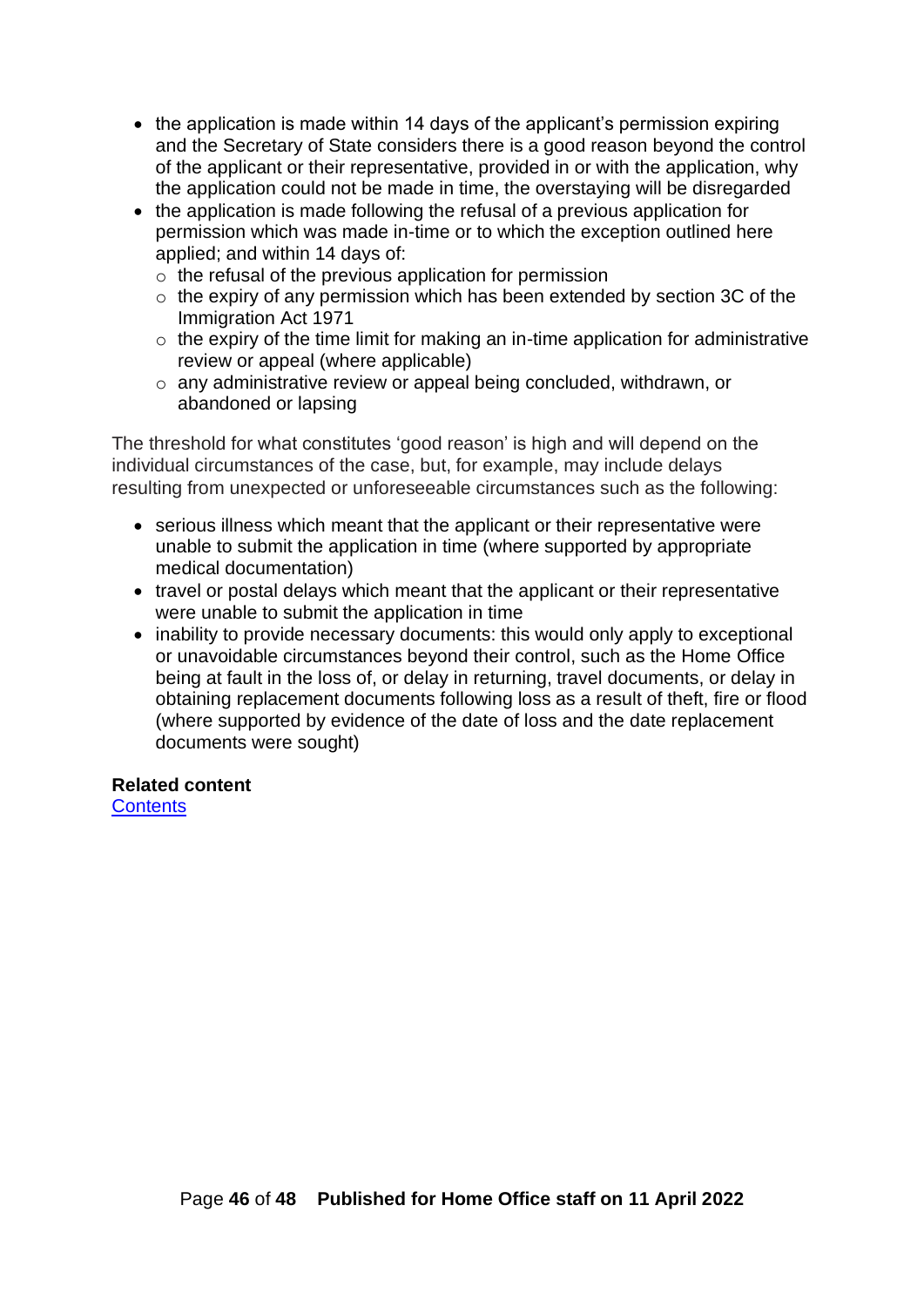# <span id="page-46-0"></span>Temporary Work: grant or refuse settlement

This page tells you about settlement on the Temporary Work - International Agreement route for people working as private servants in diplomatic households. You should consider whether to request further information, reject the application, or (on a discretionary basis) proceed with the consideration of the application.

The only Temporary Work migrants eligible for settlement are those who are on the International Agreement route and they must both work as private servants in diplomatic households and have been last granted entry clearance before 6 April 2012.

# <span id="page-46-1"></span>**Grant settlement**

You must grant settlement if:

- the applicant meets all the requirements of paragraphs IA 15.1, to IA 15.4, as follows:
	- $\circ$  none of the general grounds for refusal in [Part 9: Grounds for Refusal](https://www.gov.uk/guidance/immigration-rules/immigration-rules-part-9-grounds-for-refusal) apply
	- $\circ$  the applicant has spent a continuous period of 5 years in the UK lawfully. with permission in the Temporary Work - International Agreement category, working as a private servant in a diplomatic household
	- o the applicant has sufficient knowledge of the [English Language](https://www.gov.uk/guidance/immigration-rules/immigration-rules-appendix-english-language) and about life in the UK, with reference to [appendix KoLL of the Immigration Rules](https://www.gov.uk/guidance/immigration-rules/immigration-rules-appendix-koll)
- absences of employment may be addressed in the application by providing a letter from the employer which gives the reason for and the length of absences from employment, including periods of annual leave:
	- o where the absence was due to a serious or compelling reason, the applicant must provide a personal letter which includes full details of the reason for the absences
	- $\circ$  it must also include all original supporting documents about those reasons for example medical certificates, birth or death certificates, and the reasons which led to the absence from the UK

# <span id="page-46-2"></span>**Refuse settlement**

You must refuse settlement if:

- the applicant does not meet the requirements of paragraph IA15 of the Immigration Rules
- any of the general grounds for refusal in [Part 9 of the Immigration Rules](https://www.gov.uk/guidance/immigration-rules/immigration-rules-part-9-grounds-for-refusal) apply

For more information on appeal rights and administrative review, see: Administrative review.